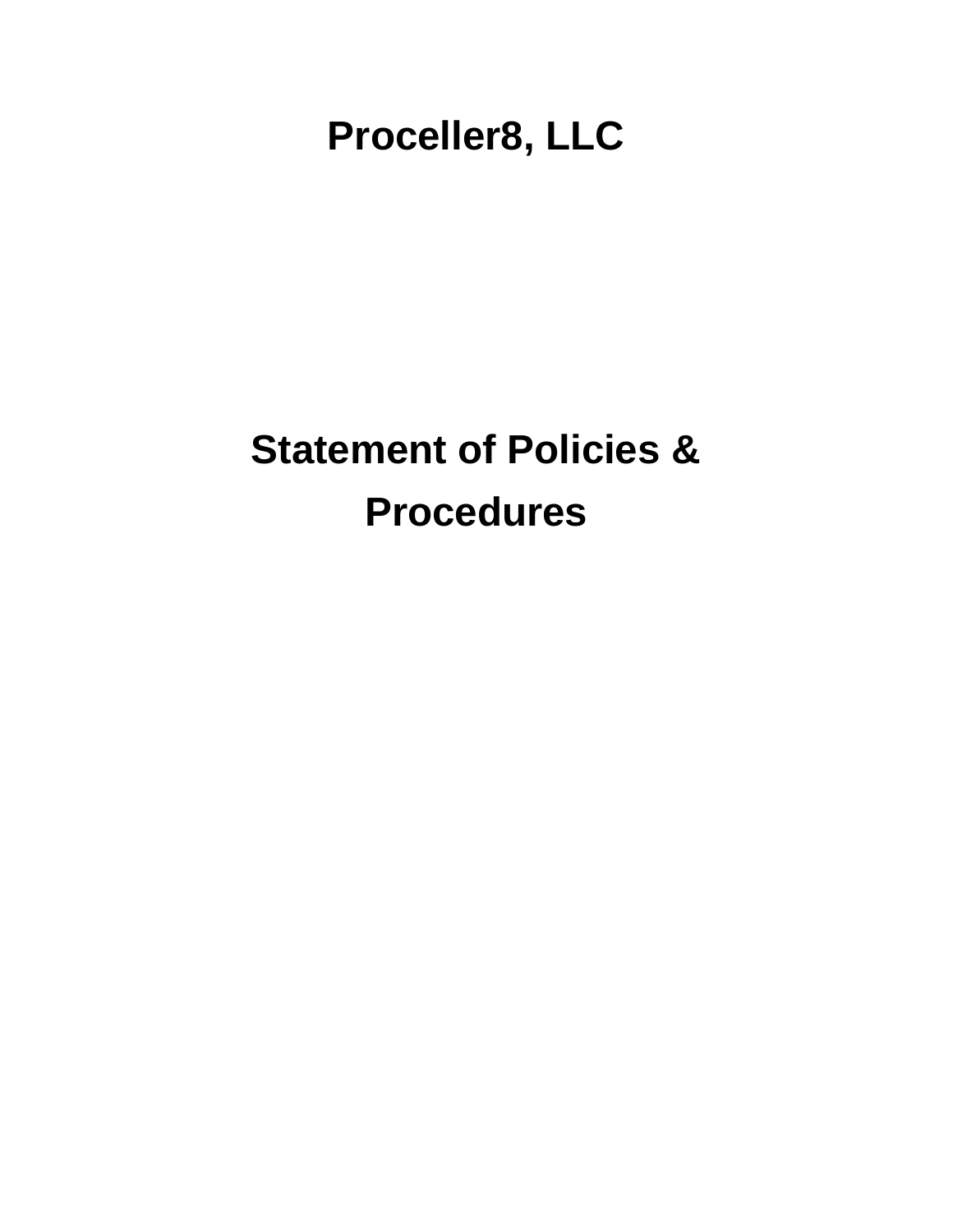### Table of Contents

- **1.0 [INTRODUCTION](#page-4-0)**
	- **1.1 [Mutual Commitment Statement](#page-4-1)**
	- **1.2 [Code of Ethics](#page-5-0)**
	- **1.3 [The Distributor Agreement](#page-5-1)**
	- **1.4 [Purpose of Policies & Procedures](#page-6-0)**
	- **1.5 [Changes, Amendments, and Modifications](#page-6-1)**
- **2.0 [BASIC PRINCIPLES](#page-6-2)**
	- **2.1 [Becoming a Distributor](#page-6-3)**
	- **2.2 [New Distributor Registration](#page-7-0)**
- **3.0 [PROCELLER8'S DISTRIBUTOR RESPONSIBILITIES](#page-7-1)**
	- **3.1 [Correct Address](#page-7-2)**
	- **3.3 [Sponsorship](#page-8-0)**
	- **3.4 [Unethical Sponsoring](#page-9-0)**
	- **3.5 [Cross Sponsoring Prohibition](#page-9-1)**
	- **3.6 [Solicitation for Other Companies or Products](#page-9-2)**
- **4.0 [AGREEMENTS & GENERAL UNDERSTANDINGS](#page-10-0)**
	- **4.1 [Rights Granted](#page-10-1)**
	- **4.3 [Effect of Termination](#page-11-0)**
	- **4.4 [Modification of the Distributor Agreement](#page-11-1)**
	- **4.5 [Unauthorized Transfer & Re-Enrollment](#page-11-2)**
	- **4.7 [Voluntary Termination](#page-12-0)**
	- **4.8 [Involuntary Termination](#page-12-1)**
- **5.0 [BUSINESS ENTITIES](#page-13-0)**
	- **5.1 [Definition](#page-13-1)**
	- **5.2 [Independent Business Relationship; Indemnification for Actions](#page-13-2)**
	- **5.3 [Insurance](#page-14-0)**
- **6.0 [POLICY VIOLATIONS](#page-14-1)**
	- **6.1 [Reporting Policy Violation](#page-14-2)**
	- **6.2 [Adherence to the Proceller8 Compensation Plan](#page-15-0)**
	- **6.3 [Adherence to Laws and Ordinances](#page-15-1)**
	- **6.4 [Compliance with Applicable Income Tax Laws](#page-16-0)**
	- **6.5 [One Proceller8 Business Per Distributor](#page-16-1)**
	- **6.6 [Actions of Household Members or Affiliated Parties](#page-16-2)**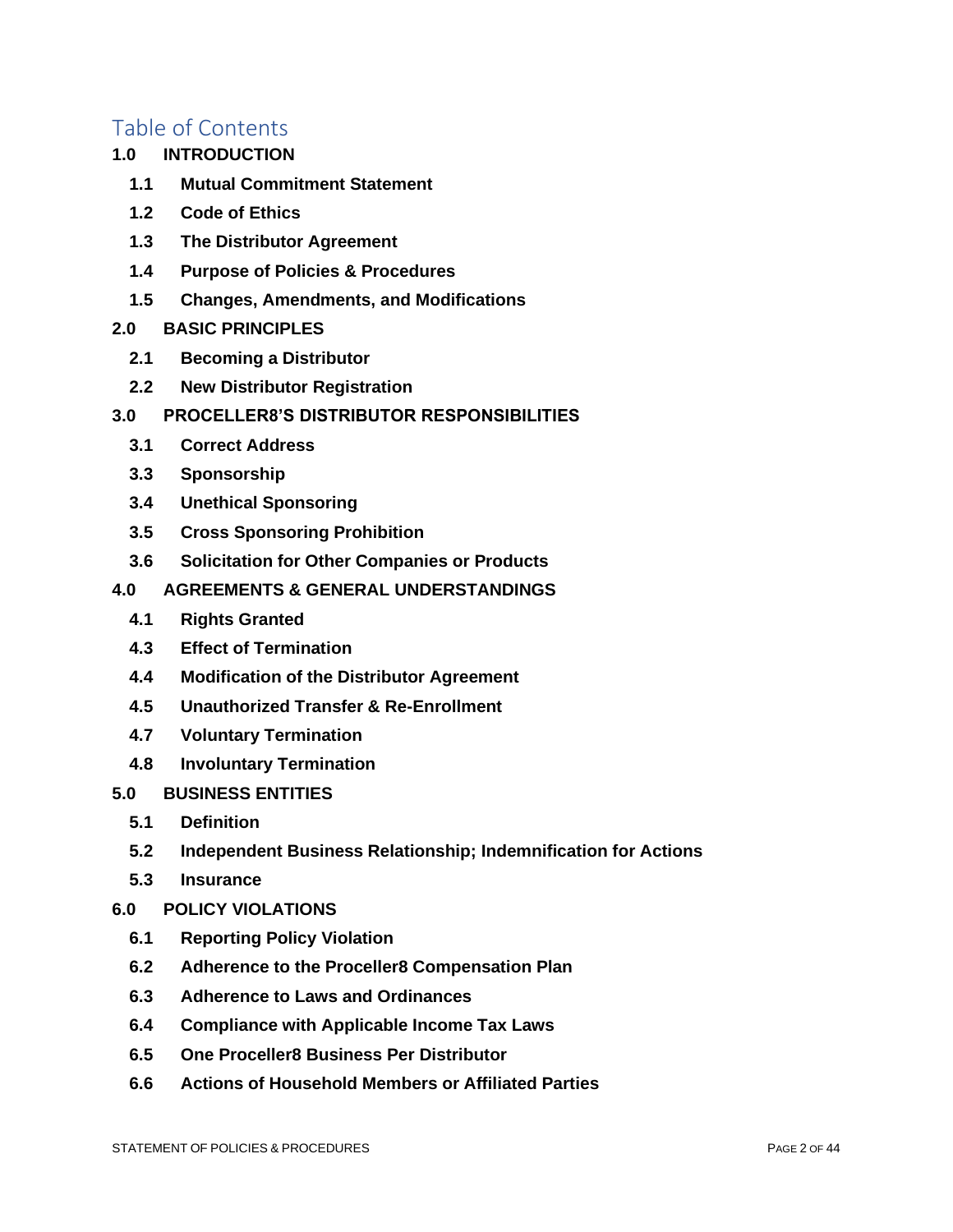- **6.7 [Identification Numbers and Pay-Out](#page-16-3)**
- **6.9 [Separating a Proceller8 Business](#page-17-0)**
- **6.10 [Succession](#page-18-0)**
- **7.0 [DISCIPLINARY ACTIONS](#page-19-0)**
	- **7.1 [Imposition of Disciplinary Action -](#page-19-1) Purpose**
	- **7.2 [Consequences and Remedies of Breach](#page-19-2)**
	- **7.3 [Suspension Procedures](#page-20-0)**
- **8.0 [DISPUTE RESOLUTION](#page-21-0)**
	- **8.1 [Grievances Against Another Distributor](#page-21-1)**
	- **8.2 [Mediation Disputes Between a Distributor and Proceller8](#page-22-0)**
	- **8.3 [Severability](#page-22-1)**
	- **8.4 [Waiver](#page-23-0)**
	- **8.5 [Governing Law](#page-23-1)**
- **9.0 [PAYMENT OF COMMISSIONS & BONUSES](#page-23-2)**
	- **9.1 [Bonus and Commission Qualifications](#page-23-3)**
	- **9.2 [Computation of Commissions and Discrepancies](#page-23-4)**
	- **9.3 [Adjustments to Bonuses and Commissions for Returned Products or Distributor](#page-24-0)  [Memberships](#page-24-0)**
- **10.0 [ORDERING PRODUCT](#page-24-1)**
	- **10.1 [General Product Ordering Policies](#page-24-2)**
	- **10.2 [Sales to Customers](#page-25-0)**
	- **10.3 [Insufficient Funds](#page-25-1)**
	- **10.4 [Credit Card Purchases](#page-26-0)**
	- **10.5 [Sales Tax Obligation](#page-26-1)**
	- **10.6 [Refund Policy](#page-26-2)**
	- **10.7 [Return Process](#page-28-0)**
- **11.0 [PROCELLER8 OPPORTUNITY](#page-28-1)**
	- **11.1 [Presentation of Compensation Plan](#page-28-2)**
	- **11.2 [Sales Requirements Are Governed by the Compensation Plan](#page-29-0)**
- **12.0 [PROPRIETARY INFORMATION & TRADE SECRETS](#page-29-1)**
	- **12.1 [Business Reports, Lists, and Proprietary Information](#page-29-2)**
	- **12.2 [Obligation of Confidentiality](#page-29-3)**
	- **12.3 [Breach and Remedies](#page-30-0)**
	- **12.4 [Return of Materials](#page-30-1)**
- **13.0 [PRIVACY POLICY](#page-30-2)**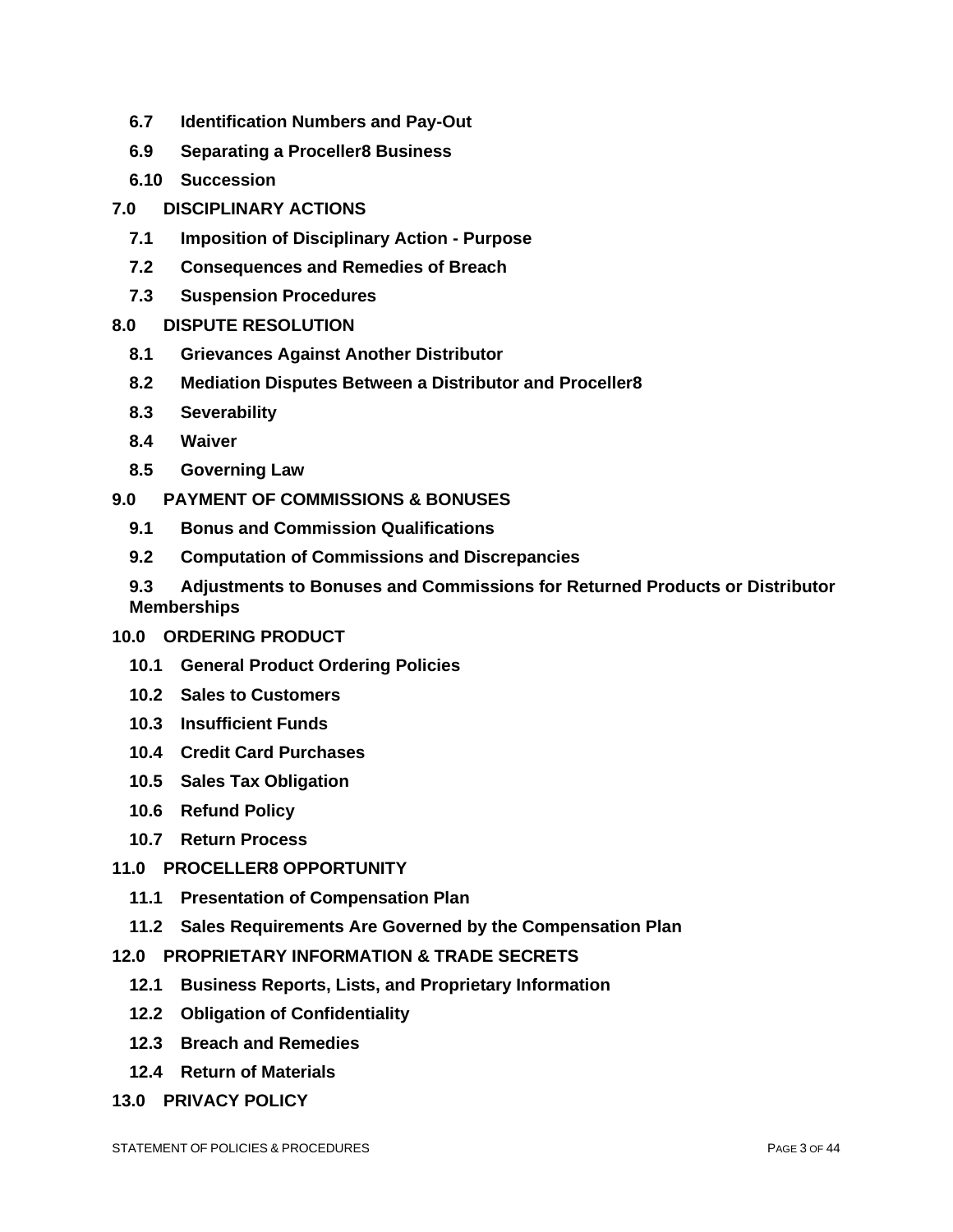- **13.1 [Introduction](#page-30-3)**
- **13.2 [Expectation of Privacy](#page-30-4)**
- **13.3 [Employee Access to Information](#page-30-5)**
- **13.4 [Restrictions on the Disclosure of Account Information](#page-31-0)**

**14.0 [ADVERTISING, PROMOTIONAL MATERIAL, USE OF PROCELLER8 AND](#page-31-1)  [TRADEMARKS](#page-31-1)**

- **14.1 [Labeling, Packaging, and Displaying Products](#page-31-2)**
- **14.2 [Use of Proceller8 and Protected Materials](#page-31-3)**
- **14.3 [Faxes and E-mail -](#page-33-0) Limitations**
- **14.4 [Internet and Third-Party Website Restrictions](#page-34-0)**
- **14.5 [Advertising and Promotional Materials](#page-35-0)**
- **14.6 [Testimonial Permission](#page-36-0)**
- **14.7 [Telemarketing -](#page-36-1) Limitations**
- **15.0 [INTERNATIONAL MARKETING](#page-38-0)**
	- **15.1 [International Marketing Policy](#page-38-1)**
- **16.0 SMARTSHIP POLICY**
- **17.0 SHIPPING POLICY**
- **18.0 [GLOSSARY OF TERMS](#page-39-0)**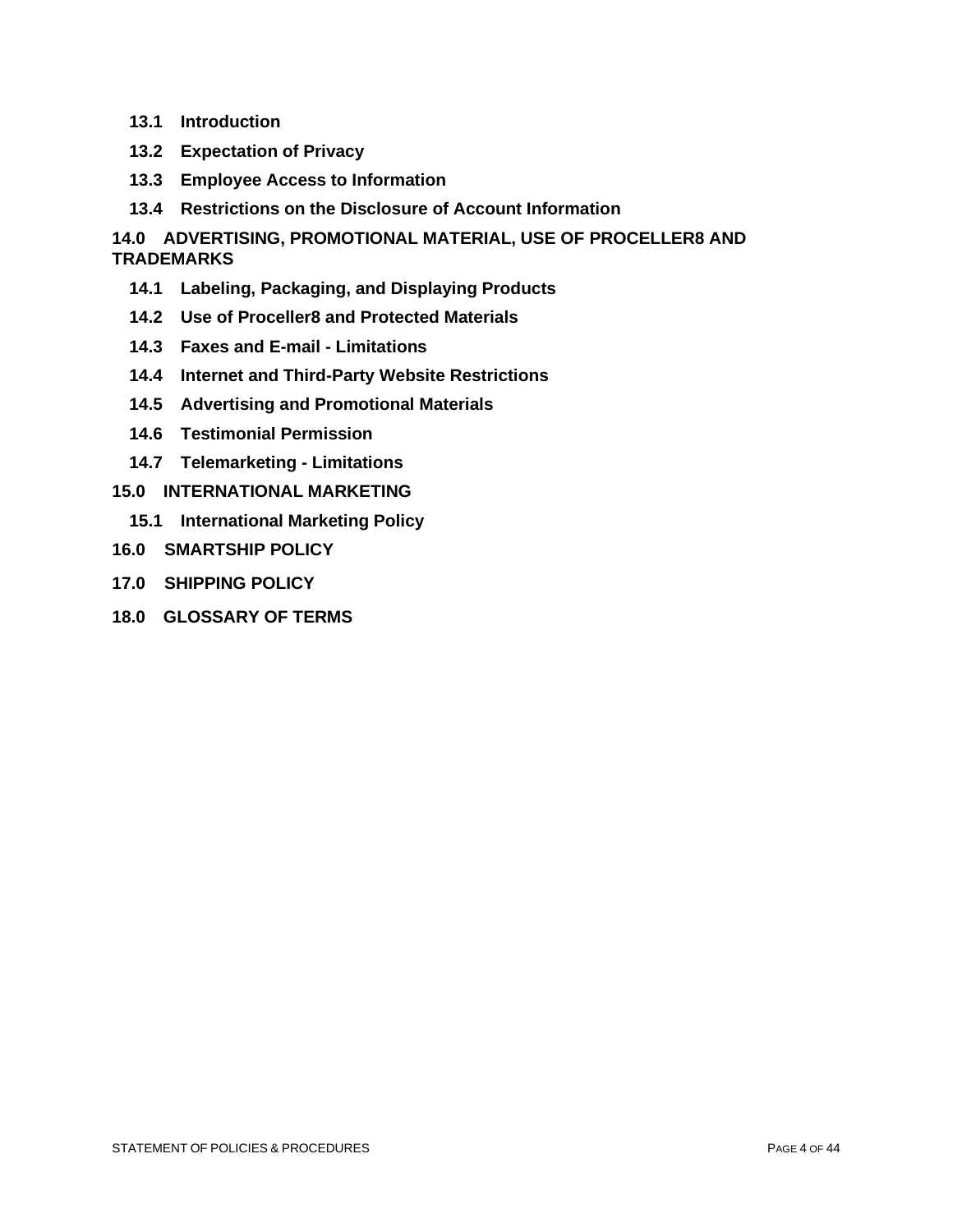#### <span id="page-4-0"></span>**1.0 INTRODUCTION**

#### <span id="page-4-1"></span>**1.1 Mutual Commitment Statement**

PROCELLER8, LLC (hereinafter referred to as "**Proceller8**") recognizes that to develop a longterm and mutually rewarding relationship with its independent participants (hereinafter referred to as "Distributor(s)" and "Customers") it is committed to:

- (i) Providing prompt, professional, and courteous service and communications to its Distributors and Customers;
- (ii) Providing the highest level of quality products at fair and reasonable prices;
- (iii) Exchanging or refunding the purchase price of any product, service, or membership as provided in our return policies contained herein;
- (iv) Delivering orders promptly and accurately;
- (v) Paying commissions accurately and on a timely basis;
- (vi) Offering a mutually beneficial compensation plan; and
- (vii) Supporting, protecting, and defending the integrity of the Proceller8 Business Opportunity.

In return, Proceller8 expects that its Distributors will:

- (i) Conduct themselves in a professional, honest, and considerate manner;
- (ii) Present Proceller8 Corporate and product information in an accurate and professional manner;
- (iii) Present the Proceller8 Compensation Plan and return and exchange policies in a complete and accurate manner;
- (iv) Not make exaggerated income or product claims;
- (v) Make reasonable effort(s) to support and train other Distributors and Customers in their organization;
- (vi) Not engage in cross-line recruiting, unhealthy competition, or unethical business practices;
- (vii) Provide positive guidance and training to Distributors and Customers in their organization while exercising caution to avoid interference with other organizations. As such, a Distributor is discouraged from providing cross-line training to other Distributors or Customers in a different organization without first obtaining the consent of the Distributor's or Customer's upline leader; and
- (viii) Support, protect, and defend the integrity of the Proceller8 business opportunity.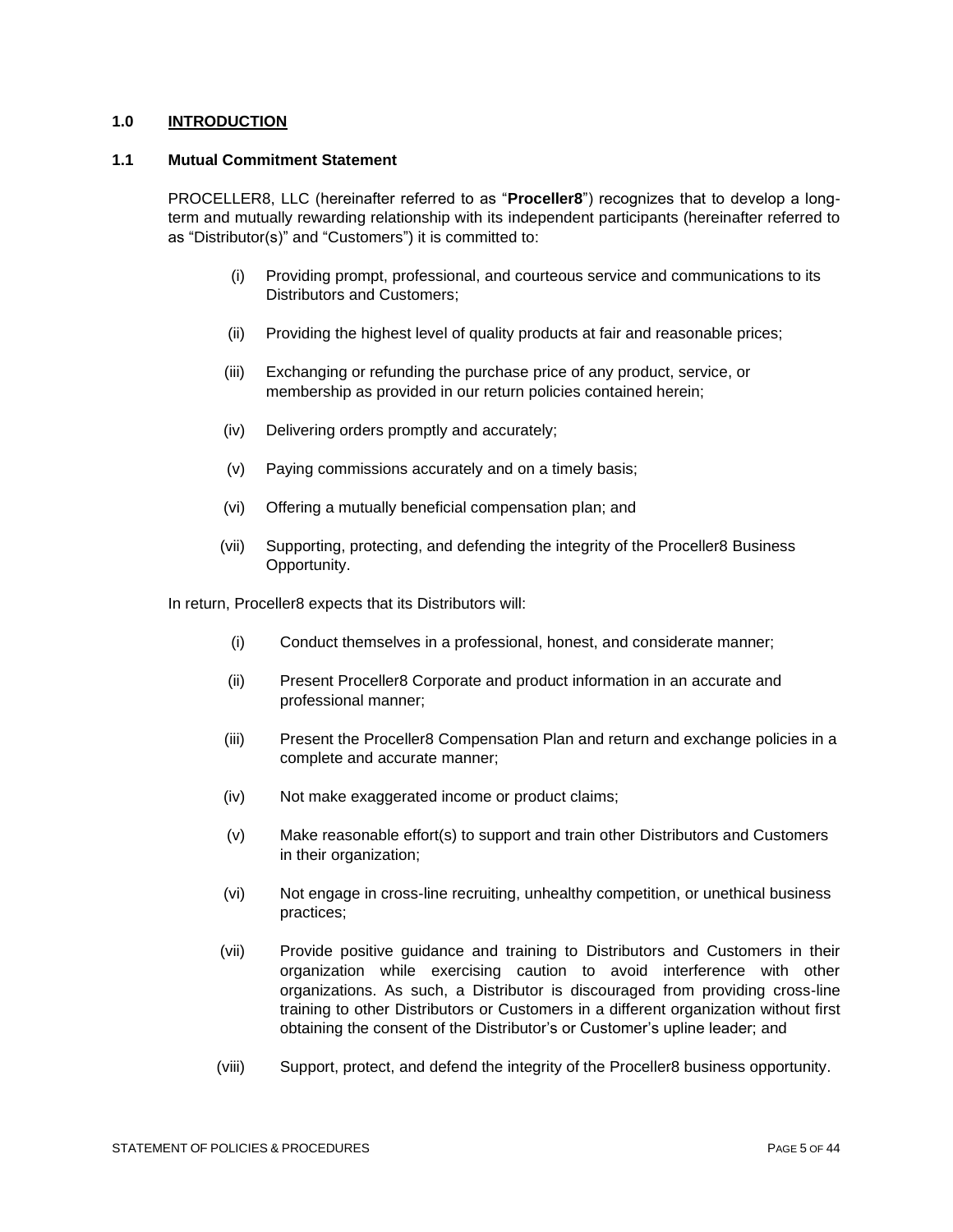#### <span id="page-5-0"></span>**1.2 Code of Ethics**

- a) Proceller8 desires to provide its independent Distributors with the best products and Compensation Plan in the industry. Accordingly, Proceller8 values constructive criticism and encourages the submission of written comments addressed to Proceller8's Compliance Department.
- b) Distributors shall not make negative and disparaging comments about other Distributors, Proceller8, its products or services, the Compensation Plan, or Proceller8's directors, officers, or employees, product suppliers, or agents. Distributors should also refrain from making any statements that unreasonably offend, mislead or coerce others. Such conduct represents a material breach of these Policies and Procedures ("Policies") and may be subject to disciplinary action deemed appropriate by Proceller8.
- c) Proceller8 endorses the following code of ethics:
	- (i) Distributors must show fairness, tolerance, and respect to all people associated with Proceller8, regardless of race, gender, social class, or religion, thereby fostering a "positive atmosphere" of teamwork, good morale, and community spirit.
	- (ii) Distributors shall strive to resolve business issues, including situations with their organization's Distributors, with tact, sensitivity, and goodwill, and taking care not to create additional problems.
	- (iii) Distributors must be honest, responsible, professional, and conduct themselves with integrity.
- d) Proceller8 may take appropriate action against a Distributor if it determines, in its sole discretion, that a Distributor's conduct is detrimental, disruptive, or injurious to Proceller8 or to other Distributors.

#### <span id="page-5-1"></span>**1.3 The Distributor Agreement**

- a) Throughout these Policies, when the term "Agreement" is used, it collectively refers to the Distributor Agreement, the most current version of these Policies in effect and any addendums thereto, the Compensation Plan, and any and all social media guidelines, or any other guidelines which may be implemented from time to time, and amendments thereto. The current Proceller8 Compensation Plan is attached hereto as Addendum 1 and is incorporated herein by reference for all purposes.
- b) It is the responsibility of the Sponsoring Distributor to provide the most current version of these Policies (available on Proceller8's website [www.MyProceller8.com\)](http://www.myproceller8.com/), the Income Disclosure Statement, the Proceller8 Compensation Plan, and any and all social media guidelines or any other guidelines which may be implemented from time to time and any amendments thereto to their organizations' Distributors. The Income Disclosure Statement is attached as Addendum 2 and is incorporated by reference for all purposes.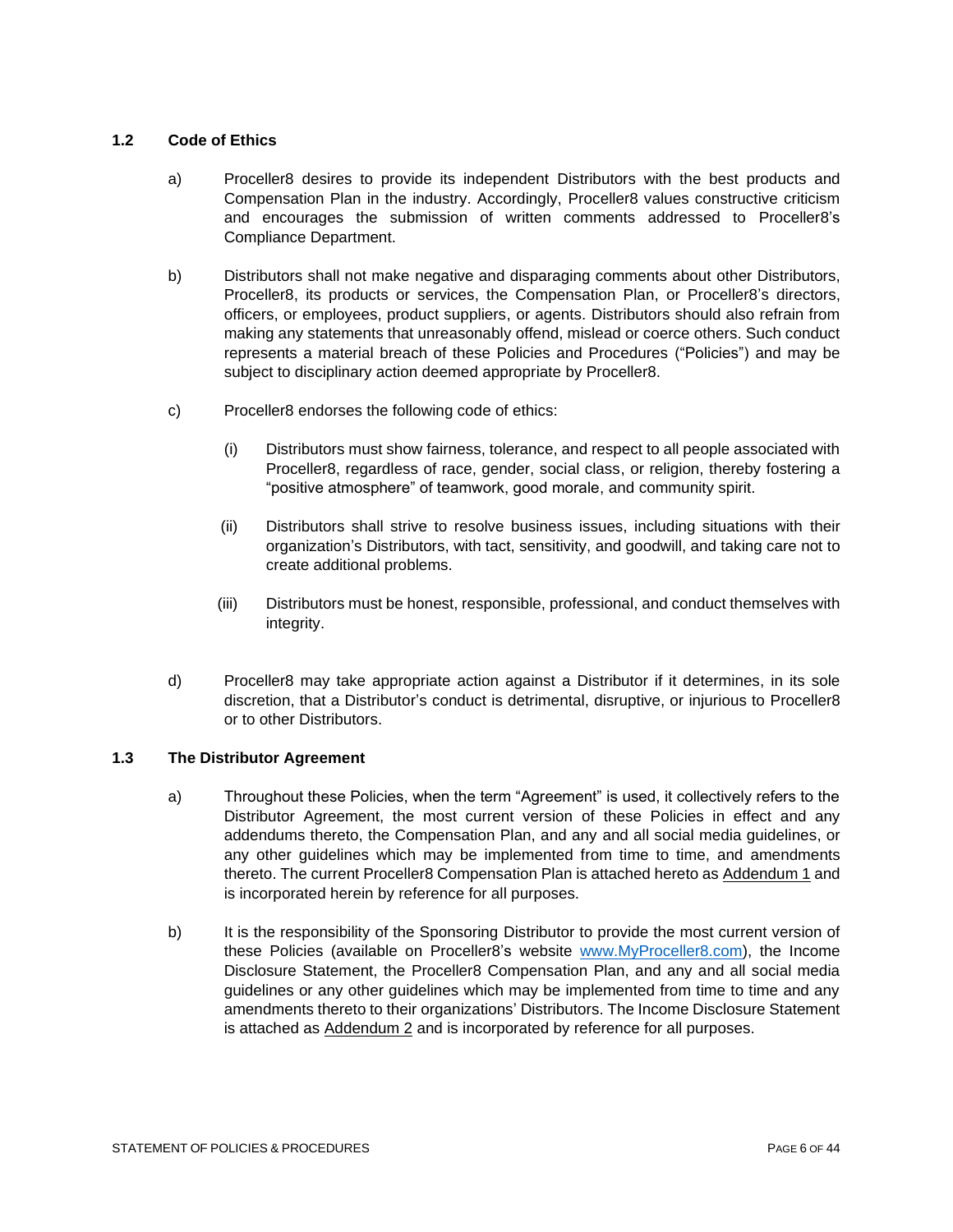#### <span id="page-6-0"></span>**1.4 Purpose of Policies & Procedures**

- a) Proceller8 is a direct sales-based business model that markets products and services through an organization of independent business owners. To clearly define the relationship that exists between Distributors and Proceller8, and to explicitly set a standard for acceptable business conduct, Proceller8 has established these Policies.
- b) Distributors and Customers are required to comply with:
	- (i) all of the Terms and Conditions set forth in the Agreement which Proceller8 may amend from time to time in its sole discretion; and
	- (ii) all Federal, State, and/or local laws governing his, her, and/or its Proceller8 business.
- c) Distributors must review the information in these Policies carefully. Should a Distributor have any questions regarding a policy or procedure, the Distributor is encouraged to seek an answer from their Sponsor or any other upline Distributor. If further clarification is needed, the Distributor may contact the Proceller8 Customer Service Team by submitting an email to: [support@proceller8.com.](mailto:support@proceller8.com)

#### <span id="page-6-1"></span>**1.5 Changes, Amendments, and Modifications**

- a) Because Federal, state, and local laws, as well as the business environment, periodically change, Proceller8 reserves the right to amend the Agreement at any time. Notification of amendments shall appear in official Proceller8 materials, Proceller8 website, social media outlets, and/or in the Distributor's back office.
- b) Any such amendment, change, or modification shall be effective thirty (30) days following notice by one of the following methods:
	- (i) Posting on the official Proceller8 website;
	- (ii) Electronic mail (e-mail); or
	- (iii) Any Proceller8 communication channels or social media outlets (i.e., Facebook, Instagram, Twitter, and/or the Proceller8 app).

#### <span id="page-6-2"></span>**2.0 BASIC PRINCIPLES**

#### <span id="page-6-3"></span>**2.1 Becoming a Distributor**

- a) To become a Distributor, an applicant must comply with the following requirements:
	- (i) Be of the age of majority (not a minor) in his or her state of residence;
	- (ii) Reside or have a valid address in the United States or U.S. territory in which Proceller8 is licensed to operate.
	- (iii) Have a valid taxpayer identification number (i.e., Social Security Number, Federal Tax ID Number (TIN), or federal Business Number;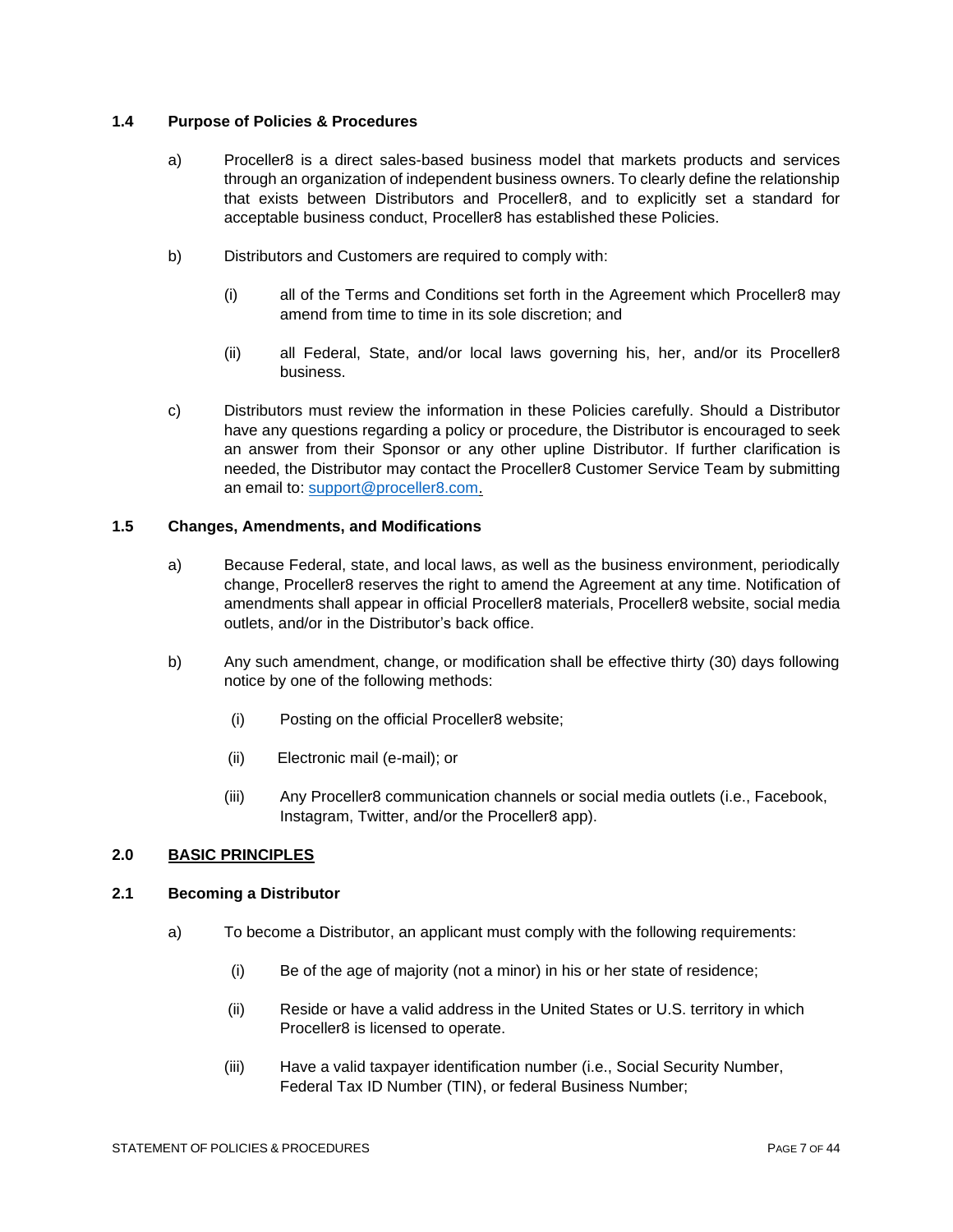- (iv) Enter a verified mobile phone number, which is not in use or associated with any other Proceller8 account, which will be verified through a verification code sent to the number; and
- (v) Acknowledge and accept all FTC requirements associated with Proceller8 participation as a Distributor.
- (vi) Acknowledge and agree to all communications sent by Proceller8, (including but not limited to emails, texts, broadcasts, letters, etc.) with the choice to "opt-out" of these communications.

#### <span id="page-7-0"></span>**2.2 New Distributor Registration**

- a) A potential new Distributor may self-enroll on any Distributor's/Sponsor's website. Proceller8 will accept websites enrollments if the applicant:
	- (i) Fully and accurately completes the Proceller8 online application;
	- (ii) Qualifies for participation under the Agreement; and
	- (iii) Acknowledges, accepts, and agrees to be bound by all terms and conditions of the Agreement by submitting an electronic signature as promoted on the website. Please note that the electronic signature creates a legally binding Agreement between the Distributor and Proceller8.
- b) Signed documents, including, but not limited to Distributor agreements, are legally binding contracts which must not be altered, tampered with, or changed in any manner after they have been signed. False or misleading information, forged signatures, or alterations to any document, including business registration forms, made after a document has been signed may lead to sanctions, up to and including involuntary termination of the Distributor's position.
- c) If one applicant enrolls creating an account listing a certain sponsor and enrolls a second time listing a different sponsor, only the first completed form to be received by Proceller8 will be accepted. Proceller8 reserves the right, at its sole discretion, to make the final decision with respect to all such disputes.

#### <span id="page-7-1"></span>**3.0 PROCELLER8'S DISTRIBUTOR RESPONSIBILITIES**

#### <span id="page-7-2"></span>**3.1 Correct Address**

.

- a) It is the responsibility of the Distributor or Customer to make sure Proceller8 has the correct shipping address before any orders are shipped.
- b) A Distributor and/or Customer will need to allow up to seventy-two (72) hours for processing after the notice of address change has been received by the Proceller8 Support Team.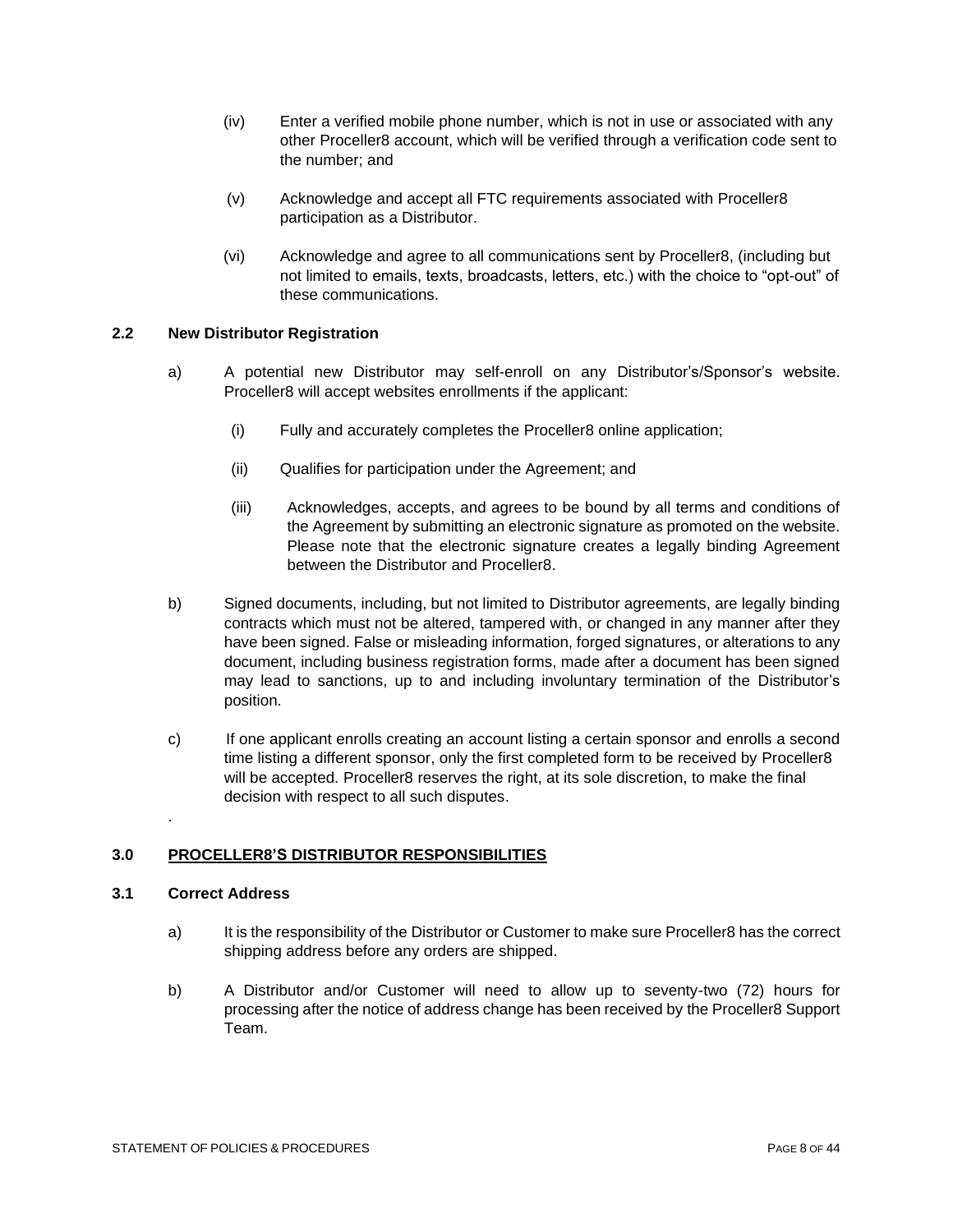#### **3.2 Training and Leadership**

- a) Any Distributor who sponsors another Distributor into Proceller8 must assist and train his or her organization to ensure they are properly operating their Proceller8 business. Sponsoring Distributors should have ongoing contact and communication with the Distributors in their organizations.
- b) A Sponsoring Distributor should monitor the Distributors in his or her organization to ensure that their Distributors do not make improper product or business claims, or engage in any illegal or inappropriate conduct. Upon request, such Distributors should be able to provide documented evidence to Proceller8 of his or her ongoing fulfillment of the responsibilities of a Sponsor.
- c) Upline Distributors are encouraged to educate and train new Distributors about Proceller8 products and services, effective sales techniques, the Proceller8 Compensation Plan, along with compliance with Proceller8 Policies and any and all social media guidelines or any other guidelines and amendments thereto implemented at that time. Marketing product is a required activity in Proceller8 and must be emphasized in all recruiting presentations.
- d) To promote Proceller8's products and opportunity, Distributors should use the sales aids and support materials provided by Proceller8. To ensure compliance with applicable laws and regulations, any sales aids or support materials (including written sales aids, promotional materials, advertisements, websites, flyers, or other literature) which are not provided by Proceller8 must be submitted via email to the Compliance Department for approval prior to use at [compliance@Proceller8.com.](mailto:compliance@Proceller8.com) **Unless the Distributor receives specific written approval to use the material, the request shall be deemed denied.** All Distributors shall safeguard and promote the good reputation of Proceller8 and its products. The marketing and promotion of Proceller8, the Compensation Plan, and Proceller8 products and services shall be consistent with the public interest and must avoid all discourteous, deceptive, misleading, unethical, or immoral conduct or practices.

#### <span id="page-8-0"></span>**3.3 Sponsorship**

- a) The Sponsor is the person who introduces a Distributor or Customer to Proceller8, helps them complete their enrollment (registration), and supports and trains those in their organization.
- b) Proceller8 recognizes the Sponsor as the name(s) shown on the first signed Agreement (electronically or otherwise) received by Proceller8.
- c) All active Distributors in good standing have the right to Sponsor and enroll (register) others into Proceller8. While engaged in sponsoring activities, it is not uncommon to encounter situations when more than one Distributor will approach the same prospect. It is the accepted courtesy that the new prospect will be sponsored by the first Distributor who presented a comprehensive introduction to Proceller8 products or business opportunity.
- d) In the event of controversy, Proceller8 reserves the right to designate a prospect's Sponsor, and all such determinations are final.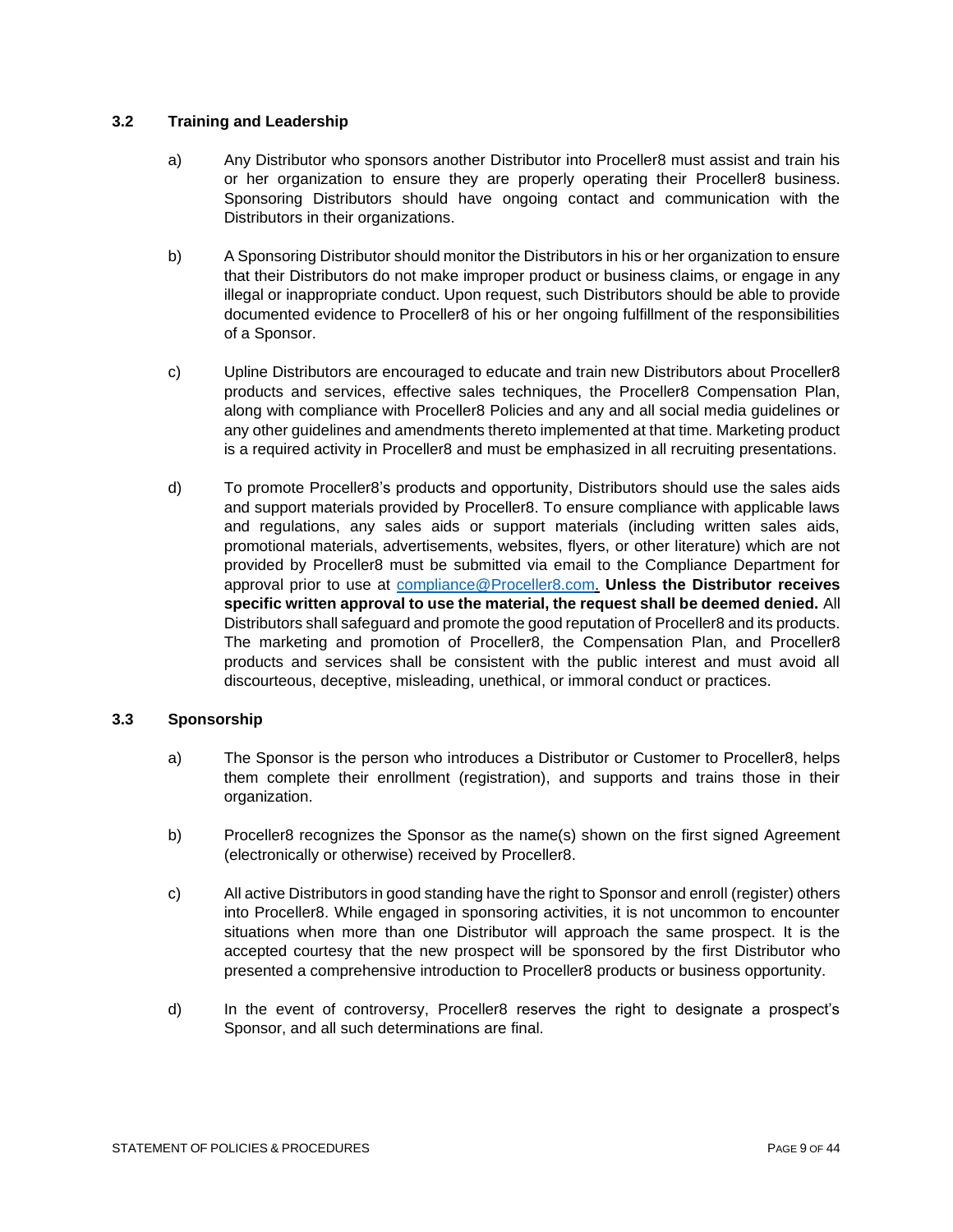#### <span id="page-9-0"></span>**3.4 Unethical Sponsoring**

- a) Unethical sponsoring activities include, but are not limited to, enticing, bidding, or engaging in unhealthy competition by attempting to acquire a prospect or new Distributor away from a fellow Distributor or influencing another Distributor to transfer to a different sponsor.
- b) Allegations of unethical sponsoring must be reported in writing to the Proceller8 Compliance Department within the first 30 days of the new Distributor's enrollment. If the reports are substantiated, Proceller8 may transfer the Distributor or the Distributor's organization to another sponsor or organization without approval from the current upline Sponsor.
- c) Proceller8 prohibits the act of "stacking." Stacking is the unauthorized manipulation of the Proceller8 compensation system and/or the marketing plan in order to trigger commissions or cause a promotion of a Distributor in an unearned manner. One example of stacking occurs when a Sponsor places Distributor(s) under an inactive Distributor without his or her knowledge in order to trigger unearned qualification for commissioning purposes. Stacking is unethical and unacceptable behavior, and as such, it is a punishable offense with measures up to and including the termination of the independent Distributor positions of all individuals and/or entities found to be directly involved.
- d) Should Distributors engage in solicitation and/or enticement of members of another direct sales company to sell or distribute Proceller8 products and services to, they bear the risk of being sued by the other direct sales company. If any lawsuit, arbitration, or mediation is brought against a Distributor alleging that they engaged in inappropriate recruiting activity of another company's sales force or Customers, Proceller8 will not pay any of Distributor's defense costs or legal fees, nor will Proceller8 indemnify the Distributor for any judgment, award, or settlement.

#### <span id="page-9-1"></span>**3.5 Cross Sponsoring Prohibition**

- a) "Cross sponsoring" is defined as the enrollment into a different line of sponsorship of an individual, or business entity, that has already signed a Distributor Agreement. Actual or attempted cross sponsoring is not allowed. If cross sponsoring is verified by Proceller8, sanctions up to and including termination of a Distributor's position may be imposed.
- b) The use of a Spouse's or relative's name, trade names, assumed names, DBA names, corporation, partnership, trust, Federal Business Numbers, or fictitious ID numbers to evade or circumvent this Cross Sponsoring Policy is not permitted.
- c) This Policy does not prohibit the transfer of a Proceller8 business in accordance with Proceller8's Transfer of Sale or Transfer Policy set forth in these Policies.

#### <span id="page-9-2"></span>**3.6 Solicitation for Other Companies or Products**

a) A Distributor and/or Customer may participate in other direct sales, multilevel, network marketing, or relationship marketing businesses or marketing opportunities, as long as it is not a Competing Product as defined herein. However, during the Term of this Agreement and for six (6) months thereafter, a Distributor may not recruit any fellow Distributor or Customer for any other direct sales or networking business, unless that fellow Distributor or Customer was personally sponsored by such Distributor.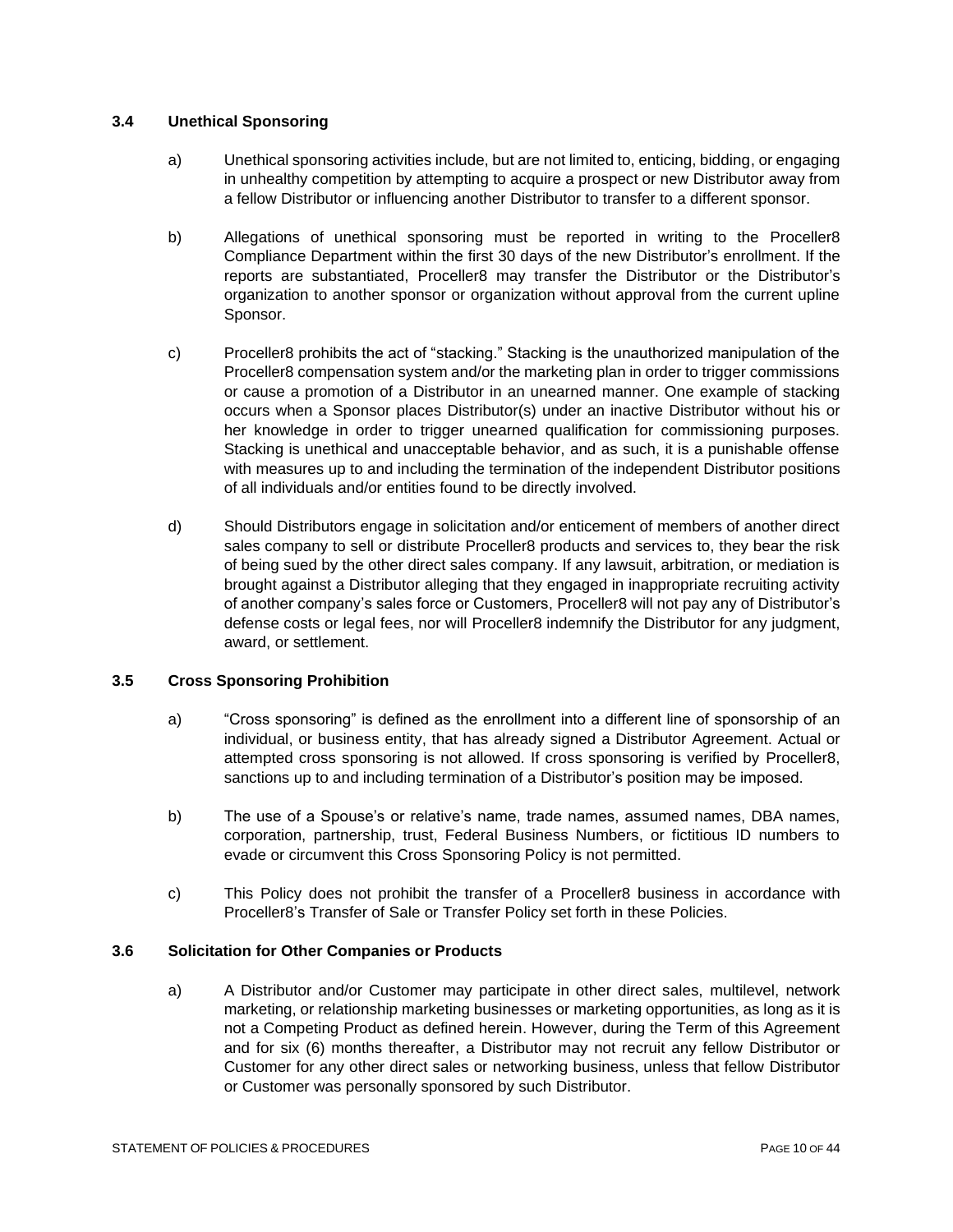- b) The term "recruit" means actual or attempted solicitation, enrollment, encouragement, or effort to influence in any other way (either directly or through a third party), another Distributor or Customer to enroll or participate in any direct sales or network marketing opportunity.
- c) During the term of this Agreement, any Distributor must not sell or entice others to sell, any competing products or services, including training materials, to Proceller8 Customers or **Distributors**
- d) A Distributor may not display or bundle Proceller8 products or services, in sales literature, on a website, or in sales meetings, with any other products or services to avoid confusing or misleading a prospective Customer or Distributor into believing there is a relationship between the Proceller8 and non-Proceller8 products and services.
- e) A Distributor may not offer any non-Proceller8 opportunity, products, or services at any Proceller8 related meeting, live or virtual, event, seminar, or convention that other Distributors or Customers are known to be attending.

#### <span id="page-10-0"></span>**4.0 AGREEMENTS & GENERAL UNDERSTANDINGS**

#### <span id="page-10-1"></span>**4.1 Rights Granted**

- a) Proceller8 hereby grants to the Distributor a non-exclusive right, based upon the terms and conditions contained in the Agreement, to:
	- (i) Purchase Proceller8 products and services;
	- (ii) Promote and sell Proceller8 products and services; and
	- (iii) Sponsor new Distributors and Customers in countries where Proceller8 is currently authorized to do business or becomes authorized to business in the future.

#### **4.2 Renewals and Termination of the Distributor Agreement**

- a) If the Distributor allows his or her Distributor Agreement to expire due to nonpayment, the Distributor will lose any and all rights to his, her, or its organization unless the Distributor reactivates within sixty (60) days following the expiration of the Application.
	- (i) If the former Distributor reactivates within the sixty (60) day time limit, and Proceller8 accepts the renewal, the Distributor will resume the rank and position held immediately prior to the expiration of the Distributor Agreement. However, such Distributor's paid as level will not be restored unless he, she, and/or an entity qualifies at that payout level in the new month. The Distributor is not eligible to receive commissions for the time period that the Distributor's position was expired.
	- (ii) Any Distributor who was terminated or whose Agreement has expired and lapsed the sixty (60) day grace period is not eligible to reapply for a Proceller8 business for six (6) months following the expiration of the Distributor Agreement.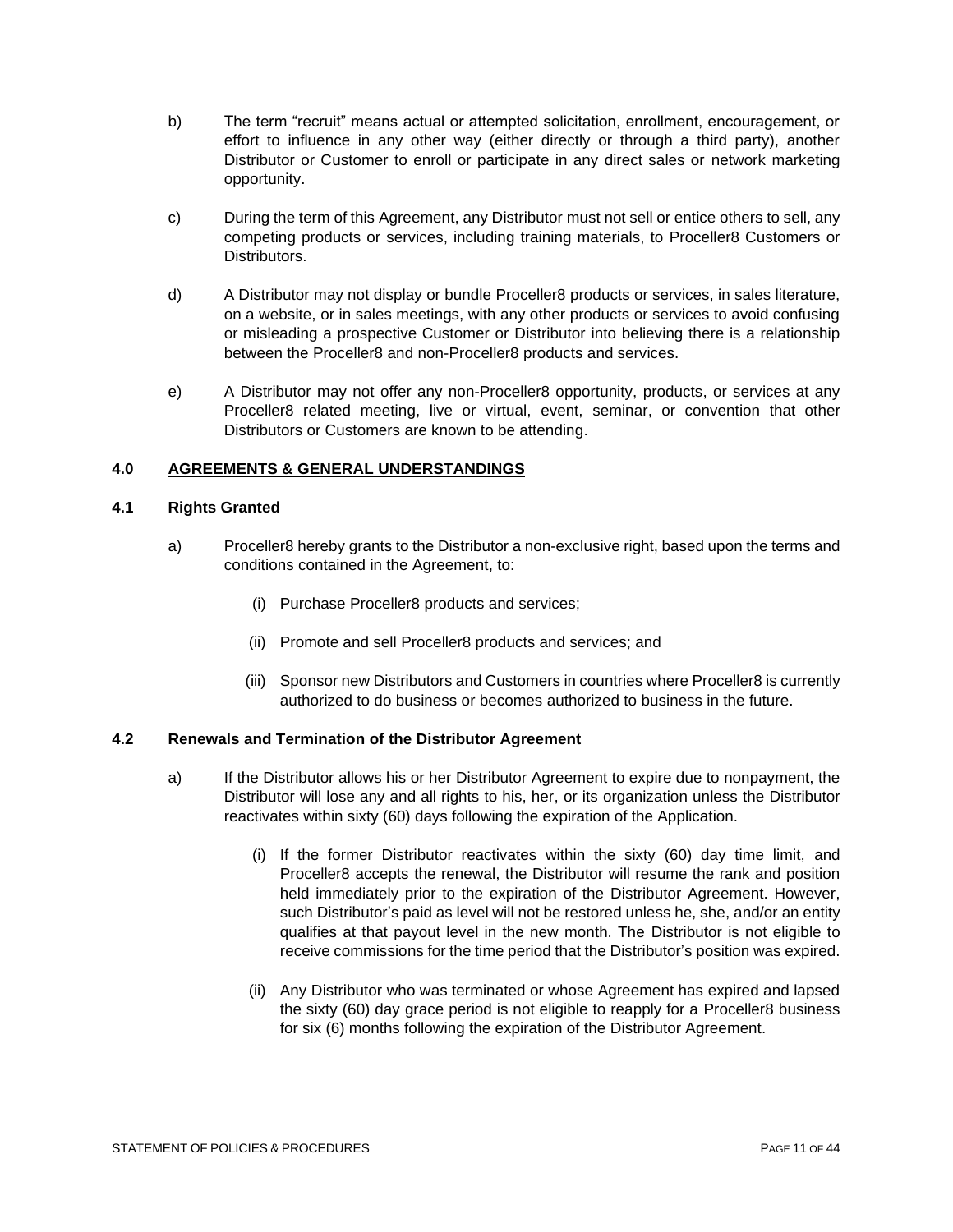#### <span id="page-11-0"></span>**4.3 Effect of Termination**

- a) Following a Distributor's cancellation for inactivity or voluntary or involuntary termination (collectively, a "cancellation") such Distributor:
	- (i) Shall have no right, title, claim, or interest to any commission or bonus, including Proceller8 Bucks, from the sales generated by the Distributor's former organization, or any other payments in association with the Distributor's former independent position;
	- (ii) Effectively waives any and all claims to property rights or any interest in or to the Distributor's former organization; and
	- (iii) Shall receive commissions and bonuses only for the last full pay period in which he or she was active prior to cancellation, less any amounts withheld during an investigation preceding an involuntary cancellation, less Proceller8 bucks, and less any other amounts owed to Proceller8.

#### <span id="page-11-1"></span>**4.4 Modification of the Distributor Agreement**

a) A Distributor may modify his or her existing Distributor Agreement (i.e., add a Spouse or partner to the account, or change the form of ownership from an individual to a business entity owned by the Distributor) by submitting a written request, accompanied by a new Distributor Agreement and the Business Registration Form, if applicable, completed with fresh signatures (not a "crossed out" or "white-out" version of the first Agreement), and any appropriate supporting documentation. The new agreement must be approved by Proceller8.

#### <span id="page-11-2"></span>**4.5 Unauthorized Transfer & Re-Enrollment**

a) In the event a Distributor discovers that a Distributor in their organization has reenrolled under a different Distributor, the Distributor should notify the Proceller8 Compliance Department and request the Distributor be transferred back to his/her organization without the new organization he/she may have created in the new spot.

#### **4.6 Change of Sponsor for Distributors**

- a) Placement corrections may be requested within a period of seventy-two (72) hours from the time of Placement. Such adjustments require written permission from the Proceller8 Support Department. Such requests must be submitted from the personal back office of the Sponsor as well as the Distributor seeking to be moved.
- b) At the discretion of Proceller8, Distributors who have not ordered products or services for at least six (6) months, and who have not tendered a letter of resignation, are eligible to reenroll in Proceller8 under the Sponsor of their choice.
- c) Upon written notice to Proceller8 that a former Distributor wishes to reenroll, Proceller8 will "compress" (close) the original account. A new Proceller8 ID number will then be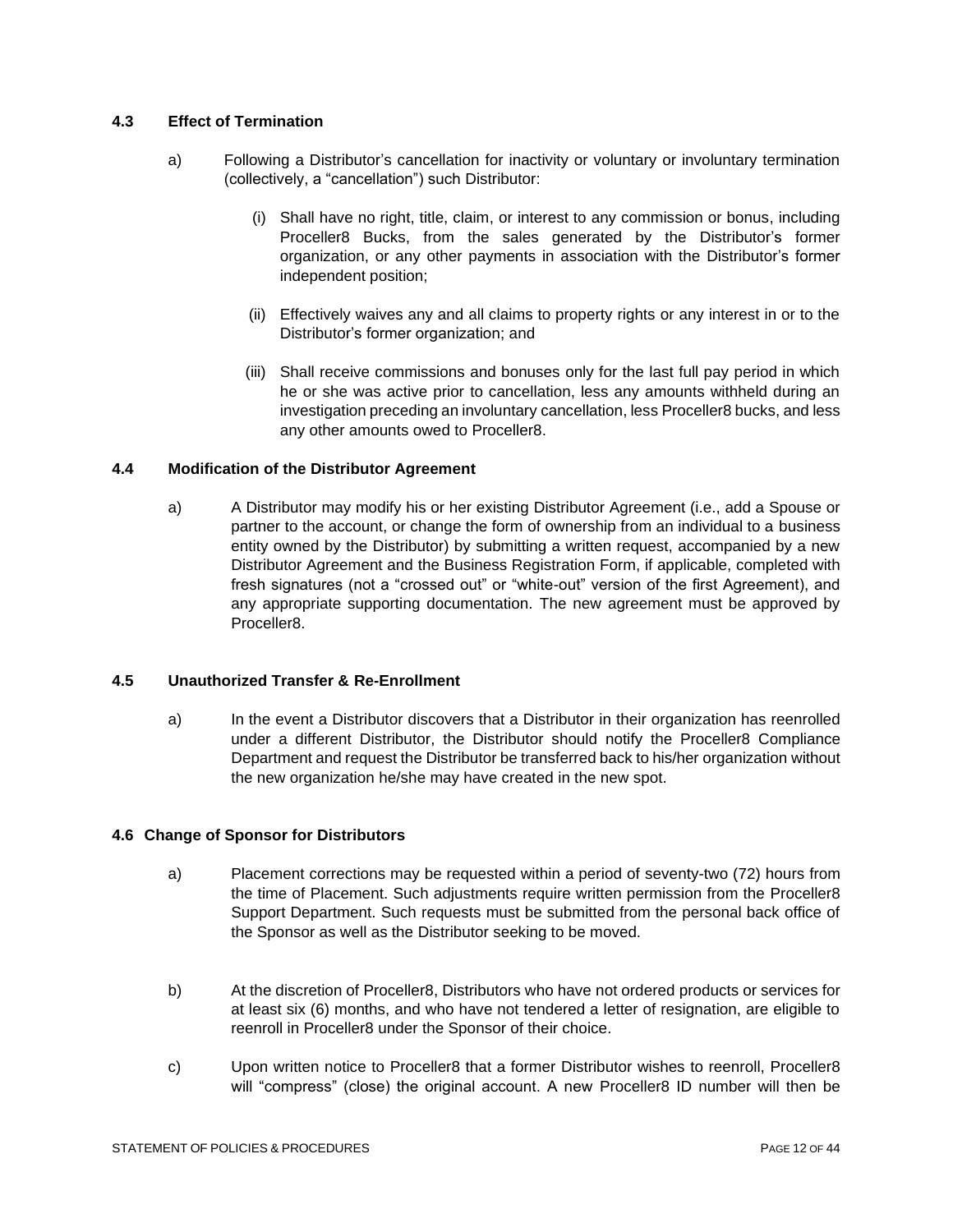issued to the former Distributor. The Distributor does not retain former rank, organization, or rights to commission from his or her former organizations.

- d) Proceller8 reserves the right to correct Sponsor or Placement errors at any time and in whatever manner it deems necessary.
- e) Proceller8 retains the right to approve or deny any request to reenroll after a Distributor's termination.
- f) If re-enrollment is approved, the former Distributor will be issued a new Proceller8 ID number and will be required to submit a new Distributor Agreement, and pay the new Distributor's annual membership fee. The Distributor will not be entitled to keep any former rank, organization, or rights to commission from any prior organization.

#### <span id="page-12-0"></span>**4.7 Voluntary Termination**

- a) A Distributor may immediately terminate his or her position by submitting a written notice or email to the Proceller8 Compliance Department at compliance@Proceller8.com. The written notice must include the following:
	- (i) A statement of the Distributor's intent to terminate the Agreement;
	- (ii) Date of termination;
	- (iii) Proceller8 Identification Number;
	- (iv) Reason for terminating; and
	- (v) Signature.
- b) A Proceller8 Distributor may not use termination as a way to immediately change Sponsor and Placement. Instead, the Distributor who has voluntarily terminated is not eligible to reapply for a position or have any financial interest in any Proceller8 business for six (6) months from the date of their last purchase or showing as "inactive" in the system. No partial reimbursement for the Membership Fee will be issued.

#### <span id="page-12-1"></span>**4.8 Involuntary Termination**

- a) Proceller8 reserves the right to terminate a Distributor's position for, but not limited to, the following reasons:
	- (i) Violation of any provision of the Distributor Agreement;
	- (ii) Violation of any applicable law, ordinance, or regulation regarding the Proceller8 business;
	- (iii) Engaging in unethical business practices or violating standards of fair dealing; or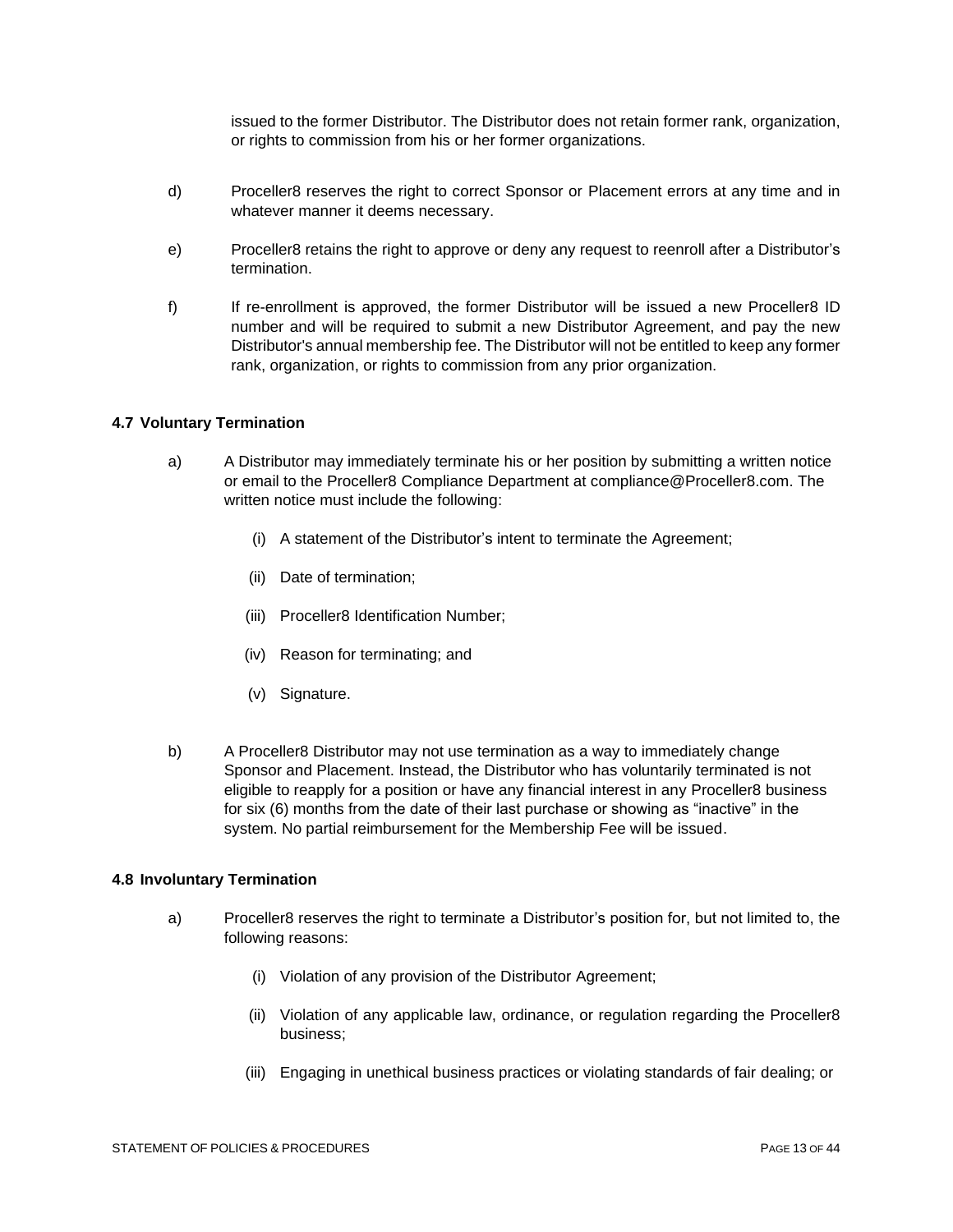- (iv) Returning over \$500 worth of products, services, and/or sales tools for a refund within a twelve (12) month period.
- b) Proceller8 will notify the Distributor in writing by certified mail, return receipt requested, or overnight documented mail, at his or her last known address of its intent to terminate the Distributor's position and the reasons for termination. The Distributor will have fifteen (15) calendar days from the date of mailing of such notice to respond in writing to the allegations or claims constituting cause for termination as stated in the notice. Proceller8 will then have thirty (30) calendar days from the date of receipt of the Distributor's response to render a final decision as to termination.
- c) If a decision is made by Proceller8 to terminate the Distributor's Agreement, Proceller8 will inform the Distributor in writing that the Distributor Agreement is terminated effective as of the date of the written notification.
- d) If the termination is not rescinded, the termination will be effective as of the date of the original termination notice from Proceller8. The former Distributor shall thereafter be prohibited from using the names, marks or signs, labels, stationery, advertising, or business material referring to or relating to any Proceller8 products or services. Proceller8 will notify the active Upline Sponsor within ten (10) days after termination. The organization of the terminated Distributor will "roll up" to the active Upline Sponsor on record.
- e) The Distributor who is involuntarily terminated by Proceller8 may not reapply for a position, either under his or her present name or any other name or entity, without the express written consent of Proceller8, following a review by the Proceller8 Compliance Committee. In any event, such Distributor may not reapply for a position for 12 months from the date of termination.

#### <span id="page-13-0"></span>**5.0 BUSINESS ENTITIES**

#### <span id="page-13-1"></span>**5.1 Definition**

- a) A corporation, partnership, or trust (collectively referred to as a "business entity") may apply to be a Distributor.
- b) A Distributor may change their status under the same Sponsor from an individual to a partnership, corporation, or trust or from one type of business entity to another. The new entity must be approved by Proceller8.

#### <span id="page-13-2"></span>**5.2 Independent Business Relationship; Indemnification for Actions**

- a) Distributors are independent contractors acting in the capacity of a wholly independent marketing representative who establish and service retail customers for Proceller8 products. The Distributor Agreement is not intended and shall not be construed to create a relationship of employer-employee, agency, partnership, or joint venture between Distributors and Proceller8 or Distributors and any other participant in Proceller8. As independent contractors, Distributors will:
	- (i) Comply with all applicable federal, and local laws, rules, and regulations pertaining to the Distributor Agreement, including the sale, distribution, and advertising of Proceller8 products, and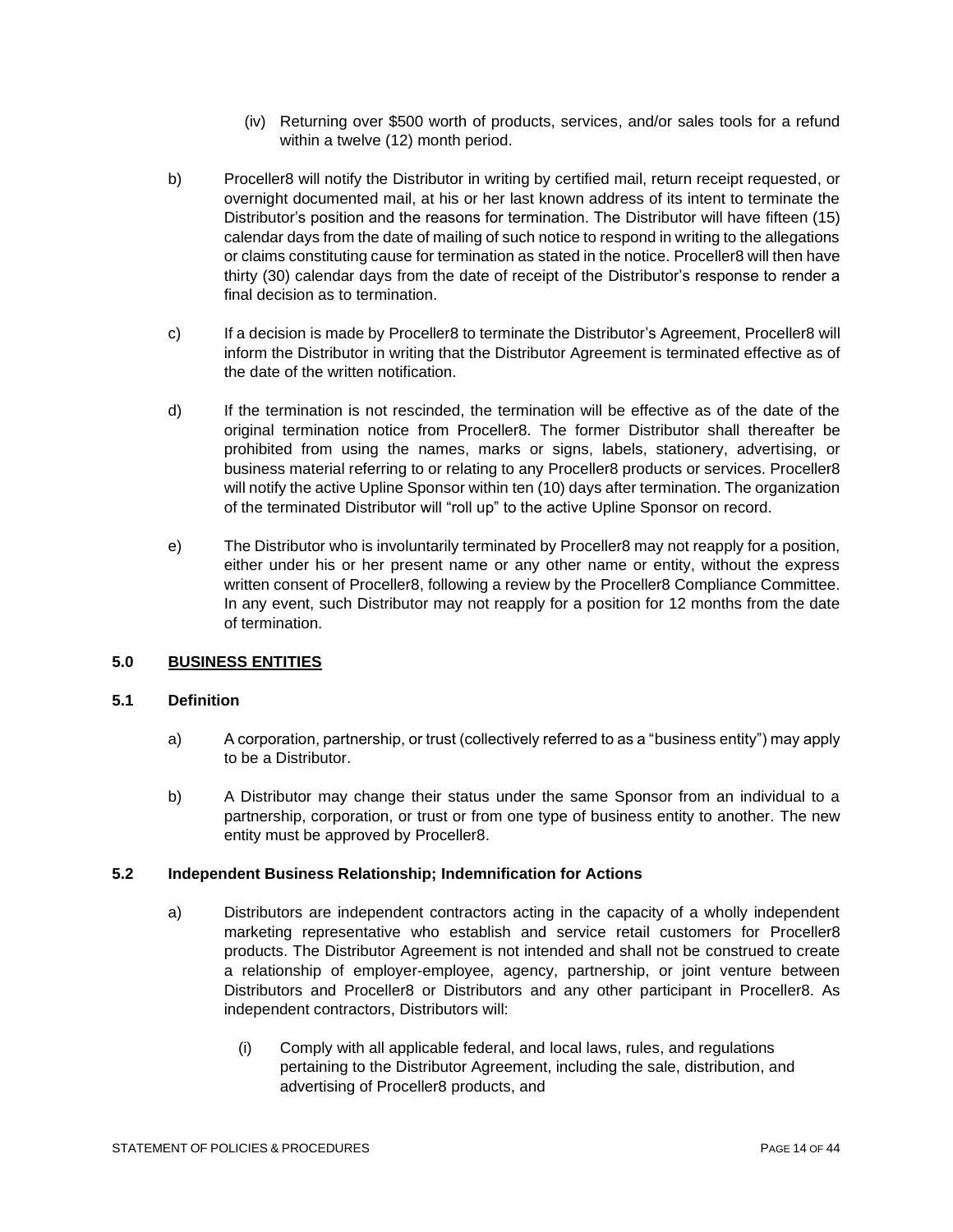- (ii) At Distributor's own expense, complete all filings, and obtain such licenses as are required by applicable federal, and local laws, rules, and regulations, with respect to the Distributor's Agreement and Distributor's activities as a Distributor.
- b) Distributors have no authority to bind Proceller8 to any obligation. It is each Distributor's responsibility to pay all income, local, or applicable taxes as an independent contractor, and Distributors are not eligible for employee benefits, such as unemployment compensation, worker's compensation, or minimum wages. Proceller8 encourages its Distributors to set their own hours and to supply all of their own equipment and tools for operating their Proceller8 business, such as telephones, transportation, professional services, office equipment, and supplies. Further, Distributors should determine their own methods of sale, so long as they comply with the Policies of Proceller8. Without limiting the generality of the foregoing, Distributors shall be fully responsible for:
	- (i) All applicable federal, state, and local tax withholding, worker's compensation contributions, license requirements, and fees related to the Distributor's earnings and activities as a Distributor; and
	- (ii) All expenses incurred in connection with the operation of the Distributor's Proceller8-related business, including but not limited to, travel, meals, accommodation, secretarial, office, telephone, and other business expenses.
- c) The Distributor is fully responsible for all of his or her verbal and written communications made regarding Proceller8 products, services, and Compensation Plan that are not expressly contained within official Proceller8 materials. Distributors shall indemnify and hold harmless Proceller8, its directors, officers, employees, product suppliers, and agents from and against all liability including judgments, civil penalties, refunds, lawyer fees, and court costs incurred by Proceller8 as a result of the Distributor's unauthorized representations of actions. This provision shall survive the termination of the Distributor Agreement.

#### <span id="page-14-0"></span>**5.3 Insurance**

a) Proceller8 encourages Distributors to arrange insurance coverage for their business. A homeowner's insurance policy does not typically cover business-related injuries, or the theft of, or damage to, inventory or business equipment. Proceller8 Distributors need to contact their insurance agent to make certain their business property is protected. In most instances, this may be accomplished with a "Business Pursuit" endorsement to an existing homeowner's policy.

#### <span id="page-14-1"></span>**6.0 POLICY VIOLATIONS**

#### <span id="page-14-2"></span>**6.1 Reporting Policy Violation**

- a) A Distributor who observes a policy violation by another Distributor or Proceller8 Customer should submit an e-mail to [compliance@Proceller8.com](mailto:compliance@Proceller8.com) with the following information:
	- (i) The nature of the violation;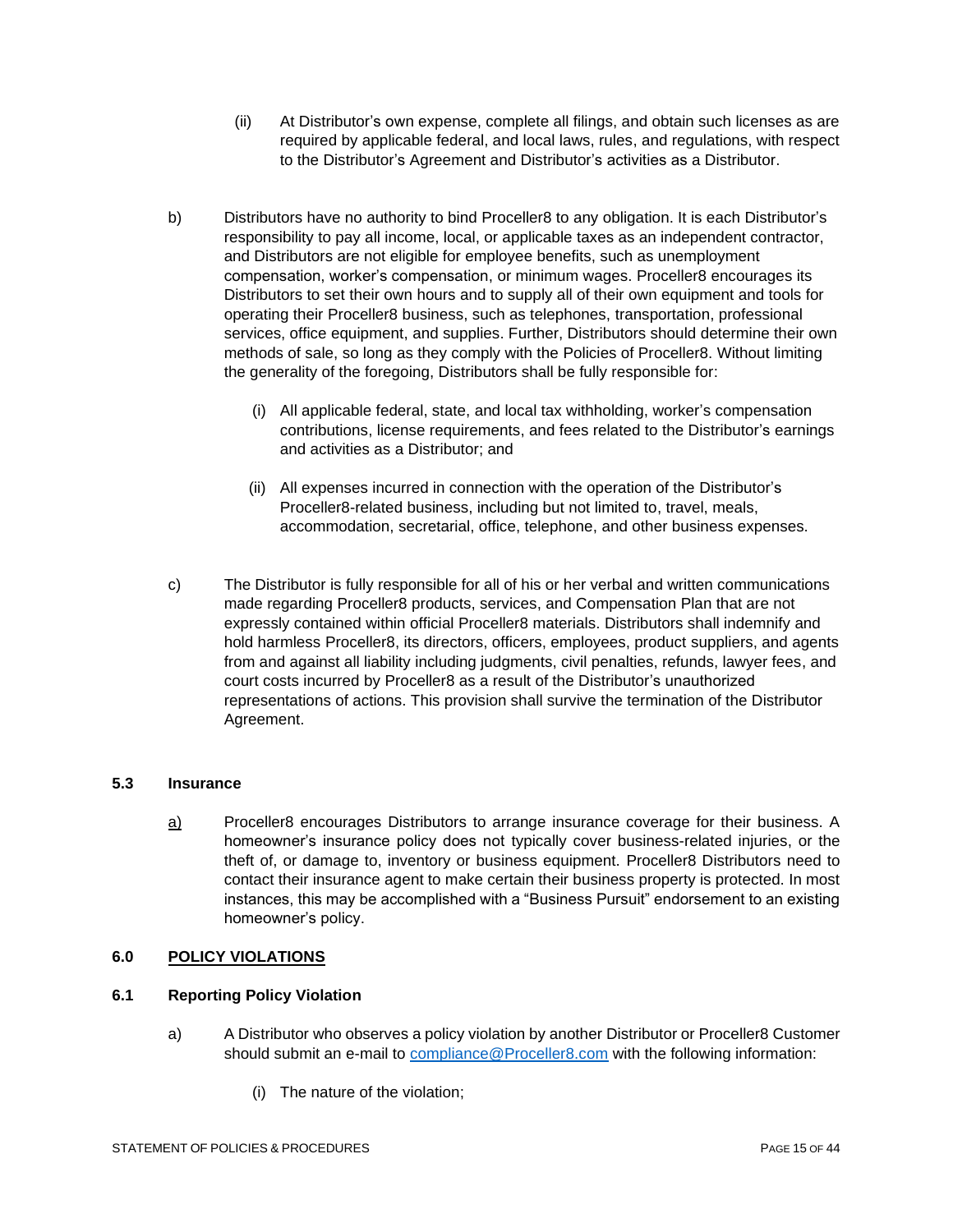- (ii) Specific facts to support the allegations;
- (iii) Dates;
- (iv) Number of occurrences;
- (v) Persons involved; and
- (vi) Supporting documentation.
- b) Once the matter has been presented to Proceller8, it will be researched thoroughly by the Compliance Department and appropriate action will be taken if required.
- c) This section refers to the general reporting of Policy violations as observed by other Distributors for the mutual effort to support, protect, and defend the integrity of the Proceller8 business and opportunity. If a Distributor has a grievance or complaint against another Distributor which directly relates to his or her Proceller8 business, the procedures set forth in these Policies must be followed.

#### <span id="page-15-0"></span>**6.2 Adherence to the Proceller8 Compensation Plan**

- a) A Distributor must adhere to the terms of the Proceller8 Compensation Plan as set forth in these Policies as well as in official Proceller8 literature. Deviation from the Compensation Plan is prohibited.
- b) A Distributor shall not offer the Proceller8 opportunity through or in combination with, any other system, program, or method of marketing other than that specifically set forth in official Proceller8 literature.
- c) A Distributor shall not require or encourage a current or prospective Distributor to participate in Proceller8 in any manner that varies from the Compensation Plan as set forth in official Proceller8 literature.
- d) A Distributor shall not require or encourage a current or prospective Distributor to make a purchase from or payment to any individual or other entity as a condition to participating in the Proceller8 Compensation Plan.
- e) The Compensation Plan is subject to change at any time. When that happens, Proceller8 will post notifications via webinars, e-mail, SMS, and/or back office. A current Compensation Plan is always available on the Proceller8 resources page http://www.MyProceller8.com/resources. It is the Distributor's responsibility to check these channels to be aware of any changes.

#### <span id="page-15-1"></span>**6.3 Adherence to Laws and Ordinances**

- a) Many cities, counties, and townships have laws regulating certain home-based businesses. Distributors must check their local laws and obey the laws that apply to them.
- b) A Proceller8 Distributor or Customer shall comply with all Federal and local laws and regulations in their conduct of his or her Proceller8 business.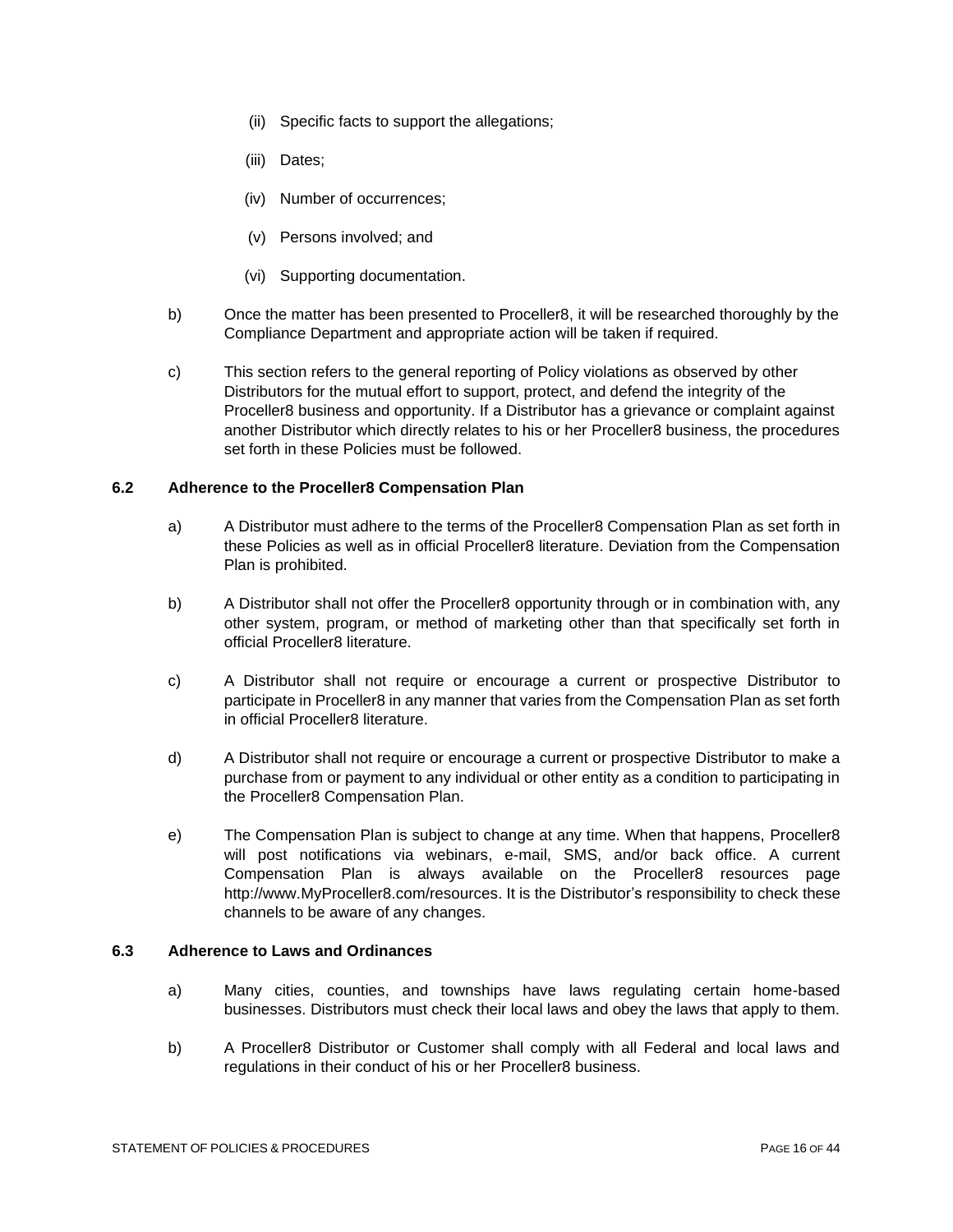c) A Distributor accepts sole responsibility for and agrees to pay all fines and incur all liabilities for his or her actions that violate any laws or ordinances.

#### <span id="page-16-0"></span>**6.4 Compliance with Applicable Income Tax Laws**

- a) A Distributor accepts sole responsibility for and agrees to pay all Federal, State, and local taxes on any income generated as an independent Distributor, and further agrees to indemnify Proceller8 from any failure to pay such tax amounts when due.
- b) If a Distributor's business is tax-exempt, the Federal Business Number must be provided to Proceller8 in writing.
- c) Proceller8 encourages all Distributors to consult with a tax advisor for additional information for their business. Proceller8 is required to change and remit sales tax to the various states or provinces based on the retail price, including receipt of trips, prizes, or awards in the amount of \$600.00 or more.

#### <span id="page-16-1"></span>**6.5 One Proceller8 Business Per Distributor**

a) A Distributor may operate or have an ownership interest, legal or equitable, as a sole proprietorship, partner, shareholder, trustee, or beneficiary, in only one (1) Proceller8 business. No individual (together with their spouse) may have, operate or receive compensation from more than one Proceller8 business. Individuals of the same family unit, excluding spouses, may each enter into or have an interest in their own separate Proceller8 businesses. A "family unit" is defined as parents or dependent children living at or doing business at the same address. Each position must build their position separate and independent of the other or the position will be deemed to be stacking.

#### <span id="page-16-2"></span>**6.6 Actions of Household Members or Affiliated Parties**

a) If any member of a Distributor's immediate household engages in any activity which, if performed by the Distributor, would violate any provision of the Agreement, such activity will be deemed a violation by the Distributor, and Proceller8 may take disciplinary action pursuant to these Policies against the Distributor. Similarly, if any individual associated in any way with a corporation, partnership, trust, or other entity (collectively "business entity") violates the Agreement, such action(s) will be deemed a violation by the business entity, and Proceller8 may take disciplinary action against the business entity. Likewise, if a Distributor enrolls in Proceller8 as a business entity, each Affiliated Party of the business entity shall be personally and individually bound to and must comply with, the Terms and Conditions of the Distributor Agreement.

#### <span id="page-16-3"></span>**6.7 Identification Numbers and Pay-Out**

a) Each Distributor is required to provide his or her federal Social Security Number or Federal Tax Identification Number if located in the United States or any of its territories to Proceller8 at the time the Distributor initiates a transfer of monies or earnings accumulated in the Distributor's Wallet. The transferring and disbursement of commission payments or bonuses acquired is known as a Pay-Out and Proceller8 reserves the right to withhold Pay-Out from any Distributor who fails to provide such information or who provides false information.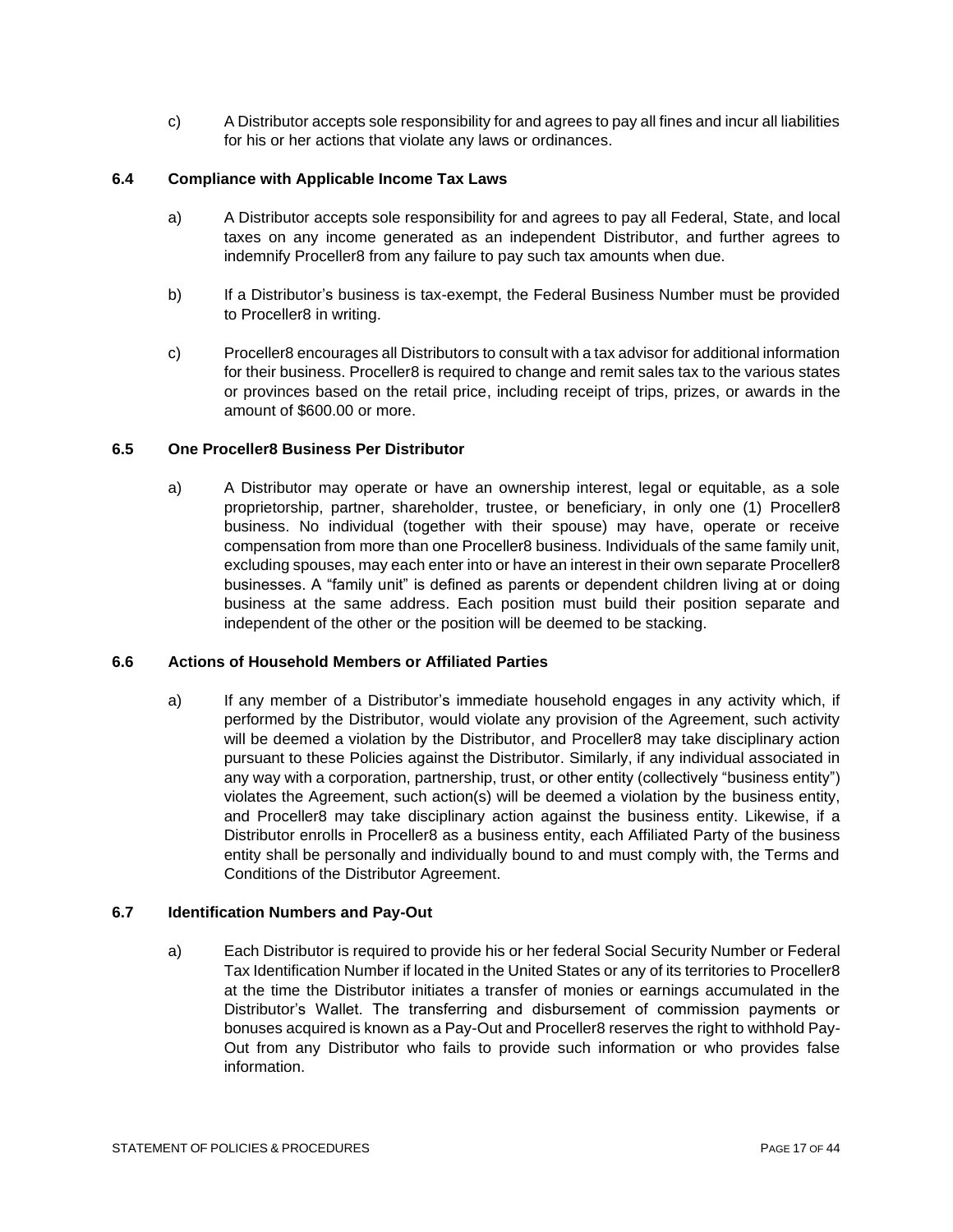b) Upon enrollment, Proceller8 will provide a Proceller8 Identification Number to the Distributor. This number will be used to place orders, structure organizations, and track commissions and bonuses.

#### **6.8 Sell, Assign, or Delegate Ownership**

- a) In order to preserve the integrity of the hierarchical structure, it is necessary for Proceller8 to place restrictions on the transfer, assignment, or sale of a position.
- b) A Distributor may not sell or assign his or her rights or delegate his or her position as a Distributor without prior written approval by Proceller8, which approval will not be unreasonably withheld. Any attempted sale, assignment, or delegation without such approval may be voided at the discretion of Proceller8.
- c) Should the sale be approved by Proceller8, the Buyer of the selling Distributor's position ("Seller") assumes the position of the Seller at the current qualified title, but not at the current "paid as" rank, at the time of the sale and acquires the Seller's organization.
- d) To request corporate authorization for a sale or transfer of a Proceller8 position, the following items must be submitted to the Proceller8 Compliance Department:
	- (i) A Sale/Transfer of Position Form properly completed, with the requisite signatures. You can request this form a[t support@proceller8.com](mailto:support@proceller8.com) and submit it signed, dated, and notarized by both Buyer and Seller;
	- (ii) The Buyer has accepted the Policies for a Distributor; and
	- (iii) Any additional supporting documentation requested by Proceller8.
- e) Any debt obligations that either Seller or Buyer may have with Proceller8 must be satisfied prior to the approval of the sale or transfer by Proceller8.
- f) A Distributor who sells his or her position is not eligible to reenroll as a Proceller8 Distributor in any organization for six (6) full calendar months following the date of the sale except as otherwise expressly set forth in these Policies.

#### <span id="page-17-0"></span>**6.9 Separating a Proceller8 Business**

- a) Pending a divorce or dissolution of a business entity, the parties must adopt one of the following methods of operation:
	- (i) One of the parties may, with the written consent of the other(s), operate the Proceller8 business whereby the relinquishing Spouse (which term herein means either an individual that is legally married or an individual that is party to a legally recognized common-law relationship), shareholders, partners, members or trustees ("Relinquishing Party") authorize Proceller8 to deal directly and solely with the other Spouse, non- relinquishing shareholder, partner, member, or trustee;
	- (ii) The parties may continue to operate the Proceller8 business jointly on a "business as usual" basis, whereupon all compensation paid by Proceller8 will be paid in the name designated as the Distributor or in the name of the entity to be divided, as the parties may independently agree between them. If no name is stipulated,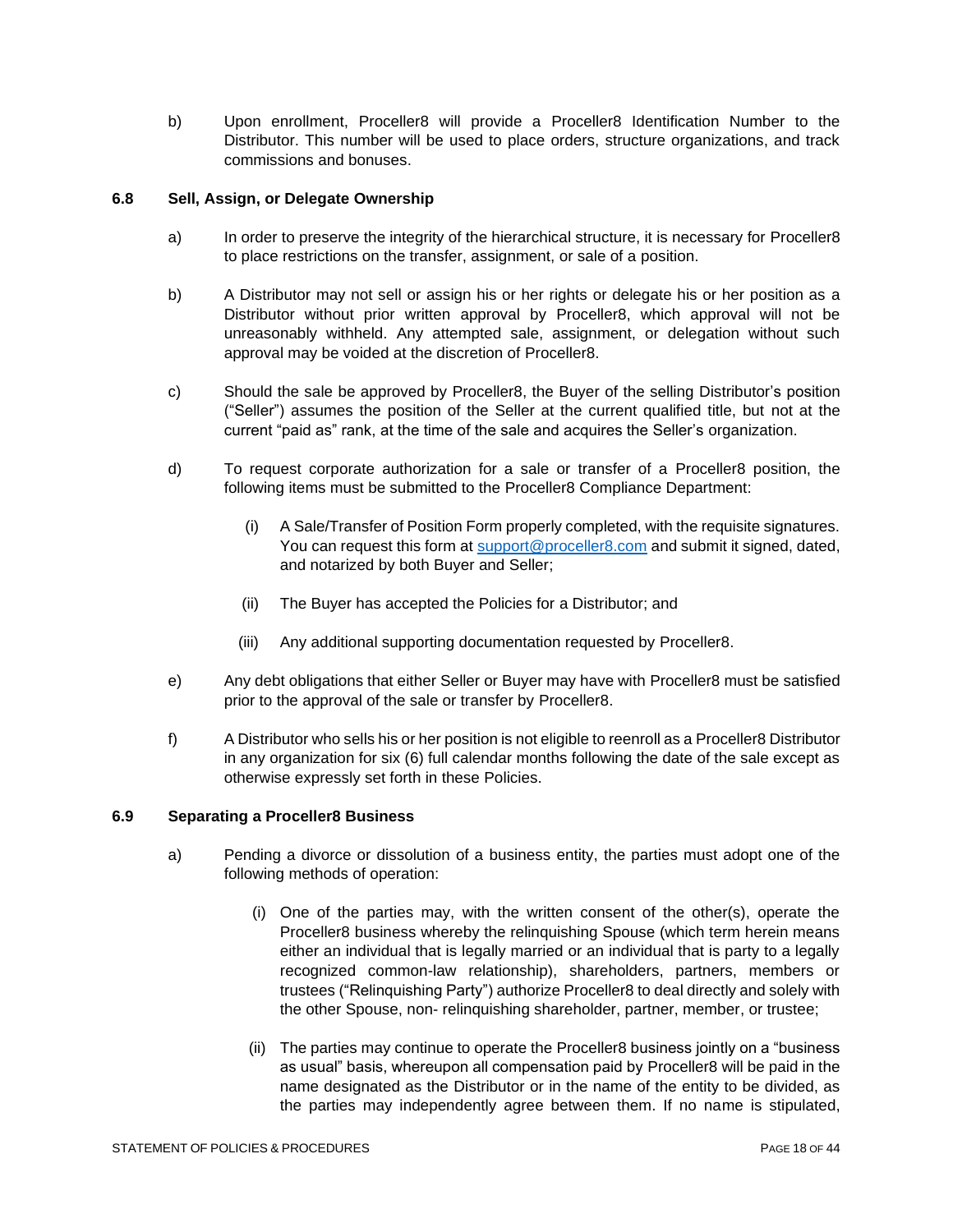Proceller8 will pay compensation to the name on record and in such event, the Distributors named on the account shall indemnify Proceller8 from any claims from the other business owner(s) or the other Spouse with respect to such payment.

- b) Proceller8 recognizes only one organization and will issue only one commission payment transfer per Proceller8 business per commission cycle. Under no circumstances will the organization be divided, nor will Proceller8 split commission and/or bonuses.
- c) If a relinquishing Spouse, partner, or owner of the business has completely relinquished, in writing, all rights to the original Proceller8 business, he or she may immediately thereafter reenroll under the Sponsor and Placement of his or her choice. In such cases, however, the Relinquishing Party shall have no rights to, and shall not solicit, any Distributor or active Customer in the former organization, and must develop a new business in the same manner as any other new Proceller8 Distributor. A Distributor in the Relinquishing Party's former organization who wishes to transfer to the Relinquishing Party's new organization or to any other organization must comply with the requirements in Section 4.0.

#### <span id="page-18-0"></span>**6.10 Succession**

- a) The Agreement shall be binding upon and inure to the benefit of the parties and their respective successors and assignees.
- b) Upon the death or incapacity of a Distributor, the Distributor's business may be passed on to his or her legal successors in interest ("Successor"). Whenever a Proceller8 business is transferred by will or other testamentary processes, the successor acquires the right to collect all bonuses and commissions of the deceased Distributor's sales organization. The Successor must:
	- (i) Complete and sign a new Proceller8 Distributor Agreement;
	- (ii) Comply with the terms and provisions of the Distributor Agreement; and
	- (iii) Meet all of the qualifications for the last rank achieved by the former Distributor.
- c) Bonus and commission of a Proceller8 business transferred based on this section will be paid in a single transfer to the successor, except for Proceller8 bucks which hold no cash value. The successor must provide Proceller8 with an address of record to which all bonus and commission Payments will be sent. Payments will be based on the current performance of the position, not the highest rank or volume achieved.
- d) If the business is bequeathed to joint devisees, they must form a business entity and acquire a federal Business Number. Proceller8 will issue all bonus and commission payments to the managing business entity only.
- e) Appropriate legal documentation must be submitted to the Proceller8 Compliance Department to ensure the transfer is done properly. To affect a testamentary transfer of a Proceller8 business, the Successor must provide the following to Proceller8 Compliance Department:
	- (i) A certified copy of the death certificate; and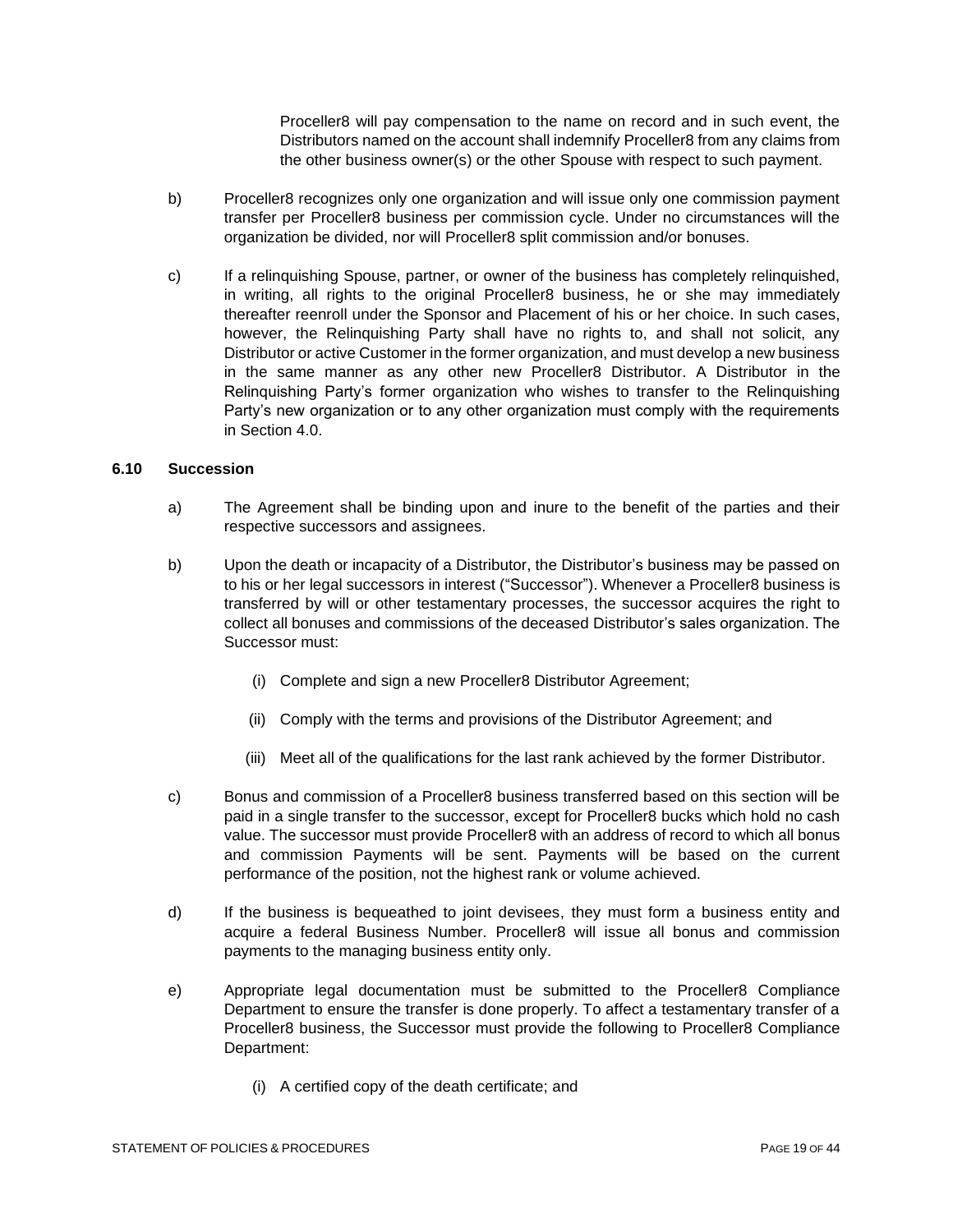- (ii) A notarized copy of the will or other appropriate legal documentation establishing the Successor(s) right to the Proceller8 business.
- f) To complete a transfer of the Proceller8 business because of incapacity, the Successor must provide the following to the Proceller8 Compliance Department:
	- (i) A notarized copy of an appointment as trustee;
	- (ii) A notarized copy of the trust document or other appropriate legal documentation establishing the trustee's right to administer the Proceller8 business; and
	- (iii) A completed Distributor Agreement executed by the trustee.
- g) If the Successor is already an existing Distributor, Proceller8 will allow such Distributor to keep his or her own position plus the inherited position active for up to six (6) months. By the end of the six (6) month period, the Distributor must have compressed (if applicable), sold, or otherwise transferred either the existing position or the inherited position.
- h) If the Successor wishes to terminate the Proceller8 position, he or she must submit a notarized statement stating the desire to terminate the position, along with a certified copy of the death certificate, appointment as trustee, and/or any other appropriate legal documentation.
- i) Upon written request, Proceller8 may grant a one (1) month bereavement waiver and pay out at the last "paid as" rank.

#### <span id="page-19-0"></span>**7.0 DISCIPLINARY ACTIONS**

#### <span id="page-19-1"></span>**7.1 Imposition of Disciplinary Action - Purpose**

a) Proceller8 reserves the right to impose disciplinary sanctions at any time, when it has determined that a Distributor has violated the Agreement or any of these Policies or the Compensation Plan as they may be amended from time to time by Proceller8 in accordance herewith.

#### <span id="page-19-2"></span>**7.2 Consequences and Remedies of Breach**

- a) Disciplinary actions may include one or more of the following:
	- (i) Monitoring a Distributor's conduct over a specified period of time to ensure compliance;
	- (ii) Issuance of a written warning or requiring the Distributor to take immediate corrective action;
	- (iii) Imposition of a fine (which may be imposed immediately or withheld from future commission payments) or the withholding of commission payments ("Commission Hold") until the matter causing the Commission Hold is resolved or until Proceller8 receives adequate additional assurances from the Distributor to ensure future compliance;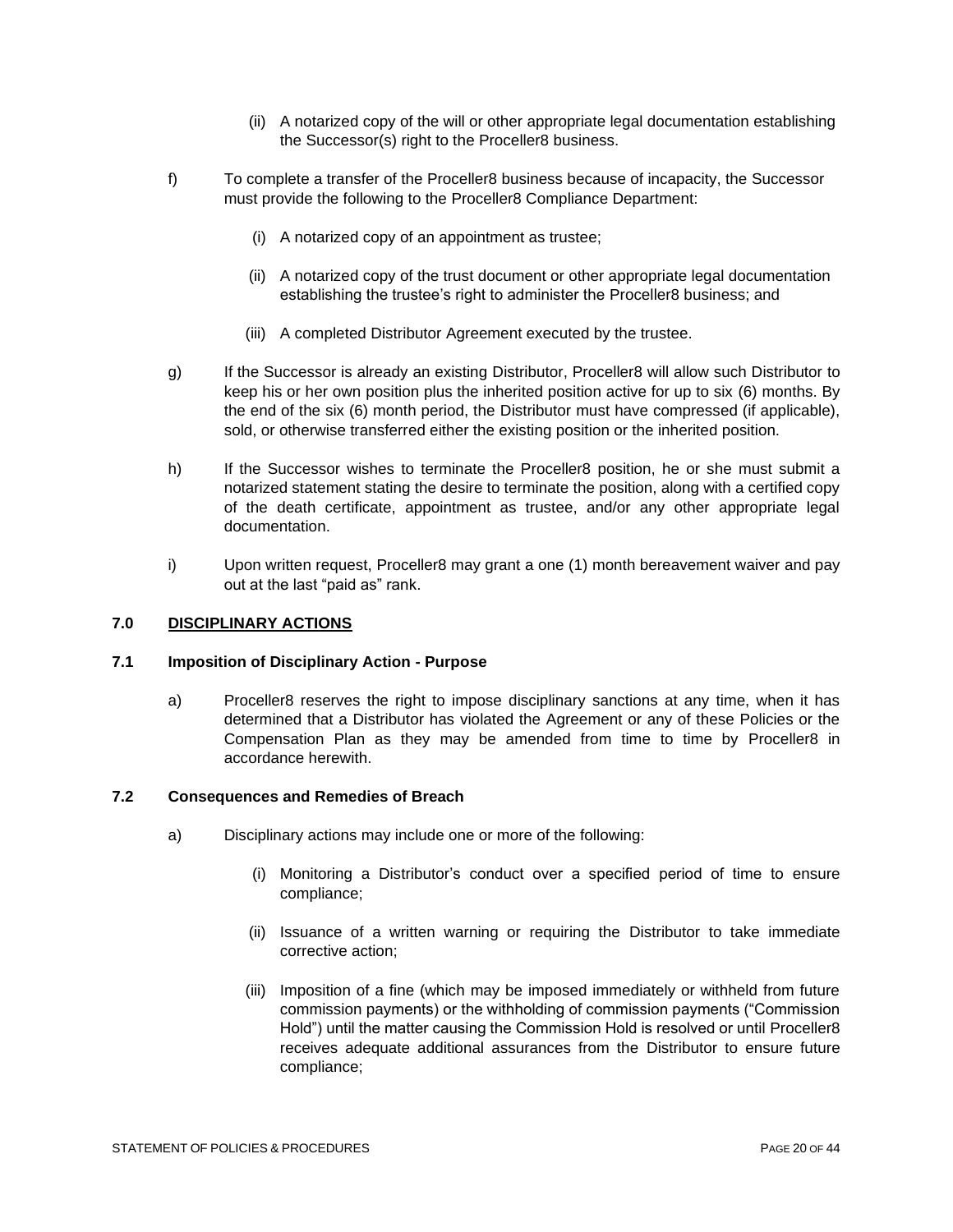- (iv) Suspension from participation in Company or Distributor events, rewards, or recognition;
- (v) Suspension of the Distributor Agreement and position for one or more pay periods;
- (vi) Involuntary termination of the Distributor's Agreement and position;
- (vii) Any other measure which Proceller8 deems feasible and appropriate to justly resolve injuries caused by the Distributor's Policy violation or contractual breach; or
- (viii) Legal proceedings for monetary or equitable relief.

#### <span id="page-20-0"></span>**7.3 Suspension Procedures**

a) First Violation: Counseling and initial warning letter.

A first violation usually occurs because the Distributor is not familiar with the Policies or the law. Counseling and the initial warning provide an opportunity for Compliance to bring to the attention of the Distributor the Policies and the specific violation, and to provide counseling on complying with the Policies and applicable laws. Compliance will also describe expectations and steps the Distributor must take to resolve the violation including, but not limited to, either removing or revising the non-compliant claim or how to remedy other Policy violations. Within three (3) days of this notice, Compliance will determine if the non-compliant material or other policy violation has been remediated. If so, Compliance will close the file. If not, Compliance will proceed to the Second Violation notice described below. Further action is possible if the breach is deemed material in nature.

#### b) Second Violation: Second warning letter and temporary suspension

Although it is hoped that the Distributor will promptly correct the violation(s), Proceller8 recognizes that this may not always occur. The second written warning indicates the seriousness of repeated violations and will prompt a temporary suspension of the Distributor's account. During the suspension period, the Distributor waives any and all rights to Pay-Out and must submit a signed reinstatement letter wherein the Distributor acknowledges the violation(s) and describes the steps taken to correct the violation(s). Once the reinstatement letter is accepted by Proceller8, the suspension will be lifted and the Distributor will be able to request a Pay-Out. The Distributor may be subject to additional discipline up to and including termination if the violation is not remedied or further violations occur.

#### c) Third Violation: Suspension and final written warning

Repeated violations of the Policies are very problematic and potentially harmful. Therefore, the most effective and prudent action is suspension of the Distributor and forfeiture of commissions for at least a month. The final written warning letter will include notification of such suspension, the extent of the commission forfeiture, and an indication that if the Distributor violates the Policies again, the Distributor will be terminated immediately.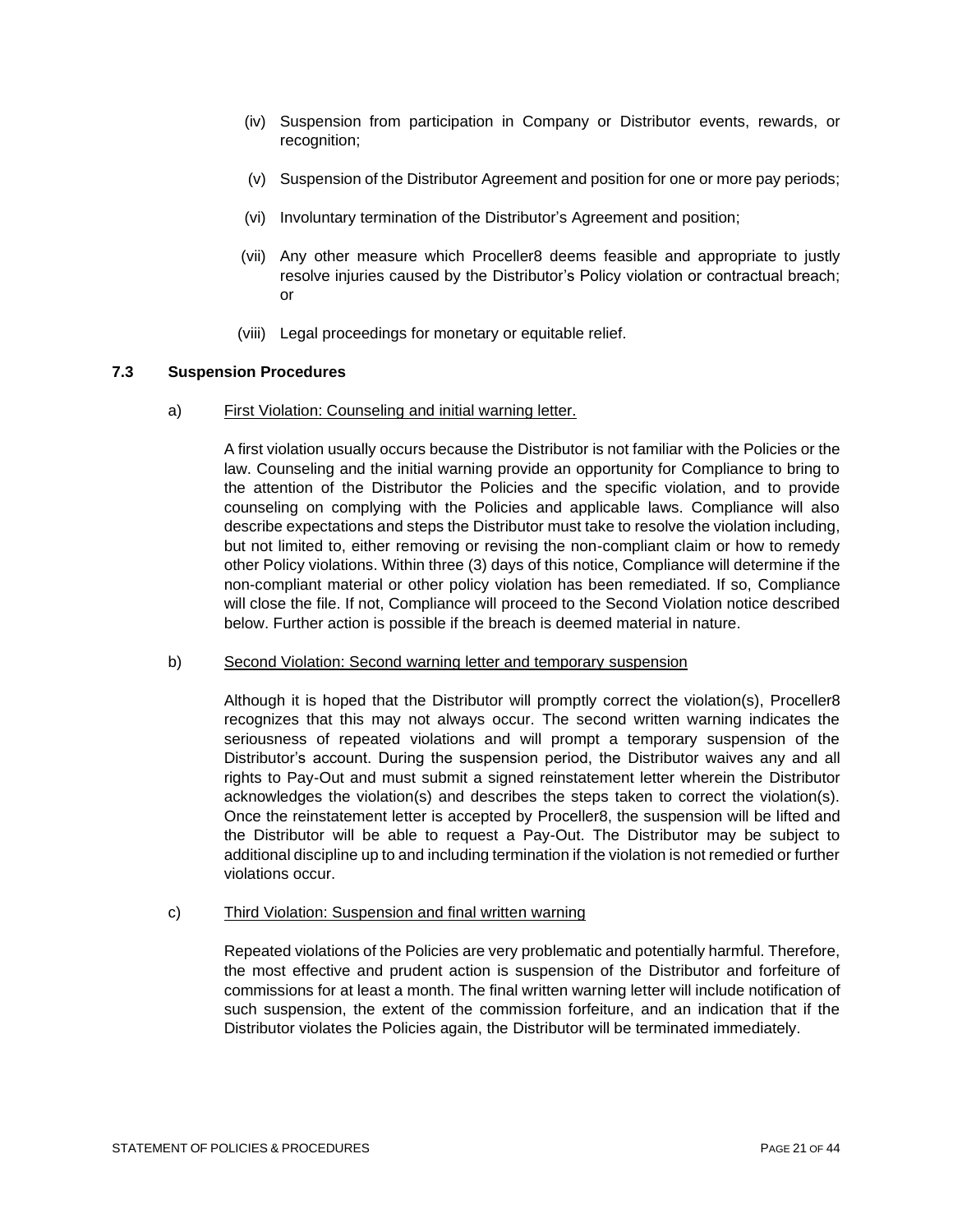#### d) Fourth Violation: Termination

As described above, Proceller8 will try to exercise the progressive nature of the Discipline policy by first providing warnings, a final written warning and suspension, and commissions forfeiture before proceeding to termination; however, Proceller8 reserves the right to combine and omit steps depending on the circumstances of each situation and the nature of the violation. Furthermore, Distributors may be terminated without prior notice or disciplinary action, as authorized by the Policies.

#### <span id="page-21-0"></span>**8.0 DISPUTE RESOLUTION**

#### <span id="page-21-1"></span>**8.1 Grievances Against Another Distributor**

- a) If a Distributor has a grievance or complaint against another Distributor regarding any practice or conduct relating to their respective Proceller8 businesses, he or she is encouraged to resolve the issue directly with the other party. If an agreement cannot be reached, it must be reported directly to the Proceller8 Compliance Department at compliance@Proceller8.com as outlined below in this Section.
- b) The Proceller8 Compliance Department will be the final authority on settling such grievance or complaint and its written decision shall be final and binding on the Distributor(s) involved.
- c) Proceller8 will confine its involvement to disputes regarding Proceller8 business matters only. Proceller8 will not decide issues that involve personality conflicts or unprofessional conduct by or between Distributors outside the context of a Proceller8 business. These issues go beyond the scope of Proceller8 and may not be used to justify a Sponsor or Placement change or a transfer to another Proceller8 organization.
- d) Proceller8 does not consider, enforce, or mediate third-party agreements between Distributors, nor does it provide names, funding, or advice for obtaining outside legal counsel.
- e) Process for Grievances:
	- (i) The Proceller8 Distributor should submit a letter of complaint (e-mail will be accepted) directly to the Proceller8 Compliance Department. The letter shall set forth the details of the incident as follows:
		- A. The nature of the violation;
		- B. Specific facts to support the allegations;
		- C. Dates;
		- D. Number of occurrences;
		- E. Persons involved; and
		- F. Supporting documentation.
	- (ii) Upon receipt of the written complaint, Proceller8 will conduct an investigation according to the following procedures: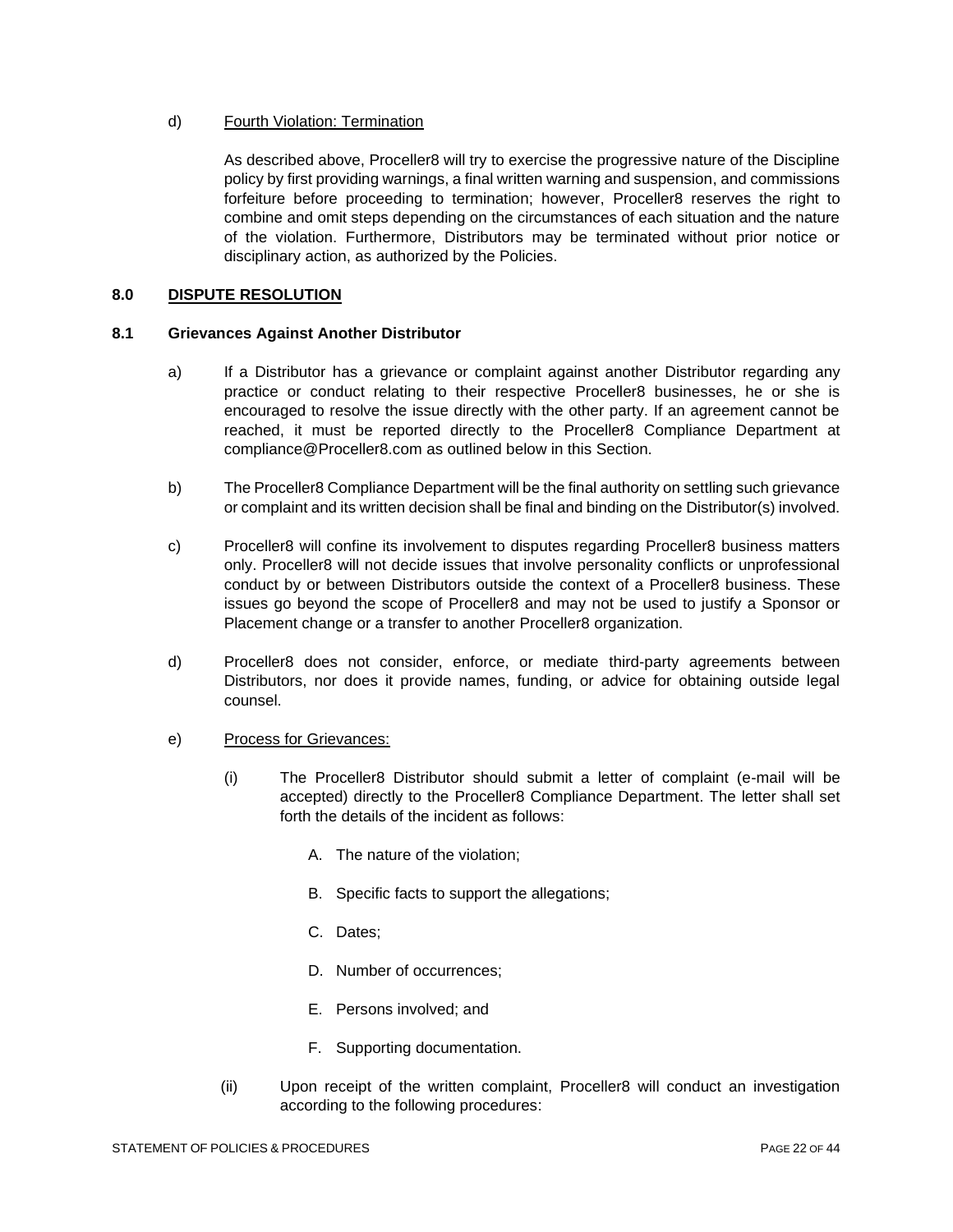- A. The Compliance Department will send an acknowledgment of receipt to the complaining Distributor;
- B. The Compliance Department will provide a verbal or written notice of the allegation to the Distributor under investigation. If a written notice is sent to the Distributor, he or she will have ten (10) business days from the date of the notification letter to present all information relating to the incident for review by Proceller8.
- C. The Proceller8 Compliance Department will thoroughly investigate the complaint, consider all the submitted information it deems relevant, including information from collateral sources. Due to the unique nature of each situation, determinations of the appropriate remedy will be on a caseby-case basis, and the length of time to reach a resolution will vary.
- D. During the course of the investigation, the Compliance Department will only provide periodic updates simply stating that the investigation is ongoing. No other information will be released during this time. Distributor's calls, letters, and requests for "progress reports" during the course of the investigation will not be answered or returned.
- f) Proceller8 will make a final decision and timely notify the Proceller8 Distributor involved.

#### <span id="page-22-0"></span>**8.2 Mediation Disputes Between a Distributor and Proceller8**

a) Distributors and Proceller8 (collectively "the Parties") recognize disputes and differences may arise between the Parties and therefore agree it is in their best interest to appoint an impartial mediator to resolve such disputes as they arise. Accordingly, the Parties agree to submit any controversy, claim, or dispute arising or relating to the Distributor Agreement or the breach, termination, enforcement, interpretation, or validity of the Distributor Agreement to non-binding mediation prior to filing any lawsuit or demand for arbitration. The Parties shall mutually select a mediator and share the cost of the mediation fee equally. Completion of mediation shall be a condition precedent to the filing of any lawsuit, demand for arbitration, or other formal claim. Any lawsuit or arbitration demand brought prior to mediation shall be dismissed for failing to comply with this provision and the party which failed to comply with this provision shall pay the other party's fees and expenses, including attorneys' fees, incurred in connection therewith. The mediation shall occur at the office of the mediator or at any neutral location located in Collin County, Texas. The Parties further agree that the laws of the State of Texas shall govern all matters, claims, or controversy submitted to mediation.

#### <span id="page-22-1"></span>**8.3 Severability**

a) If any provision of these Policies is found to be invalid, or unenforceable for any reason, only the invalid provision shall be severed. The remaining terms and provisions hereof shall remain in full force and shall be construed as if such invalid or unenforceable provision had never comprised a part of these Policies.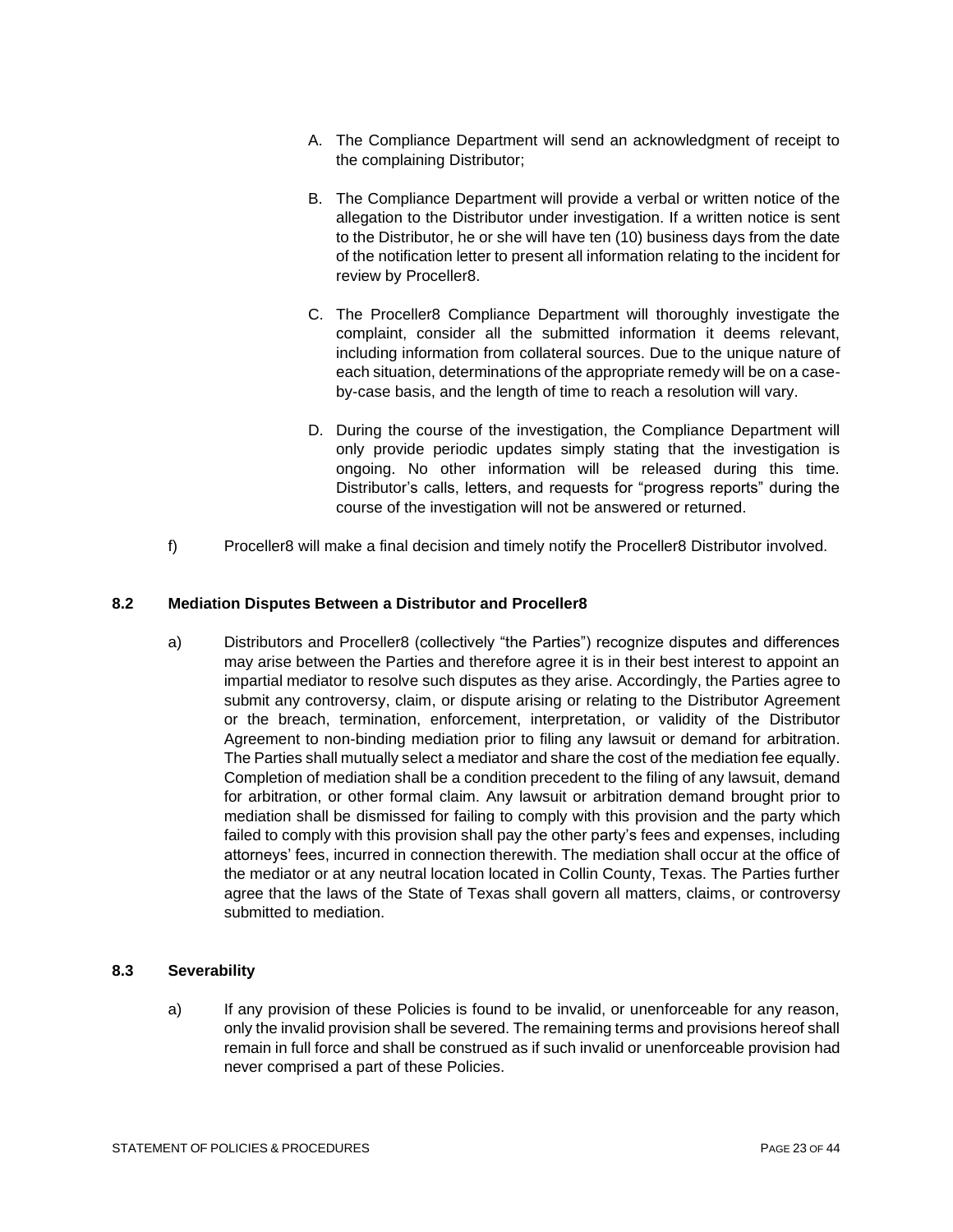#### <span id="page-23-0"></span>**8.4 Waiver**

- a) Only an officer of Proceller8 can, in writing, affect a waiver of the Proceller8 Policies and Procedures. Proceller8's waiver of any particular breach by a Distributor shall not affect Proceller8's rights with respect to any subsequent breach, nor shall it affect the rights or obligations of any other Distributor.
- b) The existence of any claim or cause of action of a Distributor against Proceller8 shall not constitute a defense to Proceller8's enforcement of any term or provision of these Policies.

#### <span id="page-23-1"></span>**8.5 Governing Law**

a) The Parties agree that jurisdiction and venue of any controversy or claim arising from the Agreement or between Proceller8 and Distributor shall be in Collin County, Texas. The law of the State of Texas shall govern all matters relating to or arising from the Agreement or between Proceller8 and Distributor.

#### <span id="page-23-2"></span>**9.0 PAYMENT OF COMMISIONS & BONUSES**

#### <span id="page-23-3"></span>**9.1 Bonus and Commission Qualifications**

- a) A Distributor must be active and in compliance with these Policies and Procedures set forth herein, along with all guidelines implemented to qualify for bonuses and commissions. So long as a Distributor complies with the terms and conditions set forth in the Agreement, Proceller8 shall pay commissions to such Distributor in accordance with the Compensation Plan and any amendments thereto.
- b) Proceller8 will not issue a payment earned of any form to a Distributor without the receipt of the annual membership fee and properly completed Proceller8 Application.
- c) Proceller8 reserves the right to postpone bonus and commission payments until such time the cumulative amount exceeds \$25.00.
- d) Bonuses in the form of Proceller8 Bucks are not redeemable for cash.

#### <span id="page-23-4"></span>**9.2 Computation of Commissions and Discrepancies**

- a) In order to qualify to receive commissions and/or bonuses, a Distributor must be in good standing and comply with the terms of the Agreement. Commissions, bonuses, overrides, and achievement levels are calculated each month.
- b) If a Distributor has questions about or believes any errors have been made regarding commissions, bonuses, business reports, genealogy, orders, or charges, the Distributor must notify Proceller8 in writing within thirty (30) days of the date the alleged error or incident in question occurred. Any such errors, omissions, or problems not reported within thirty (30) days shall be deemed waived by the Distributor.
- c) For additional information on payment of commissions, please review the Compensation Plan.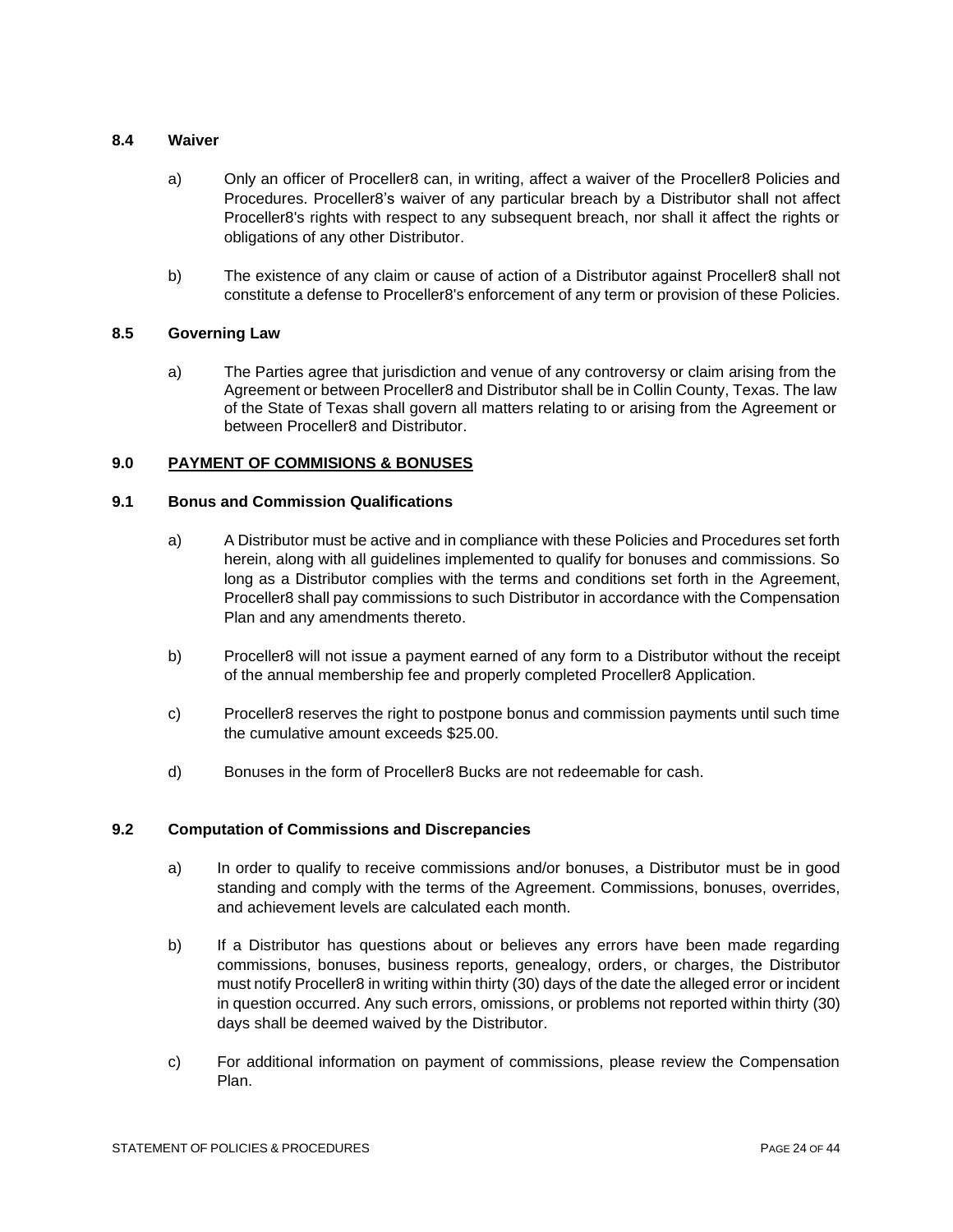#### <span id="page-24-0"></span>**9.3 Adjustments to Bonuses and Commissions for Returned Products or Distributor Memberships**

- a) A Distributor receives bonuses and commissions based on the actual sales of products to Customers and Distributors through product purchases. When a product is returned to Proceller8 for a refund from the Customer or by a Distributor, the bonuses and commissions attributable to the returned product will be deducted from the Distributor who received bonuses or commissions on such sales. Deductions will occur in the month in which the refund is given and continue every pay period thereafter until the bonus/and or commission is recovered.
- b) In the event that a Distributor terminates his or her position, and the amounts of the bonuses or commissions attributable to the returned products or services have not yet been fully recovered by Proceller8, the remainder of the outstanding balance may be offset against any other amounts that may be owed by Proceller8 to the terminated Distributor.

#### <span id="page-24-1"></span>**10.0 ORDERING PRODUCT**

#### <span id="page-24-2"></span>**10.1 General Product Ordering Policies**

- a) "Bonus Buying" is strictly and absolutely prohibited. Bonus Buying includes;
	- (i) The enrollment of individuals or entities without the knowledge of and/or execution of an Application by such individuals or Business Entities;
	- (ii) The fraudulent enrollment of an individual or entity as a Distributor or Customer;
	- (iii) The enrollment or attempted enrollment of non-existent individuals or Business Entities as a Distributor or Customer ("phantoms");
	- (iv) Purchasing Proceller8 products or services on behalf of another Distributor or Customer, or under another Distributor's or Customer's ID number, to qualify for commissions or bonuses;
	- (v) Purchasing excessive amounts of products, services, or SmartShips that cannot reasonably be used or resold in a month; and/or any other mechanism or artifice to qualify for rank advancement, incentives, prizes, commissions, or bonuses that is not driven by bona fide product or service purchases by Customers or Distributors.
- b) Proceller8 requires that Distributors use their own credit cards and not allow others to use them. A Distributor shall not use another Distributor's or Customer's credit card or debit account to enroll in Proceller8 or purchase products, services, or SmartShips without the account holder's written permission. No card may be used more than 3 times in a single business day unless they have contacted [support@proceller8.com](mailto:support@proceller8.com) to be included on an approved list. Such documentation must be kept by the Distributor indefinitely in case Proceller8 needs to reference this.
- c) Regarding an order with an invalid or incorrect payment, Proceller8 will attempt to contact the Distributor by phone, mail, or e-mail in order to obtain another form of payment. If these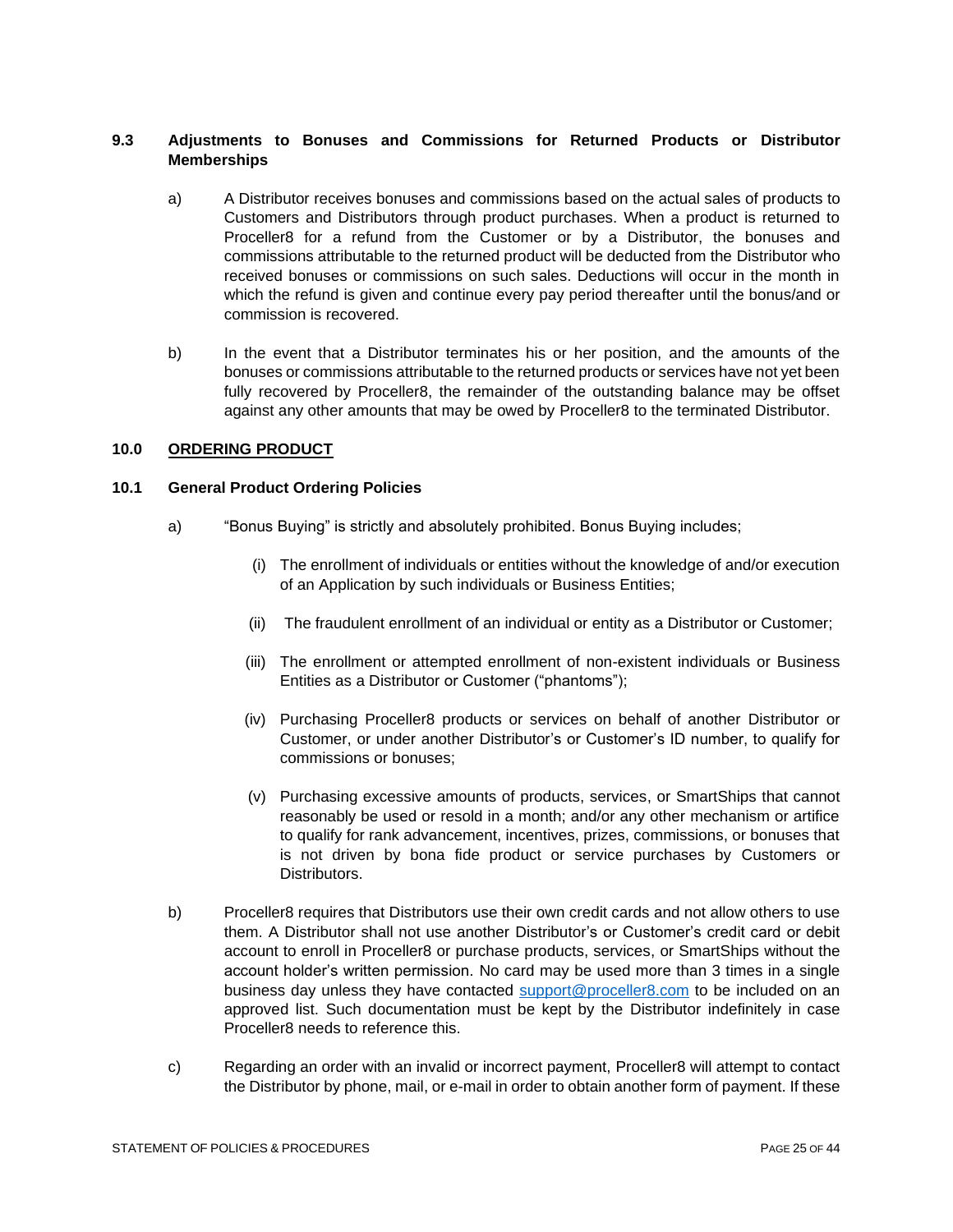attempts are unsuccessful after the expiration of three (3) business days, the order will be canceled.

- d) Prices are subject to change without notice.
- e) A Distributor or Customer who is a recipient of a damaged or incorrect order must notify Proceller8 within thirty (30) calendar days from receipt of the order and follow the procedures as set forth herein, along with the Return/Exchange Policies and any and all guidelines then effective and any amendments thereto.

#### <span id="page-25-0"></span>**10.2 Sales to Customers**

- a) Sales to retail customers may be done directly through Distributor replicated websites or directly using product that Distributor has in inventory.
- b) Distributors will comply with applicable consumer protection laws and regulations (including any consumer rights to receive specific notices and any rights to return product) afforded consumers under applicable consumer protection legislation. When making a sale to a customer, a Distributor must provide him/her with an official Proceller8 retail receipt at or prior to the time of the initial sale and every sale thereafter. Distributors will need to customize the template with his/her personal information. If the customer exercises the right to cancel the sale, Distributors shall follow the refund procedures described in this section.
- c) The customer should return all unused product to Proceller8. These sales receipts set forth:
	- (i) The consumer protection rights afforded by applicable law for direct sales, including the right to cancel (without any reason) the sales receipt up to ten (10) days after the customer receives a copy of the receipt or invoice; and
	- (ii) Proceller8's thirty (30) day return policy. The retail sales receipt may be downloaded from a Distributor's back office in template form. Distributors must duplicate the form and provide one to the retail customer and retain a copy for their records.

#### <span id="page-25-1"></span>**10.3 Insufficient Funds**

- a) All electronic payments that are declined for insufficient funds will be automatically resubmitted for payment.
- b) Any outstanding balance owed to Proceller8 by a Distributor or Customer from NSF (nonsufficient funds) or insufficient fund fees (ACH), will be withheld by Proceller8 from that Distributor's future bonuses and commission funds.
- c) All transactions involving insufficient funds through ACH or credit card, which are not resolved in a timely manner by the Distributor, constitute grounds for disciplinary sanctions or termination of the account.
- d) If a credit card order or automatic debit is declined the first time, the Customer or Distributor will be contacted directly and a request for an alternate form of payment will be made before any product will be shipped. If payment is declined a second time, the Customer or Distributor may be deemed ineligible to purchase Proceller8 products or services or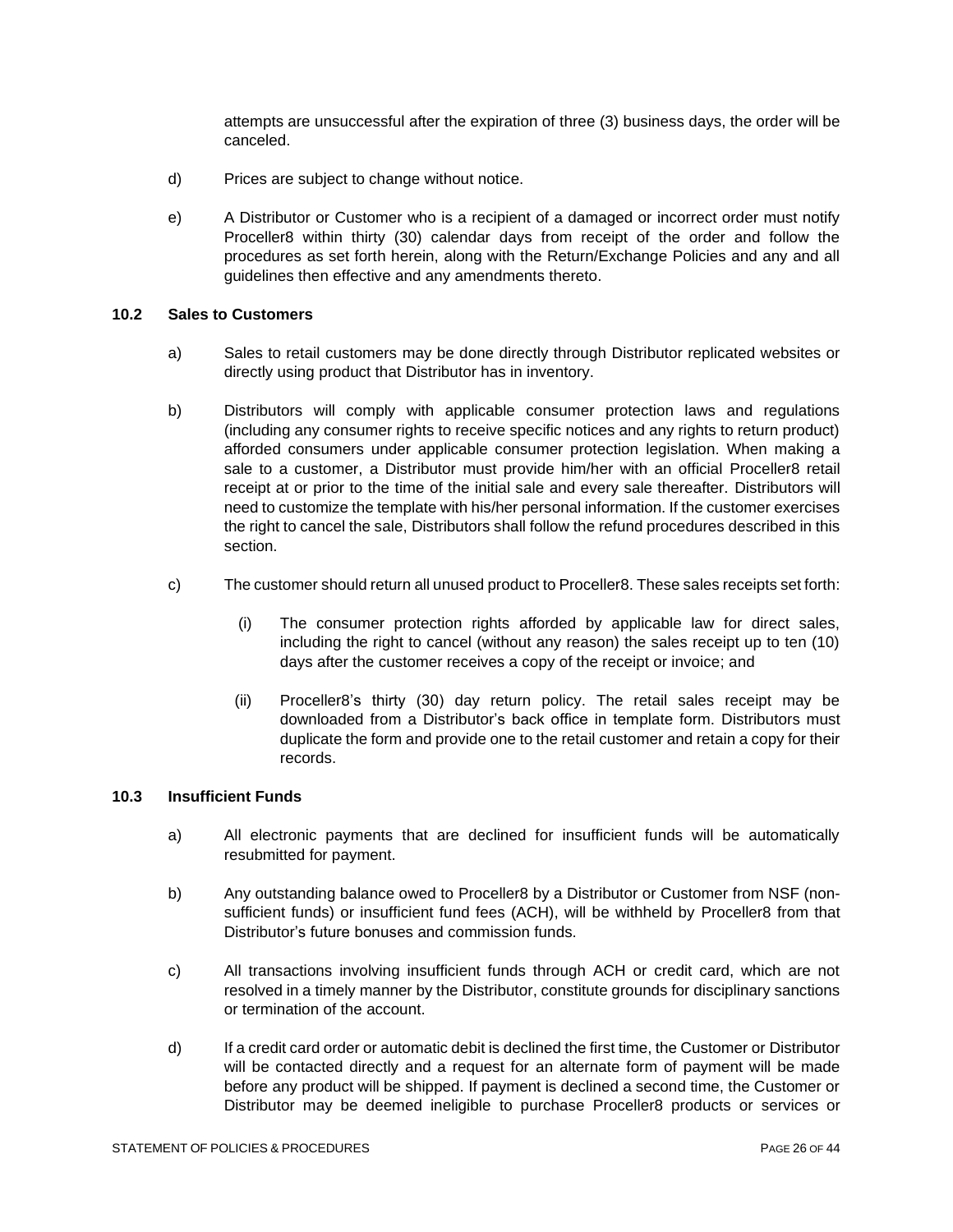participate in the monthly Smart-Ship. Note: Participation by Distributors in Proceller8's monthly SmartShips, which is a recurring product order program, is entirely optional, and is not required in order to become a Customer or Distributor, move up in rank or otherwise fully participate in the Rewards Program.

#### <span id="page-26-0"></span>**10.4 Credit Card Purchases**

- a) Credit card purchases may only be made by the individual whose name and address are on the credit card. Any Distributor or Customer who uses another individual's credit card to pay for purchases risks having his/her Account being placed on suspension pending an investigation and resolution of any complaints regarding unauthorized charges. Proceller8 considers such transactions fraudulent and will report them to the proper authorities for resolution.
- b) Under no circumstance will any Distributor and/or Customer charge back any credit card purchases. Any Distributor and/or Customer who does so will immediately lose all credit card ordering privileges. If an erroneous charge is applied to a Distributor and/or Customer's credit card, the Distributors or Customer should immediately contact the Proceller8 Support Team via email at [support@proceller8.com](mailto:support@proceller8.com) to initiate an investigation and resolution.
- c) If a Distributor or Customer notifies his/or her banking institution and requests a chargeback for the amount of the purchase, the person's Account will be automatically closed indefinitely upon Proceller8's notification of the disputed purchase.
- d) Upon closing of Distributor's account, Distributor's Proceller8 Bucks balance will be cleared, as they are not redeemable for cash.

#### <span id="page-26-1"></span>**10.5 Sales Tax Obligation**

- a) The Distributor shall comply with all federal and local taxes and regulations governing the sale of Proceller8 Science products and services.
- b) Proceller8 will collect and remit sales tax on Distributor orders. When orders are placed with Proceller8, sales tax is prepaid based upon the suggested retail price. Proceller8 will remit the sales tax to the appropriate jurisdictions. The Distributor may recover the sales tax when he or she makes a sale. Proceller8 Distributors are responsible for any additional sales taxes due on products marked up and sold at a higher price.
- c) Proceller8 encourages each Distributor to consult with a tax advisor for additional information for his or her business.
- d) Proceller8 is required to charge and remit sales tax to the various states and U.S territories based on the retail price.

#### <span id="page-26-2"></span>**10.6 Refund Policy**

- a) Proceller8 Customers:
	- (i) If within the first thirty (30) days you are not satisfied with the product you must contact [support@proceller8.com](mailto:support@proceller8.com) to return the unused portion of the product for a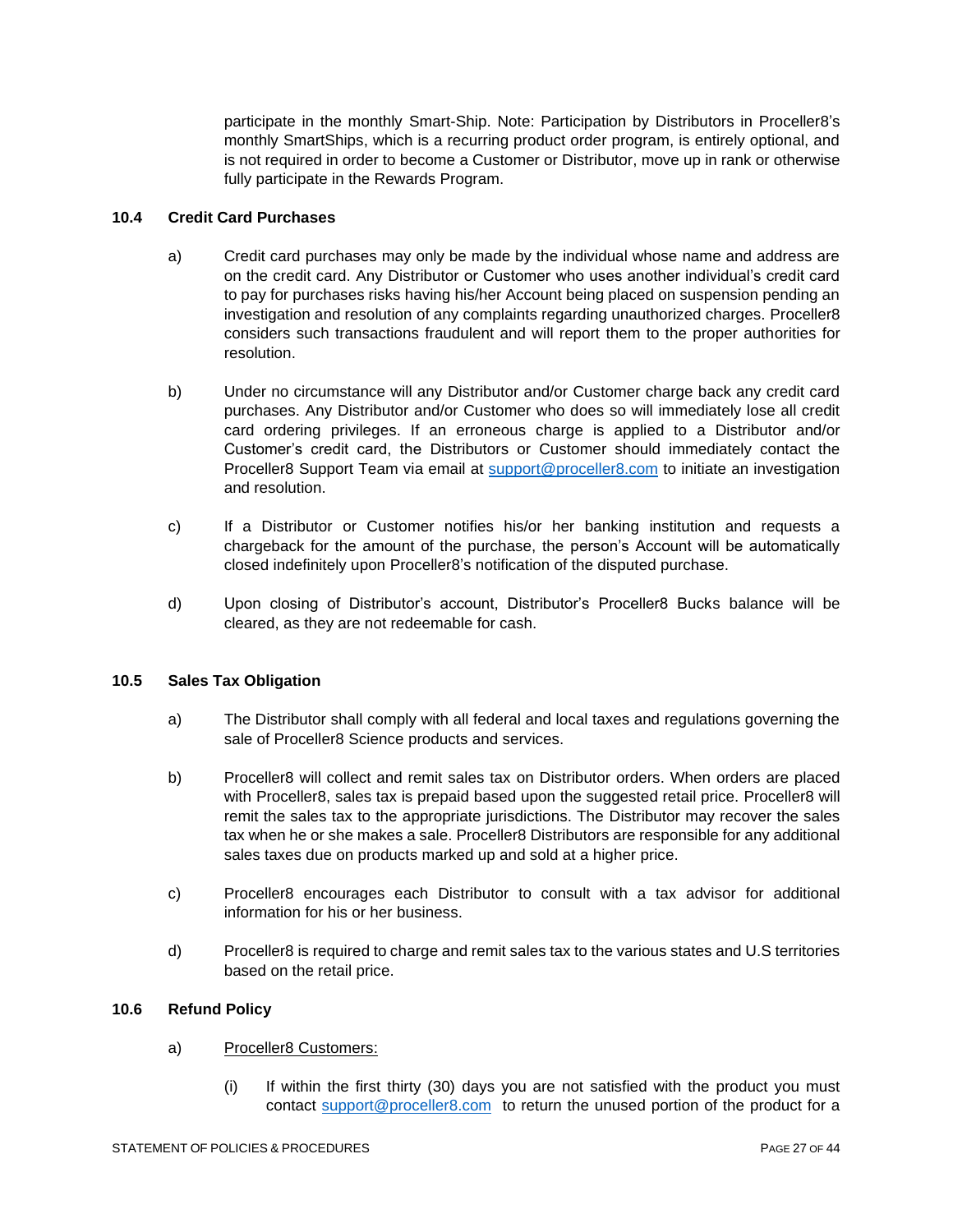full refund of the product purchase amount, minus shipping and handling charges incurred. After thirty (30) days and up to ninety (90) days post-purchase, you must contact [support@proceller8.com](mailto:support@proceller8.com) to return the remaining sellable portion of the product for a full refund of the sellable portion. Any shipping and handling charges incurred when shipping and/or returning the product will not be refunded. Additionally, anytime an order is refunded, all commissions paid on the returned product will be deducted.

#### b) Distributors:

- (i) If within the first thirty (30) days of the original purchase, you are not satisfied with the product, you must contact [support@proceller8.com](mailto:support@proceller8.com) to return the unused portion of the product for a full refund, minus shipping and handling charges. Your Distributor account may be subject to six (6) months suspension.
- (ii) After thirty (30) and ninety (90) days post-purchase, you must contact [support@proceller8.com](mailto:support@proceller8.com) to return the remaining sellable portion items for a refund if the products are in resalable condition. Any shipping and handling charges incurred will not be refunded.
- (iii) Anytime an order is refunded, all commissions paid on the returned product will be deducted.
- (iv) If you receive a product that is damaged or otherwise defective, you may return the product within thirty (30) days of receipt for a full refund or replacement product.
- (v) Properly returned product purchased completely or partially with Proceller8 Bucks will be credited Proceller8 Bucks, pro-rata, back to their Distributor account. Proceller8 Bucks are not redeemable for cash.
- (vi) All purchases are charged and refunded in U.S. Dollars. All returns, refunds, and exchanges will also be refunded or exchanged in U.S. Dollars. Proceller8 is not responsible for fluctuating exchange rates.
- c) Terminated Promoters If a terminated Promoter has purchased Proceller8 products, Proceller8 will issue a refund or credit for any products purchased by the Promoter if: (i) the product is in Resalable condition; (ii) the Resalable product is returned to Proceller8 within twenty (20) days form the date of termination; and (iii) the Promoter provides proof the product was purchased within twelve (12) months preceding the date of termination. [Note: the twelve (12) month requirements not applicable to residents of Maryland, Wyoming, Massachusetts, and Puerto Rico]. Refunds are subject to a ten percent (10%) handling fee. Shipping costs are not refundable.
- d) Montana Residents: ProPak and Cancellation Returns. A new Promoter has up to fifteen (15) days to cancel their agreement with Proceller8. The Promoter is entitled to a full refund of the ProPak as long as all of the items from their ProPak are returned and the items are still sealed and have not been used in any way. Neither shipping and handling charges incurred by a Promoter when the ProPak was purchased, nor return shipping fees, will be refunded. If the purchases were made through a credit card, the refund will be credited back to the same account used when purchasing. Per Proceller8's refund policy, if a Promoter was paid a commission based on products(s) purchased, and such product(s) is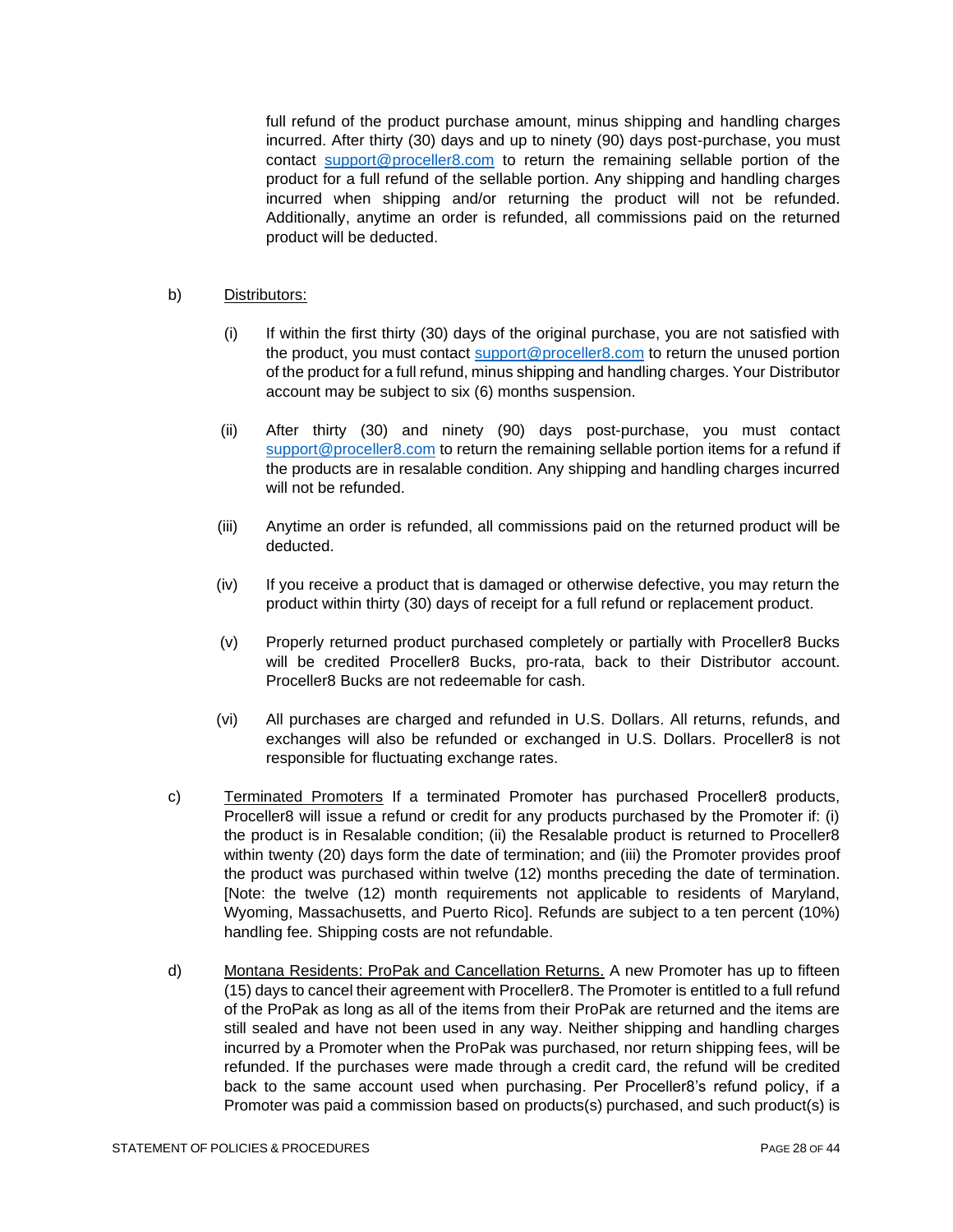subsequently returned for a refund, the commission that was paid based on that product purchase will be deducted from the amount of the refund or a future commission payout. Additionally, if a Promoter cancels after fifteen (15) days, but within tweleve (12) months, and has not received any financial benefit by purchasing a ProPak, they can receive a ninety (90%) percent refund on any currently marketable products sold that have not been resold or consumed or are seasonal, discontinued, or special promotional items.

#### <span id="page-28-0"></span>**10.7 Return Process**

- a) All returns, whether by a Customer or Distributor, must be made as follows:
	- (i) Obtain a Return Merchandise Authorization ("RMA") from Proceller8 by contacting [support@proceller8.com](mailto:support@proceller8.com) and submitting a request.
	- (ii) Ship items to the address provided by Proceller8 customer service when you receive your Return Merchandise Authorization.
	- (iii) Provide a copy of the sales receipt or invoice with the returned products or service. Such invoice must reference the RMA and include the reason for the return.
	- (iv) Ship product back in the original manufacturer's box exactly as it was delivered.
	- (v) All returns must be shipped to Proceller8 prepaid, as Proceller8 does not accept shipping COD packages. Proceller8 recommends shipping returned product by UPS or FedEx which includes tracking information and insurance, as risk of loss or damage in the shipping process of the returned product shall be borne solely by the Customer or Distributor. If the returned product is not received at the address provided on the RMA, it is the responsibility of the Customer or Distributor to trace the shipment of the product wherein no credit will be applied.
	- (vi) The return of \$500 or more of products accompanied by a request for a refund within one (1) calendar year by a Distributor, may constitute grounds for involuntary termination.

#### <span id="page-28-1"></span>**11.0 PROCELLER8 OPPORTUNITY**

#### <span id="page-28-2"></span>**11.1 Presentation of Compensation Plan**

- a) In presenting the Proceller8 opportunity to potential Customers and Distributors, a Distributor is required to comply with the following provisions:
	- (i) A Distributor shall present a copy of the Proceller8 Income Disclosure Statement when presenting the opportunity to prospective Distributors and take special precautions to not misquote or omit any significant material fact about the Compensation Plan.
	- (ii) A Distributor shall make it clear that the Compensation Plan is based upon sales of Proceller8 products and services and upon the sales from other Distributors sponsored within their organization.
	- (iii) A Distributor shall make it clear that success can be achieved only through substantial and diligent independent efforts.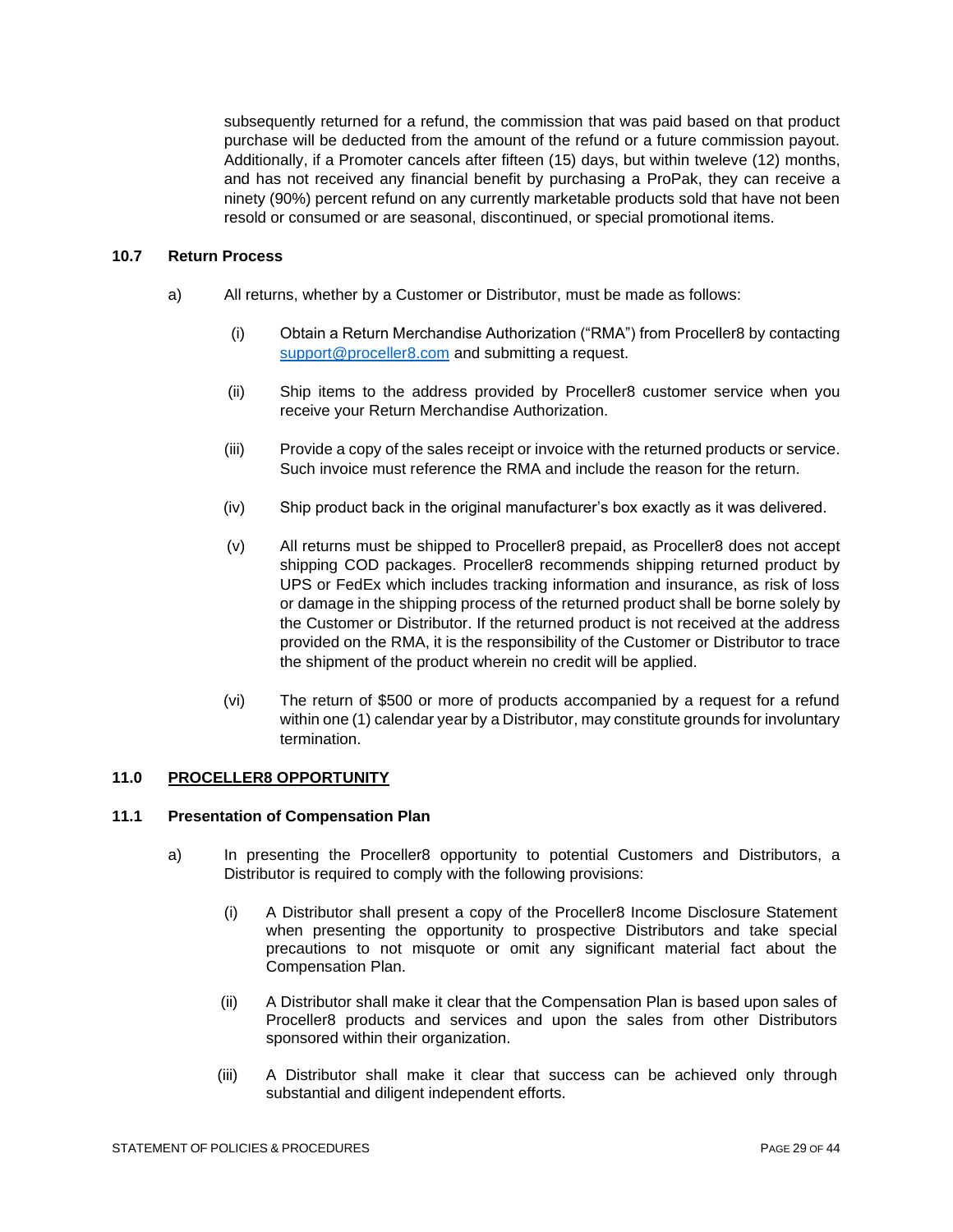- (iv) A Proceller8 Distributor shall not make income projections, claims, or guarantees while presenting or discussing the Proceller8 opportunity or Compensation Plan to prospective Distributors or Customers. A Proceller8 Distributor MUST inform all prospective Distributors that success requires substantial work and make available the Proceller8 Income Disclosure Statement to prospective Distributors.
- (v) A Distributor may not make any claims regarding products or services of any products offered by Proceller8, except those contained in official Proceller8 literature.
- (vi) A Distributor may not use official Proceller8 material to promote the Proceller8 business opportunity in any country where Proceller8 is not duly authorized to conduct business.

#### <span id="page-29-0"></span>**11.2 Sales Requirements Are Governed by the Compensation Plan**

- a) There are no exclusive territories granted to anyone. No franchise fees are applicable to a Proceller8 business. Proceller8 products may only be sold where Proceller8 is licensed or otherwise authorized to conduct business.
- b) The Proceller8 program is built on sales to the ultimate consumer or end-user. Proceller8 encourages its Distributors to only purchase inventory, in reasonable quantities, that they and their family will personally consume, will be used as a sales tool, or will be resold to others for their ultimate consumption. Distributors must never attempt to influence any other Distributors to buy more products than they can reasonably use or sell to retail customers in a month.
- c) Each Distributor commits to personally use, sell, or use in business building at least 70% of every order placed with Proceller8 prior to placing another order, and must be able to certify as much if demanded by Proceller8 or by any regulatory agency. Purchasing product solely for the purpose of collecting bonuses or achieving rank is strictly prohibited**.** Proceller8 retains the right to limit the amount of purchases you may make if, in our sole judgment, we believe those purchases are being made solely for qualification purposes instead of for consumption or resale.

#### <span id="page-29-1"></span>**12.0 PROPRIETARY INFORMATION & TRADE SECRETS**

#### <span id="page-29-2"></span>**12.1 Business Reports, Lists, and Proprietary Information**

a) By agreeing to the Distributor Agreement, the Distributor acknowledges that business reports, lists of Customer and Distributor names and contact information, and any other information, which contain financial, scientific, or other information, both written or otherwise circulated by Proceller8 or pertaining to the business of Proceller8 (collectively, "Reports"), are confidential and proprietary information and trade secrets belonging to Proceller8.

#### <span id="page-29-3"></span>**12.2 Obligation of Confidentiality**

a) During the term of the Distributor Agreement and for a period of two (2) years after the termination or expiration of the Distributor Agreement between the Distributor and Proceller8, the Distributor shall not: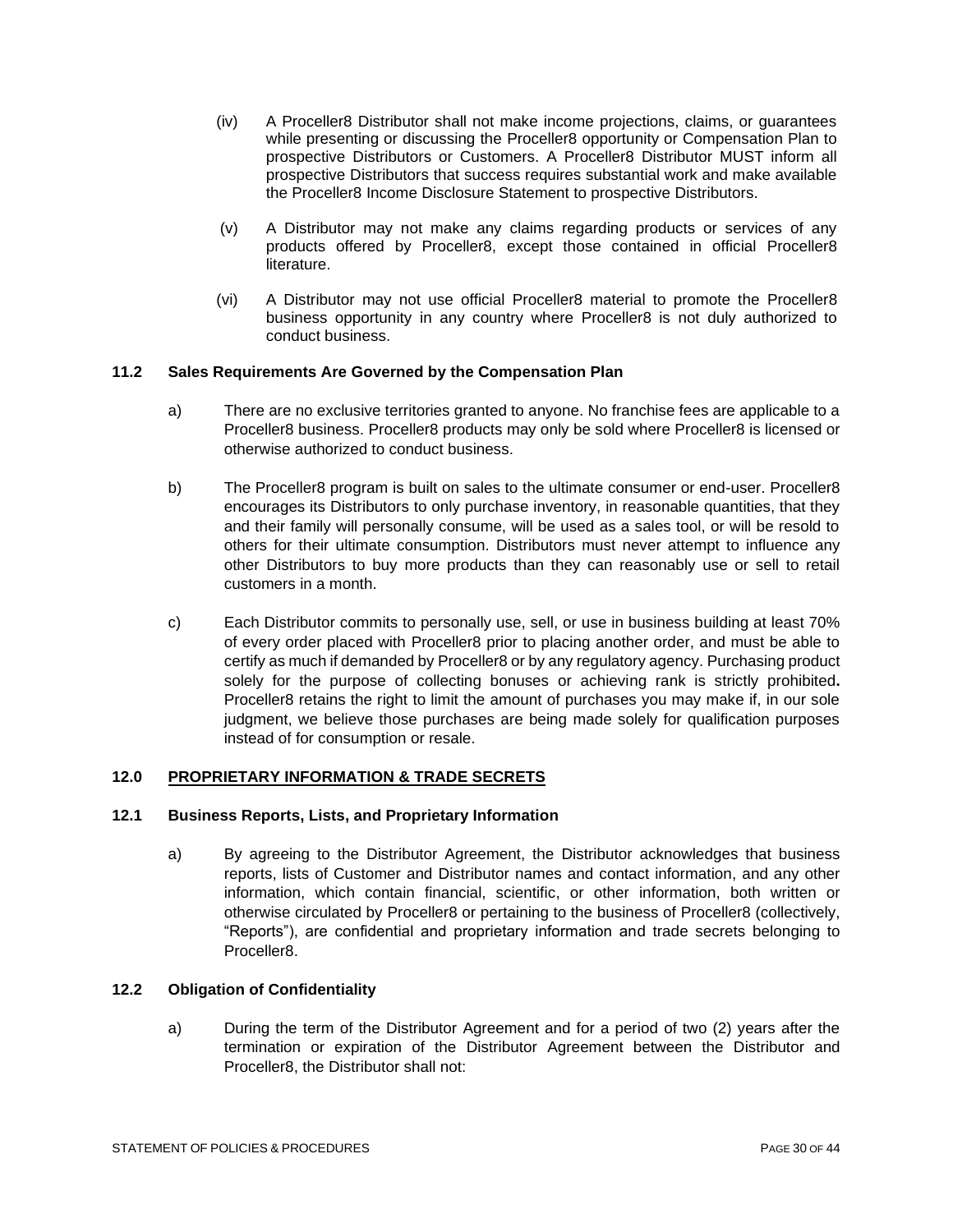- (i) Use the information in the Reports to compete with Proceller8 or for any purpose other than promoting his or her Proceller8 business;
- (ii) Use or disclose to any person or entity any confidential information contained in the Reports, including the replication of the genealogy in another network marketing company.

#### <span id="page-30-0"></span>**12.3 Breach and Remedies**

a) The Distributor acknowledges that such proprietary information is of such character as to render it unique and that disclosure or use thereof in violation of this provision will result in irreparable damage to Proceller8 and to independent Proceller8 businesses. Proceller8 and its Distributors will be entitled to injunctive relief or to recover damages against any Distributor who violates this provision in any action to enforce its rights under this section. The prevailing party shall be entitled to an award of attorneys' fees, court costs, and expenses.

#### <span id="page-30-1"></span>**12.4 Return of Materials**

a) Upon demand by Proceller8, any current or former Distributor will return the original and all copies of all Reports to Proceller8 together with any Proceller8 confidential information in such person's possession.

#### <span id="page-30-2"></span>**13.0 PRIVACY POLICY**

#### <span id="page-30-3"></span>**13.1 Introduction**

a) This Privacy Policy is to ensure that all Customers and Distributors understand and adhere to the basic principles of confidentiality. Without limiting the terms of this section, all Distributors must comply with applicable privacy laws governing the collection, use, and disclosure of Customer and fellow Distributor information.

#### <span id="page-30-4"></span>**13.2 Expectation of Privacy**

- a) Proceller8 recognizes and respects the importance its Customers and Distributors place on the privacy of their financial and personal information. Proceller8 will make reasonable efforts to safeguard the privacy of, and maintain the confidentiality of, its Customers' and Distributors' financial and account information and nonpublic personal information.
- b) By entering into the Distributor Agreement, a Distributor or Customer authorizes Proceller8 to disclose his or her name and contact information to upline Distributors solely for activities related to the furtherance of the Proceller8 business. A Distributor hereby agrees to maintain the confidentiality and security of such information and to use it solely for the purpose of supporting and servicing his or her organization and conducting the Proceller8 business.

#### <span id="page-30-5"></span>**13.3 Employee Access to Information**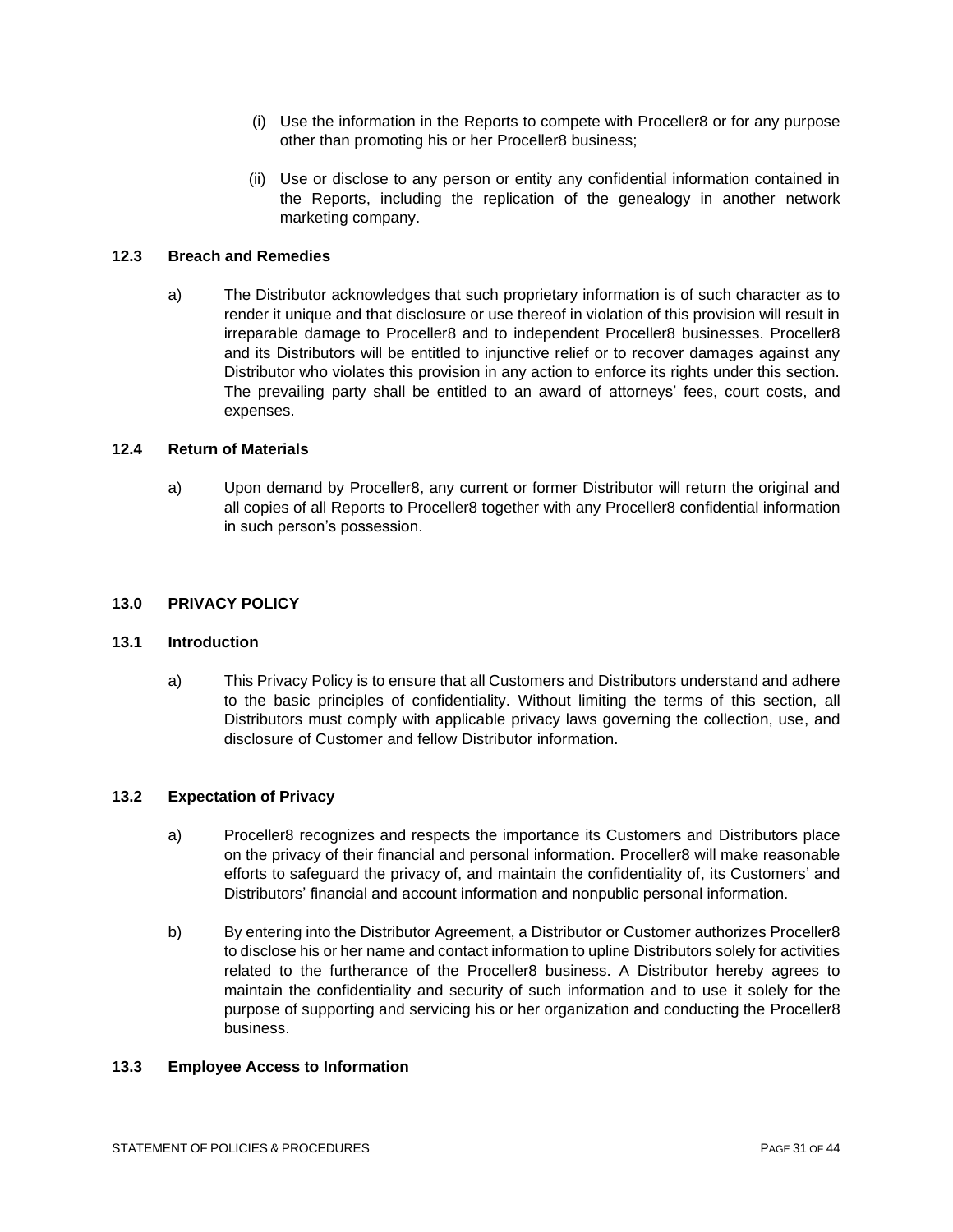a) Proceller8 limits the number of employees who have access to Customer and Distributor nonpublic personal information.

#### <span id="page-31-0"></span>**13.4 Restrictions on the Disclosure of Account Information**

a) Proceller8 will not share non-public personal information or financial information about current or former Customers or Distributors with third parties, except as permitted or required by laws and regulations, court orders, or to serve the Customers' or Distributors' interests or to enforce its rights or obligations under these Policies or Distributor Agreement or with written permission from the accountholder on file.

#### <span id="page-31-1"></span>**14.0 ADVERTISING, PROMOTIONAL MATERIAL, USE OF PROCELLER8 AND TRADEMARKS**

#### <span id="page-31-2"></span>**14.1 Labeling, Packaging, and Displaying Products**

.

- a) A Proceller8 Distributor and/or Customer may not relabel, repackage, refill, or alter labels of any Proceller8 product, service, information, materials, or program(s) in any way. Proceller8 products and services must only be sold in their original containers from Proceller8. Such relabeling or repackaging violates federal and regulatory laws, which may result in criminal or civil penalties or liability.
- b) A Proceller8 Distributor shall not cause any Proceller8 product or service or any Proceller8 trade name to be sold or displayed in retail establishments except:
	- (i) Where professional services are the primary source of revenue and the product sales are secondary (e.g., doctor's offices, clinics, health clubs, spas, and beauty salons); or
	- (ii) Where the retail establishment is owned or managed by the Proceller8 Distributor and the store does not exceed \$1 million in annual gross revenue, and there are five (5) or fewer stores under common ownership of management.
- c) A Distributor may sell Proceller8 products and services and display the Proceller8 trade name at any appropriate display booth (such as trade shows, expositions, conferences, etc.) with the express written consent of Proceller8.
- d) A Distributor or Customer is prohibited from selling Proceller8 products and services and displaying the Proceller8 trade name, trademark, or service marks at any kiosk or booth located in any retail establishment, such as a mall or retail facility.
- e) Proceller8 reserves the right to refuse authorization to participate at any function that it does not deem a suitable forum for the promotion of its products and services, or the Proceller8 opportunity.

#### <span id="page-31-3"></span>**14.2 Use of Proceller8 and Protected Materials**

a) A Proceller8 Distributor must safeguard and promote the good reputation of Proceller8 and the products and services it markets. The marketing and promotion of Proceller8, the Proceller8 opportunity, the Compensation Plan, and Proceller8 products and services will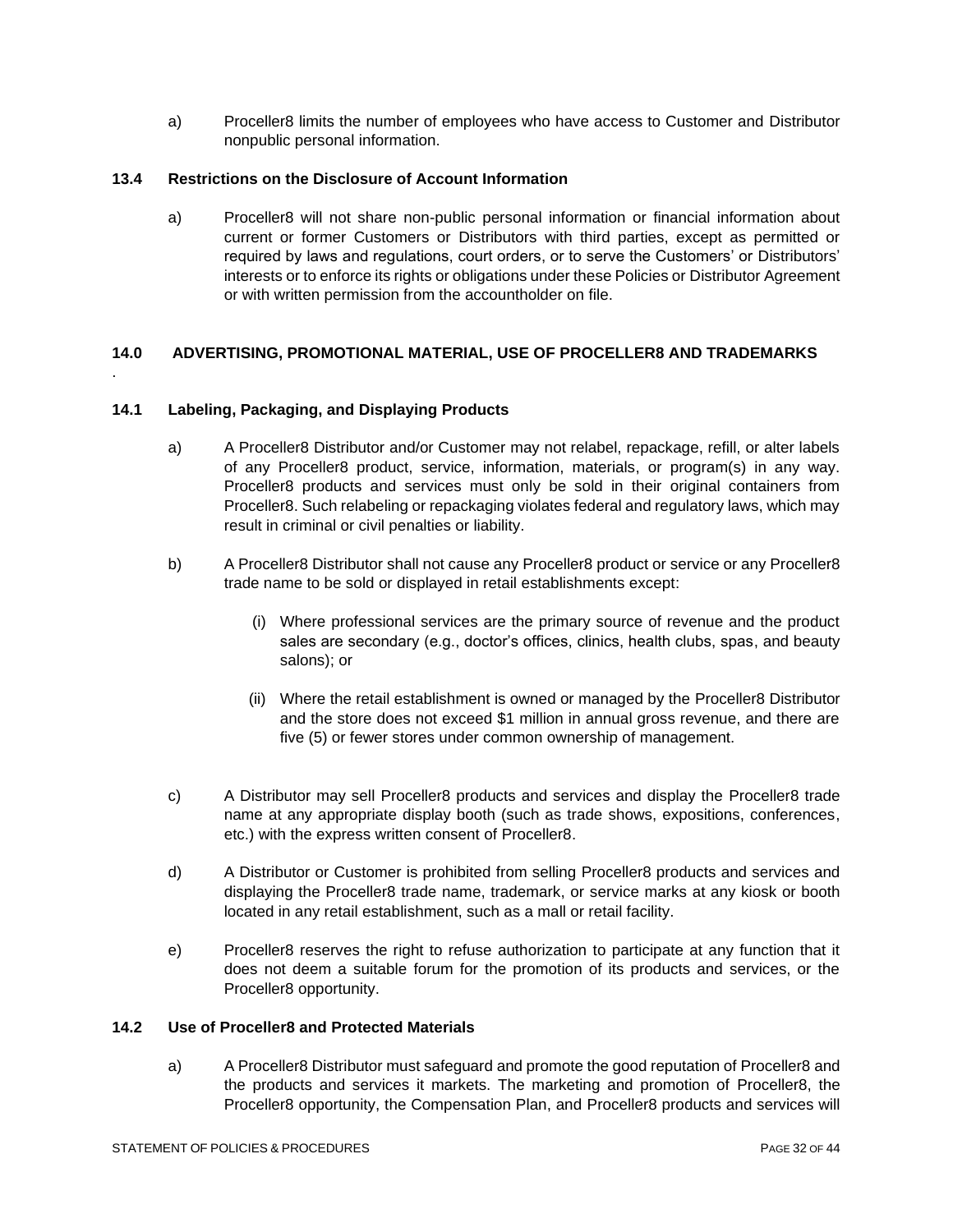be consistent with the public interest and must avoid all discourteous, deceptive, misleading, unethical, or immoral conduct and practices.

- b) All promotional materials supplied or created by Proceller8 must be used in their original form and cannot be changed, amended, or altered, except with prior written approval from the Proceller8 Compliance Department.
- c) The name of Proceller8, each of its product and service names, and other names that have been adopted by Proceller8 in connection with its business are proprietary trade names, trademarks, and service marks of Proceller8. As such, these marks are of great value to Proceller8 and are supplied to Distributors for their personal use only in an expressly authorized manner.
- d) A Proceller8 Distributor's use of the name "Proceller8" is restricted to protect Proceller8 proprietary rights, ensuring that the Proceller8 protected names will not be lost or compromised by unauthorized use. Use of the Proceller8 name on any item not produced by Proceller8 is prohibited except as follows:
	- (i) [Distributor's name] Independent Proceller8 Distributor.
	- (ii) [Distributor's name] Independent Distributor of Proceller8 products and services.
- e) Further procedures relating to the use of the Proceller8 name are as follows:
	- (i) All stationery (i.e., letterhead, envelopes, and business cards) bearing the Proceller8 name or logo intended for use by the Proceller8 Distributor must be submitted via email to the Proceller8 Compliance Department for approval. Submit to: compliance@Proceller8.com.
	- (ii) Proceller8 Distributors may list "Independent Proceller8 Distributor" in the white pages of the telephone directory under his or her own name.
	- (iii) Proceller8 Distributors may not use the name Proceller8 in answering his or her telephone, creating a voice message, or using an answering service, such as to give the impression to the caller that they have reached the corporate office. They may state, "Independent Proceller8 Distributor."
- f) Certain photos and graphic images used by Proceller8 in its advertising, packaging, and websites are the results of paid contracts with outside vendors that do not extend to Distributors. If a Distributor wants to use these photos or graphic images, they must negotiate individual contracts with the vendors for a fee.
- g) A Proceller8 Distributor shall not appear on or make use of television or radio or make use of any other media to promote or discuss Proceller8 or its programs, products, or services without prior written permission from the Proceller8 Compliance Department.
- h) A Distributor may not produce for sale or distribution any Company event or speech, nor may a Distributor reproduce Proceller8 audio or video clips for sale or for personal use without prior written permission from the Proceller8 Compliance Department.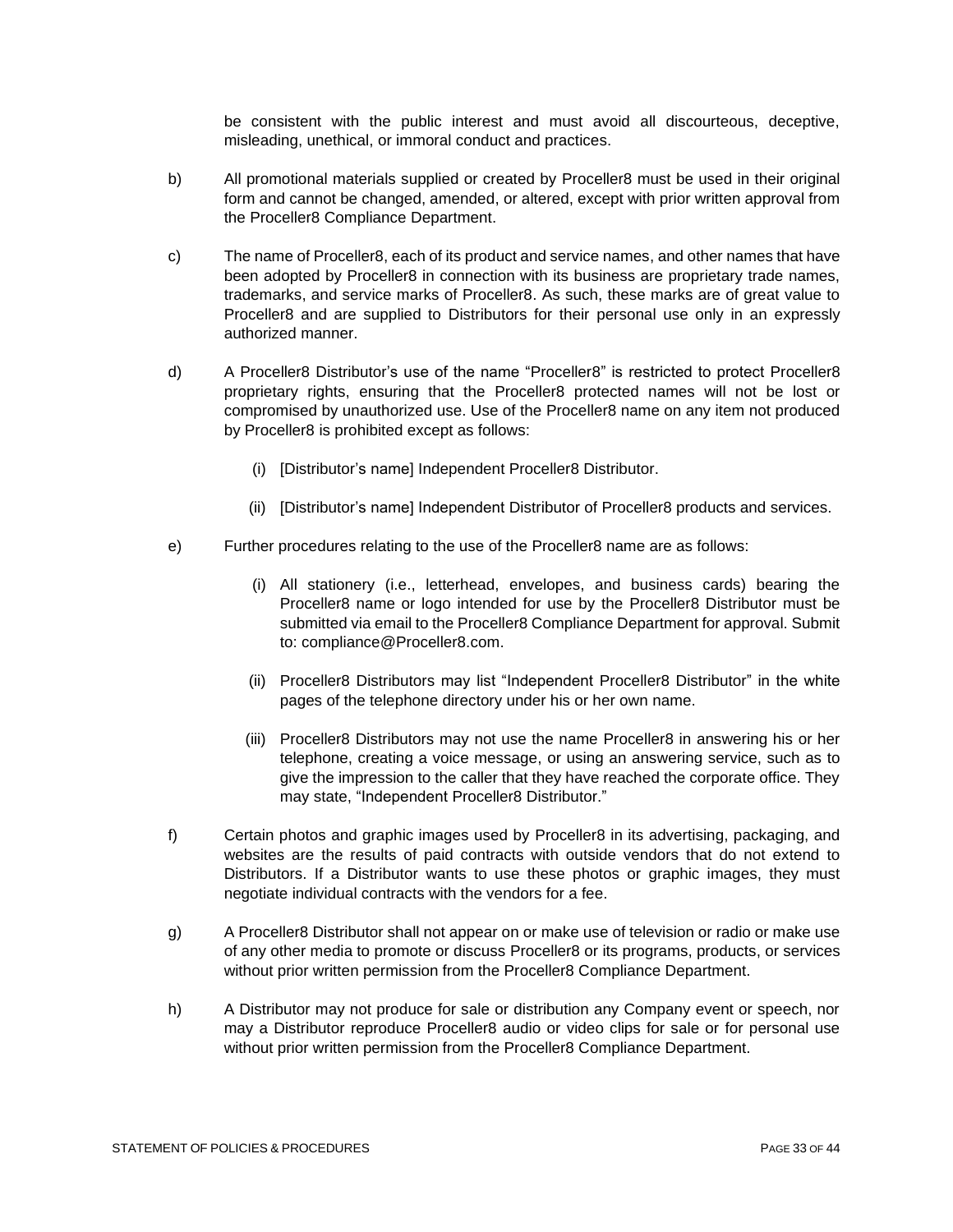- i) Proceller8 reserves the right to rescind its prior approval of any sales aid or promotional materials to comply with changing laws and regulations and may request the removal from the marketplace of such materials without financial obligation to the affected Distributor.
- j) A Distributor shall not promote non-Proceller8 products or services in conjunction with Proceller8 products or services on the same social media site or same advertisement without prior approval from Proceller8 Compliance Department.
- k) Claims (which include personal testimonials) as to therapeutic, curative, or beneficial properties of any products offered by Proceller8 may not be made except those contained in official Proceller8 literature. In particular, no Distributor may make any claim that Proceller8 products are useful in the cure, treatment, diagnosis, mitigation, or prevention of any diseases. Such statements can be perceived as medical or drug claims. Not only do such claims violate Proceller8 policies, but they also potentially violate federal and state laws and regulations.
- l) A Distributor and/or Customer may not make any claims regarding products or services of any products offered by Proceller8, except those contained in official Proceller8 literature.

#### <span id="page-33-0"></span>**14.3 Faxes and E-mail - Limitations**

- a) Except as provided in this section, a Distributor may not use or transmit unsolicited email, mass email distribution, other commercial electronic messages, or "spamming" that advertises or promotes the operation of his or her Proceller8 business. The exceptions are:
	- (i) Emailing any person who has given prior permission or invitation; or
	- (ii) Emailing any person with whom the Distributor has established a current business or personal relationship.
- b) In all states or U.S. or International territories where prohibited by law, a Distributor may not transmit, or cause to be transmitted through a third party, (by telephone, facsimile, computer, or other devices), an unsolicited advertisement to any equipment, which has the capacity to transcribe text or images from an electronic signal received over a regular telephone line, cable line, ISDN, T1 or any other signal carrying device, except as set forth in this section.
- c) All e-mail or computer broadcasted documents subject to this provision shall include each of the following:
	- (i) A clear and obvious identification that the fax or email message is an advertisement or solicitation. The words "advertisement" or "solicitation" should appear in the subject line of the message;
	- (ii) A clear return path or routing information;
	- (iii) The use of legal and proper domain name;
	- (iv) A clear and obvious notice of the opportunity to decline to receive further commercial facsimile or email messages from the sender;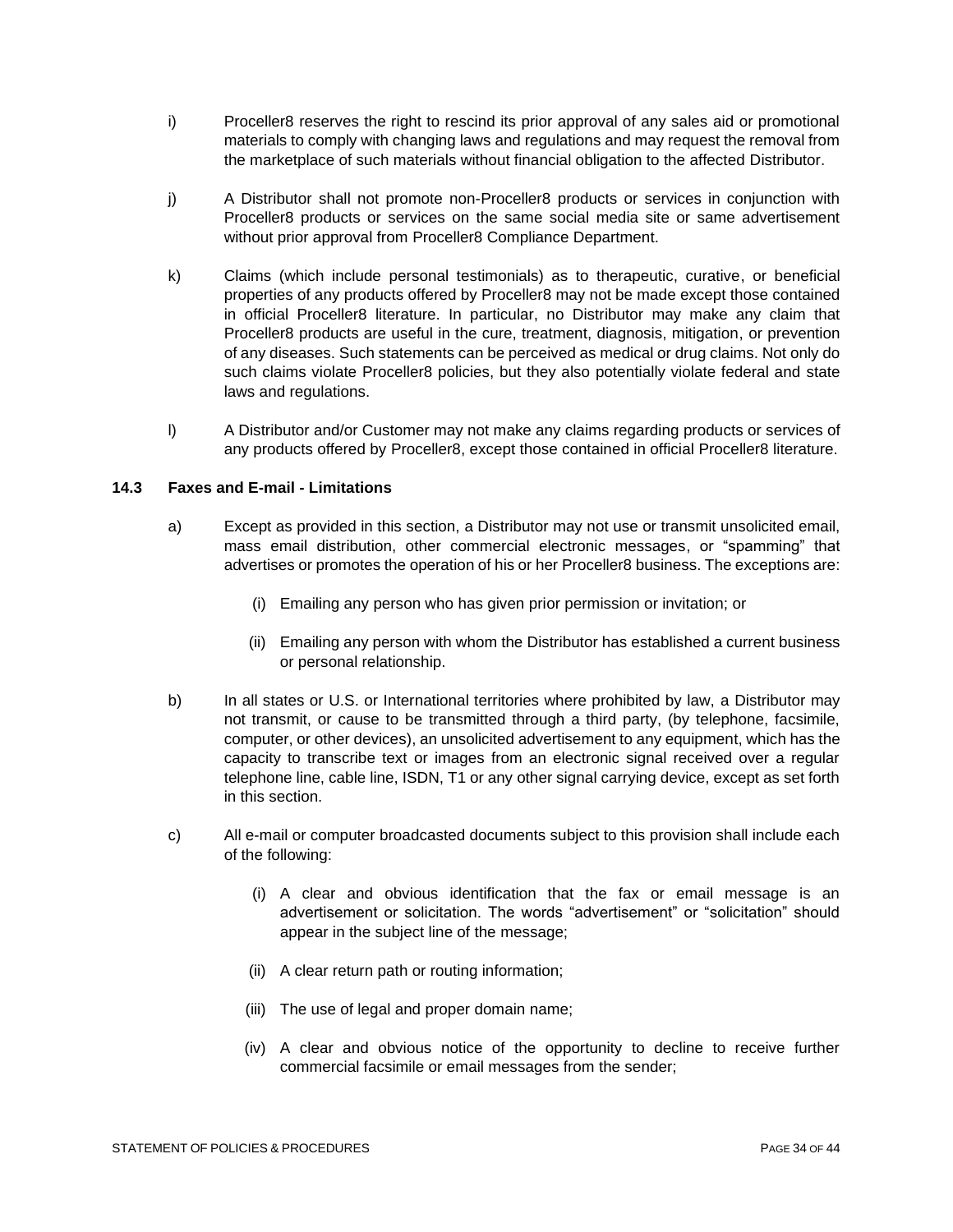- (v) Unsubscribe or opt-out instructions should be the very first text in the body of the message box in the same size text as the majority of the message;
- (vi) The true and correct name of the sender, valid sender's fax or e-mail address, and a valid sender physical address;
- (vii) The date and time of the transmission; and
- (viii) Upon notification by the recipient of his or her request not to receive further faxed or e-mailed documents, a Proceller8 Distributor shall not transmit any further documents to that recipient.
- d) All email or computer broadcasted documents subject to this provision shall not include any of the following:
	- (i) Use of any third-party domain name without permission; and
	- (ii) Sexually explicit materials.

#### <span id="page-34-0"></span>**14.4 Internet and Third-Party Website Restrictions**

- a) A Distributor and/or Customer is prohibited from creating or registering any third-party website in order to promote, sell, or advertise their Proceller8 business. A Distributor and/or Customer is prohibited to use or attempt to register any of Proceller8's trade names, trademarks, service names, service marks, product names, URLs, advertising phrases, the Proceller8 name, or any derivative thereof, for any purpose including, but not limited to, Internet domain names (URL), third party websites, email addresses, web pages, or blogs.
- b) A Distributor may not (directly or indirectly through any intermediary or instrumentality) advertise, offer for sale, or facilitate the offering for sale of any Proceller8 products or services or offer the Business Opportunity on any online auction websites, internet retailer sites, or online marketplace websites. Examples of such sites include, but are not limited to, eBay®, Amazon, Facebook Marketplace, Sears.com, Jet.com, Walmart.com, and Etsy. This obligation survives the termination of a Proceller8 Distributor Agreement with Proceller8.
- c) Social Media sites may be used to sell or offer to sell Proceller8 products or services. PROFILES A DISTRIBUTOR OR CUSTOMER GENERATES IN ANY SOCIAL COMMUNITY WHERE PROCELLER8 IS DISCUSSED OR MENTIONED MUST CLEARLY IDENTIFY THE DISTRIBUTOR AS AN INDEPENDENT PROCELLER8 DISTRIBUTOR, and when a Distributor and/or Customer participates in those communities, Distributors and/or Customers must avoid inappropriate conversations, comments, images, video, audio, applications, or any other adult, profane, discriminatory, or vulgar content. The determination of what is inappropriate is at Proceller8's sole discretion, and offending Distributor and/or Customer will be subject to disciplinary action. Banner ads and images used on these sites must be current and must come from the Proceller8 approved library, official Proceller8 website, or social media outlet. If a link is provided, it must link to the posting Distributor's Replicated website.
- d) Anonymous postings or use of an alias on any Social Media site is prohibited, and offending Distributors will be subject to disciplinary action.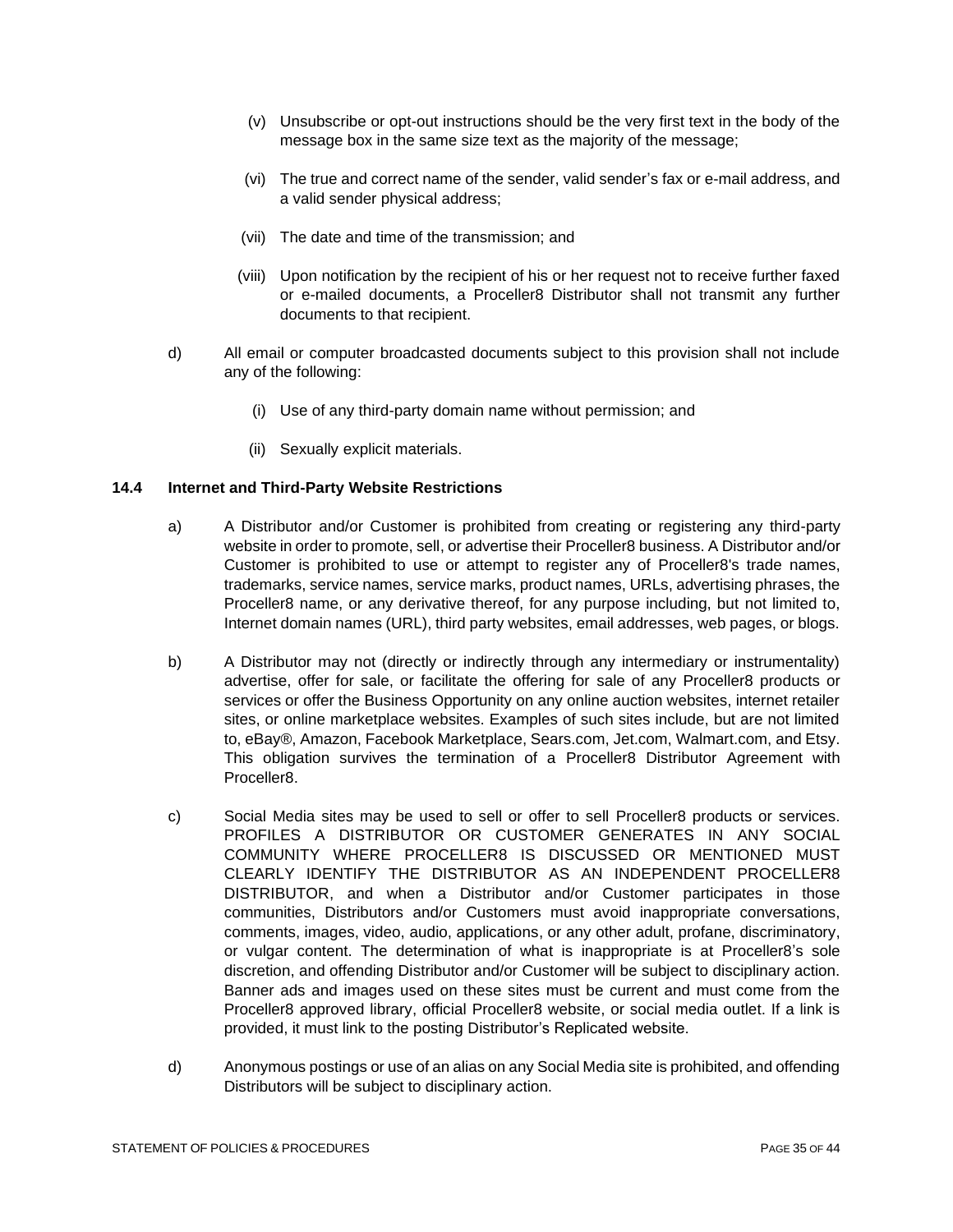- e) Distributors and/or Customers may not use blog spam, spamdexing, or any other massreplicated methods to leave blog comments. Comments Distributors or Customers create or leave must be useful, unique, relevant, and specific to the blog's article.
- f) Distributors and/or Customers must disclose their full name on all Social Media postings and conspicuously identify themselves as an Independent Proceller8 Distributor for Proceller8. Anonymous postings or use of an alias is prohibited.
- g) Postings that are false, misleading, or deceptive are prohibited. This includes, but is not limited to, false or deceptive postings relating to the Proceller8 income opportunity, Proceller8's products and services, and/or your biographic information and credentials.
- h) A Distributor and/or Customer are personally responsible for their postings and all other online activity that relates to Proceller8. Therefore, even if a Distributor does not own or operate a blog or Social Media site, if a Distributor and/or Customer posts to any such site that relates to Proceller8 or which can be traced to Proceller8, the Distributor is responsible for the posting. A Distributor and/or Customer are also responsible for postings which occur on any blog or Social Media site that the Distributor and/or Customer owns, operates, or controls.
- i) As a Proceller8 Distributor, it is important to not converse with any person who places a negative post against you, other Distributors, or Proceller8. Report negative posts to Proceller8 at [support@proceller8.com.](mailto:support@proceller8.com) Responding to such negative posts often simply fuels a discussion with someone carrying a grudge that does not hold themselves to the same high standards as Proceller8, and therefore damages the reputation and goodwill of Proceller8.
- j) The distinction between a Social Media site and a website may not be clear-cut, because some Social Media sites are particularly robust. Proceller8, therefore, reserves the sole and exclusive right to classify certain Social Media sites as third-party websites which are herein prohibited.
- k) If your Proceller8 business is canceled for any reason, you must discontinue using the Proceller8 name, and all of Proceller8's trademarks, trade names, service marks, and other intellectual property, and all derivatives of such marks and intellectual property, in any postings and all Social Media sites that you utilize. If you post on any Social Media site on which you have previously identified yourself as an Independent Proceller8 Distributor, you must conspicuously disclose that you are no longer an Independent Proceller8 Distributor.
- l) Failure to comply with these Policies for conducting business online may result in the Distributor losing their right to advertise and market Proceller8 products, services, and Proceller8's business opportunity online in addition to any other disciplinary action available under the Policies.
- m) Distributors are prohibited from selling Proceller8 products to individuals or entities that they know or should know, intend to resell the products. Distributors must sell Proceller8 products only to end-user customers and Distributors shall not sell to any person any quantity of Proceller8 products greater than that generally purchased by an individual for personal use. Distributors must take reasonable steps to ensure that they do not violate these prohibitions.

#### <span id="page-35-0"></span>**14.5 Advertising and Promotional Materials**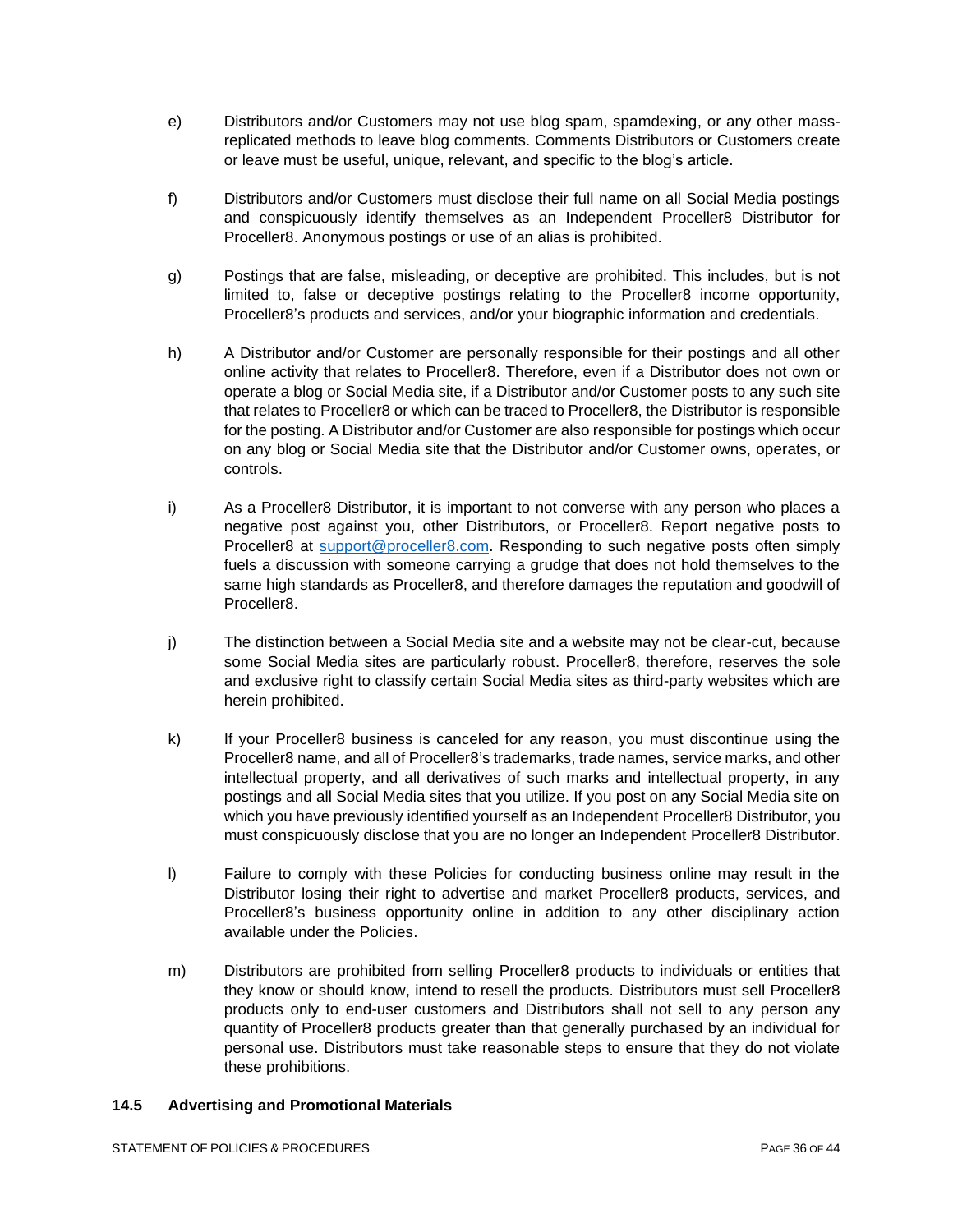- a) You may not advertise any Proceller8 products or services at a price LESS than the highest company published, established retail price of ONE offering of the Proceller8 product or service plus shipping, handling, and applicable taxes. No special enticement advertising is allowed. This includes, but is not limited to, offers of free membership, free shipping, or other such offers that grant advantages beyond those available through Proceller8.
- b) Advertising and all forms of communications must adhere to principles of honesty and propriety.
- c) All advertising, including, but not limited to, print, Internet, computer bulletin boards, television, radio, etc., are subject to prior written approval by the Proceller8 Compliance Department.
- d) All requests for approvals with respect to advertising must be directed in writing to the Proceller8 Compliance Department.
- e) Proceller8 reserves the right to rescind its prior approval of submitted advertising or promotional materials in order to comply with changing laws and regulations and may require the removal of such advertisements from the marketplace without obligation to the affected Distributor.

#### <span id="page-36-0"></span>**14.6 Testimonial Permission**

a) By agreeing to the Proceller8 Distributor Agreement, a Distributor gives Proceller8 permission to use his or her testimonial or image and likeness in corporate sales materials, including, but not limited to, print media, electronic media, audio, and video. In consideration of being allowed to participate in the Proceller8 Business Opportunity, a Distributor waives any right to be compensated for the use of his or her testimonial or image and likeness even though Proceller8 may be paid for items or sales materials containing such image and likeness and represents that any testimonial represents a Distributor's current, original, honest opinion, thoughts, beliefs, findings, or experiences, based on a Distributor's actual experience with Proceller8 and any stated use of Proceller8 products and/or services, and agrees to notify a Distributor immediately of any changes in the views expressed in the testimonial. In some cases, a Distributors' testimonial may appear in another Distributor's advertising materials. If a Distributor does not wish to participate in Proceller8 sales and marketing materials, he or she should provide a written notice to the Proceller8 Compliance Department to ensure that his or her testimonial, image, or likeness will not be used in any corporate materials, corporate recognition pieces, advertising or recordings of annual events.

#### <span id="page-36-1"></span>**14.7 Telemarketing - Limitations**

a) A Proceller8 Distributor must not engage in telemarketing in relation to the operation of the Distributor's Proceller8 business. The term "telemarketing" means the placing of one or more telephone calls, text messages, emails, or facsimile transmissions to an individual or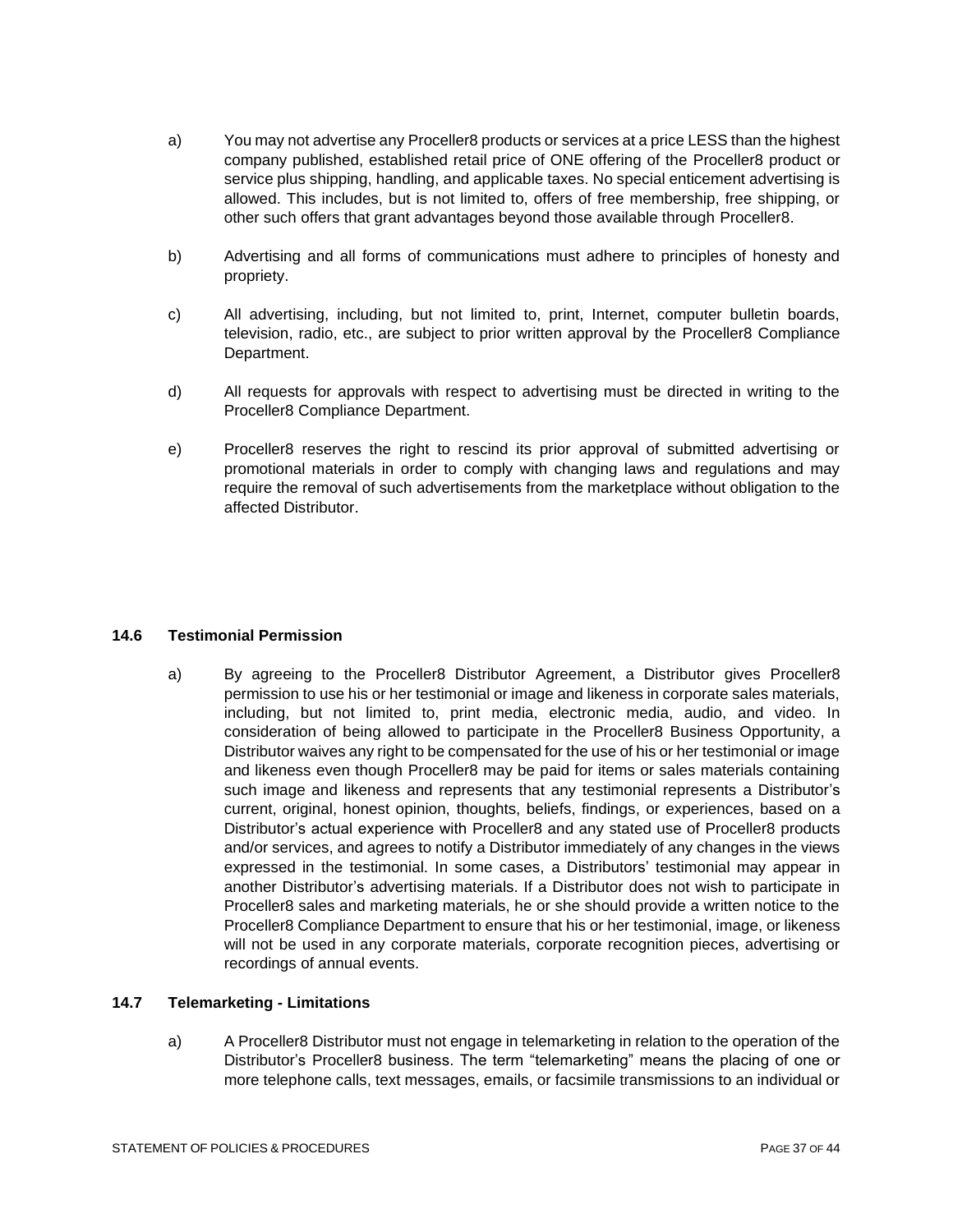entity to induce the purchase of Proceller8 products or services or to recruit them for the Proceller8 opportunity.

- b) The federal government administers the Unsolicited Telecommunication Rules and operates a national Do-Not-Call registry that requires businesses to refrain from calling phone numbers listed on the national "Do-Not-Call" list (DNCL) and or people who tell the caller directly not to call/fax in the future.
- c) While a Distributor may not consider himself or herself a "telemarketer" in the traditional sense, these regulations broadly define the term "telemarketer" and "telemarketing" so that the unintentional action of calling someone whose telephone number is listed on the Federal "Do Not Call" registry could cause the Distributor to violate the law. These regulations must not be taken lightly, as they carry significant penalties.
- d) "Cold calls" or unsolicited calls/texts/emails/faxes made to prospective Customers or Distributors in order to promote Proceller8 products, services, or the Proceller8 opportunity is considered telemarketing and is prohibited.

#### e) Exceptions to Telemarketing Regulations

A Proceller8 Distributor may place telephone calls or faxes to prospective Customers, or Distributors under the following limited situations:

- (i) If the Distributor has an established current business relationship with the prospect;
- (ii) In response to the prospect's personal inquiry or application regarding a product or service offered by the Proceller8 Distributor, within three (3) months immediately before the date of such a call/fax;
- (iii) If the Distributor receives written and signed permission from the prospect authorizing the Distributor to call/fax;
- (iv) If the call/fax is to family members, personal friends, or acquaintances. However, if a Distributor makes a habit of collecting business cards from everyone, he/she meets and subsequently calls/faxes them, the federal government may consider this a form of telemarketing that is not subject to this exemption; and
- (v) Proceller8 Distributors engaged in calling "acquaintances" must make such calls/faxes on an occasional basis only and not as a routine practice.
- f) A Distributor shall not use automatic telephone dialing systems in the operation of his or her Proceller8 businesses.
- g) Failure to abide by Proceller8 Policies or regulations as set forth by the federal government regarding telemarketing may lead to sanctions against the Distributor's position, up to and including termination of the position.
- h) By signing the Distributor Agreement, or by accepting commissions, other payments, or awards from Proceller8, a Distributor gives permission to Proceller8 and other Distributors to contact them as permitted under the Federal Do Not Call regulations.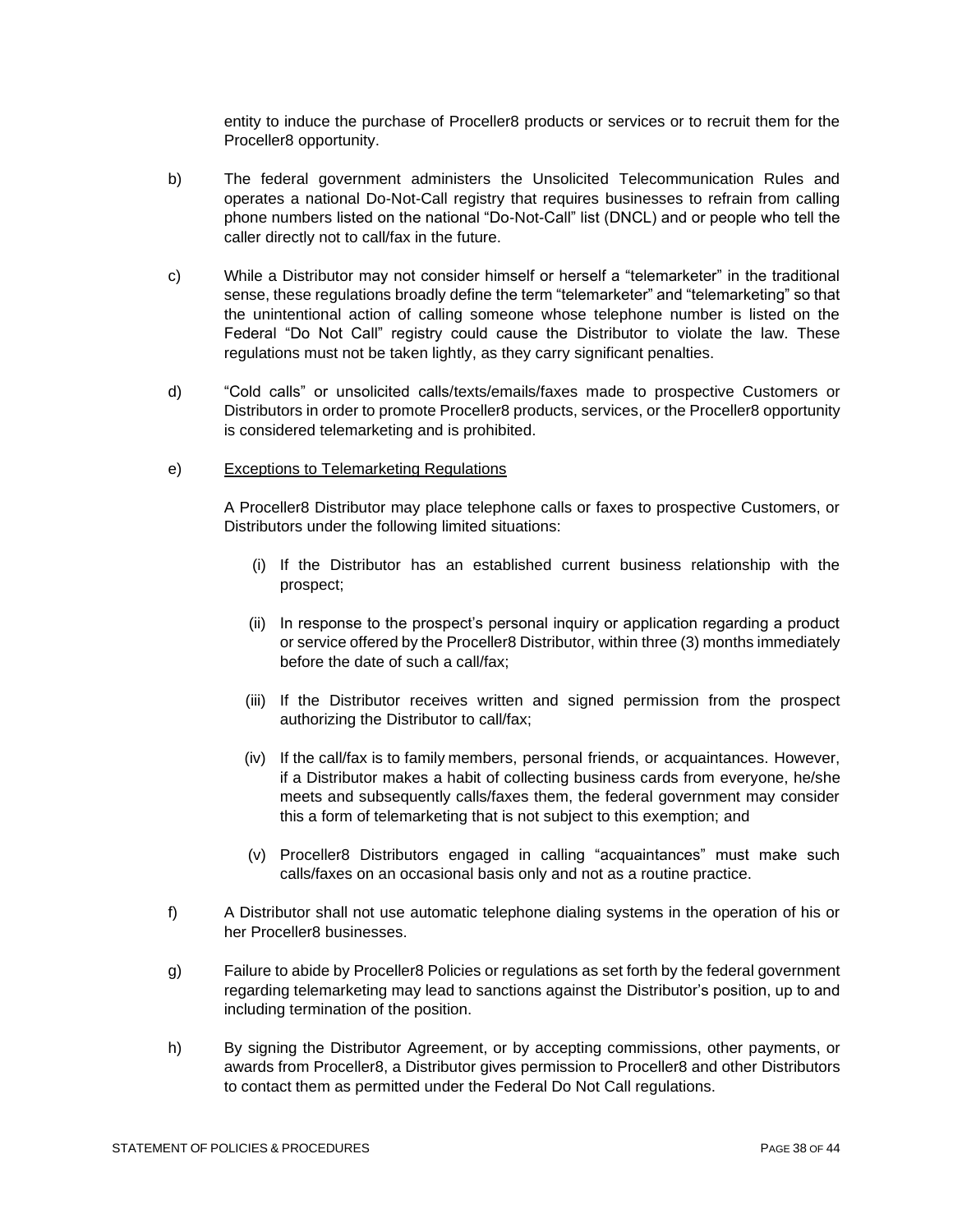i) In the event, a Distributor violates this section, Proceller8 reserves the right to institute legal proceedings to obtain monetary or equitable relief.

#### <span id="page-38-0"></span>**15.0 INTERNATIONAL MARKETING**

#### <span id="page-38-1"></span>**15.1 International Marketing Policy**

- a) A Proceller8 Distributor is authorized to sell Proceller8 products and services to Customers and Distributors only in the countries in which Proceller8 is authorized to conduct business, according to the Policies of each country. Proceller8 Distributors may not sell products or services in any country where Proceller8 products and services have not received applicable government authorization or approval.
- b) A Distributor may not, in any unauthorized country, conduct sales, enrollment, or training meetings, enroll, or attempt to enroll potential Customers or Distributors nor conduct any other activity for the purpose of selling Proceller8 products and services, establishing a sales organization, or promoting the Proceller8 business opportunity.

#### **16.0 SMARTSHIP CANCELLATION**

a) To cancel or modify your SmartShip at any time you may email [support@proceller8.com](mailto:support@proceller8.com) You can also modify or cancel your order at any time through your portal at myproceller8.com. By selecting the "SmartShip" option on the website, you are giving Proceller8 authorization to enroll you in the automatic shipping program. Proceller8 will ship your products directly to you. You are also authorizing Proceller8 to charge your credit card for the products you have ordered on a monthly basis without further warning or notifications from Proceller8. You may cancel at any time without penalty by emailing [support@proceller8.com](mailto:support@proceller8.com) or canceling the order on www.myproceller8.com. All Smart-Ship cancellations must be performed or delivered to Proceller8 five (5) business days prior to your next shipment to guarantee cancellation of that shipment.

#### **17.0 SHIPPING POLICY**

- a) All orders are processed within 2-3 business days.
- b) Orders are not shipped or delivered on weekends or holidays.
- c) If Proceller8 is experiencing a high volume of orders, shipments may be delayed by a few days. Please allow additional days in transit for delivery. If there will be a significant delay in shipment of your order, we will contact you via email or telephone.
- d) Shipping charges for your order will be calculated and displayed at checkout. Delivery delays can occasionally occur.
- e) Proceller8 is not liable for any products damaged or lost during shipping. If you received your order damaged, please contact the shipment carrier to file a claim.
- f) Please save all packaging material and damaged goods before filing a claim.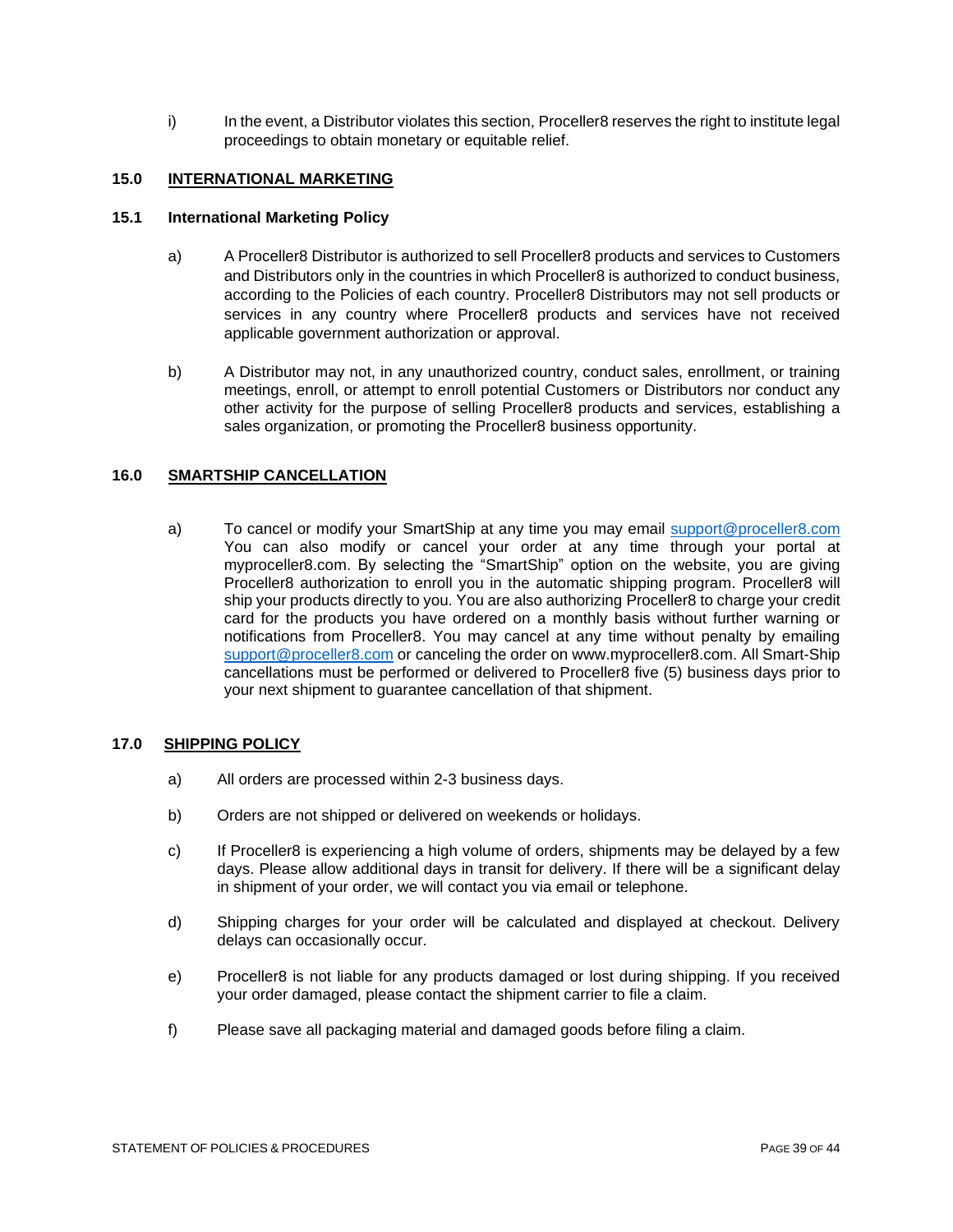#### <span id="page-39-0"></span>**18.0 GLOSSARY OF TERMS**

**ACTIVE DISTRIBUTOR:** A Distributor who is in good standing with respect to the Agreement and who satisfies the minimum sales volume requirements, as set forth in the Compensation Plan, to ensure that they are eligible to receive bonuses and commissions.

**AGREEMENT:** Collectively refers to the following documents along with any exhibits or addendums thereto: (I) Proceller8's Policies and Procedures; (ii) Proceller8's Compensation Plan; and (iii) All social media guidelines or other guidelines issued by Proceller8's, in their current form and as amended by Proceller8 in its sole discretion in accordance with the terms hereof.

**CANCEL:** The termination of a Distributor's business. Cancellation may be either voluntary, involuntary, or through non-renewal.

**COMPENSATION PLAN:** The guidelines and referenced literature for describing how Distributors can generate commissions and bonuses.

**COMPETING PRODUCT(S):** Competing Product or Service means any product or service that is sold with like characteristics, function, benefits, or ingredients.

**CUSTOMER:** Any person who purchases Proceller8 products and does not engage in the Proceller8 business opportunity.

**DISTRIBUTOR AGREEMENT:** Proceller8 Independent Distributor's Enrollment Agreement in its current version that is available for download in the Distributor's back office.

**DISTRIBUTORS WALLET:** Is a secure website that manages a Distributor's commissions.

**LINE OF SPONSORSHIP (LOS):** A report generated by Proceller8 that provides critical data relating to the identities of Distributor, sales information, and enrollment activity of each Distributor's organization. This report contains confidential and trade secret information which is proprietary to Proceller8.

**ORGANIZATION:** The Customers and Distributors enrolled below a particular Distributor.

**OFFICIAL PROCELLER8 MATERIAL:** Literature, audio or video recordings, photographs, intellectual property, and/or any other materials developed, printed, published, or distributed by Proceller8 to Distributors and Customers.

**PLACEMENT:** Your position inside your Sponsor's organization.

**RESALABLE:** Products shall be deemed "resalable" if each of the following elements is satisfied: 1) they are unopened and unused; 2) original packaging and labeling have not been altered or damaged; 3) they are in a condition such that it is a commercially reasonable practice within the trade to sell the merchandise at full price, and 4) the product contains current Proceller8 labeling. Any merchandise that is clearly identified at the time of sale as nonreturnable, discontinued, or as a seasonal item, shall not be resalable.

**SALE OF POSITION FORM:** Proceller8's Sale/Transfer Position Form in its current version that is available from [support@proceller8.com.](mailto:support@proceller8.com)

**SPONSOR**: A Distributor who enrolls (registers) a Customer, or another Distributor into the Company, and is listed as the Sponsor on the Distributor Agreement. The act of enrolling (registering) others and training them to become a Distributor is called "sponsoring." \***Note: Any**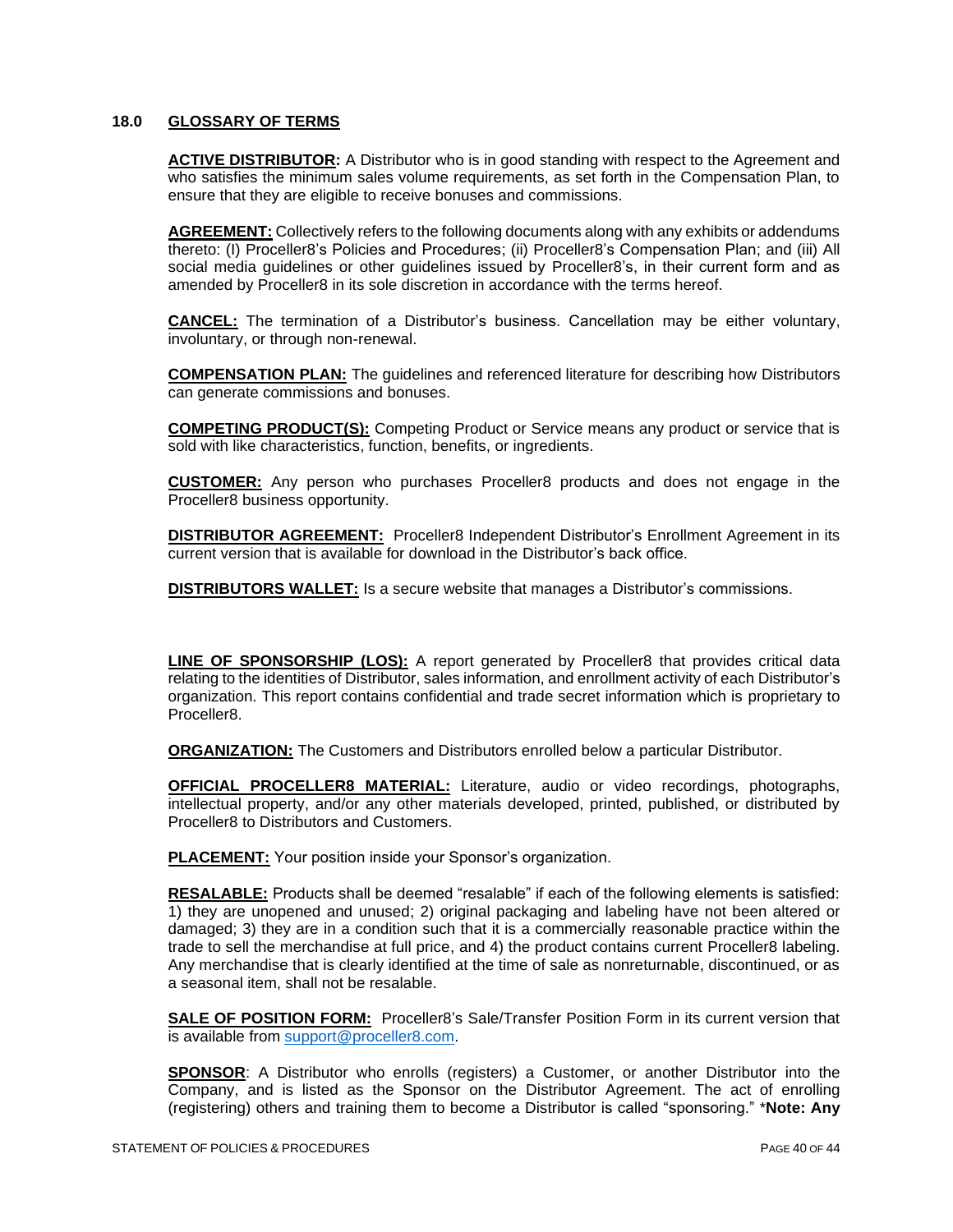**reference to "personally enrolling (registering)/sponsoring" herein is simply descriptive of the method of building a community of Distributors, i.e., personally enrolling (registering) other participants into Proceller8. The phrase is not intended to imply any connection between the simple act of recruitment, sponsorship, or enrollment (registration), and payment of compensation.**

**UPLINE:** This term refers to the Distributors above a particular Proceller8 Distributor or Sponsor in a sponsorship line up to the Company. It is the line of sponsors that links any particular Distributor to the Company.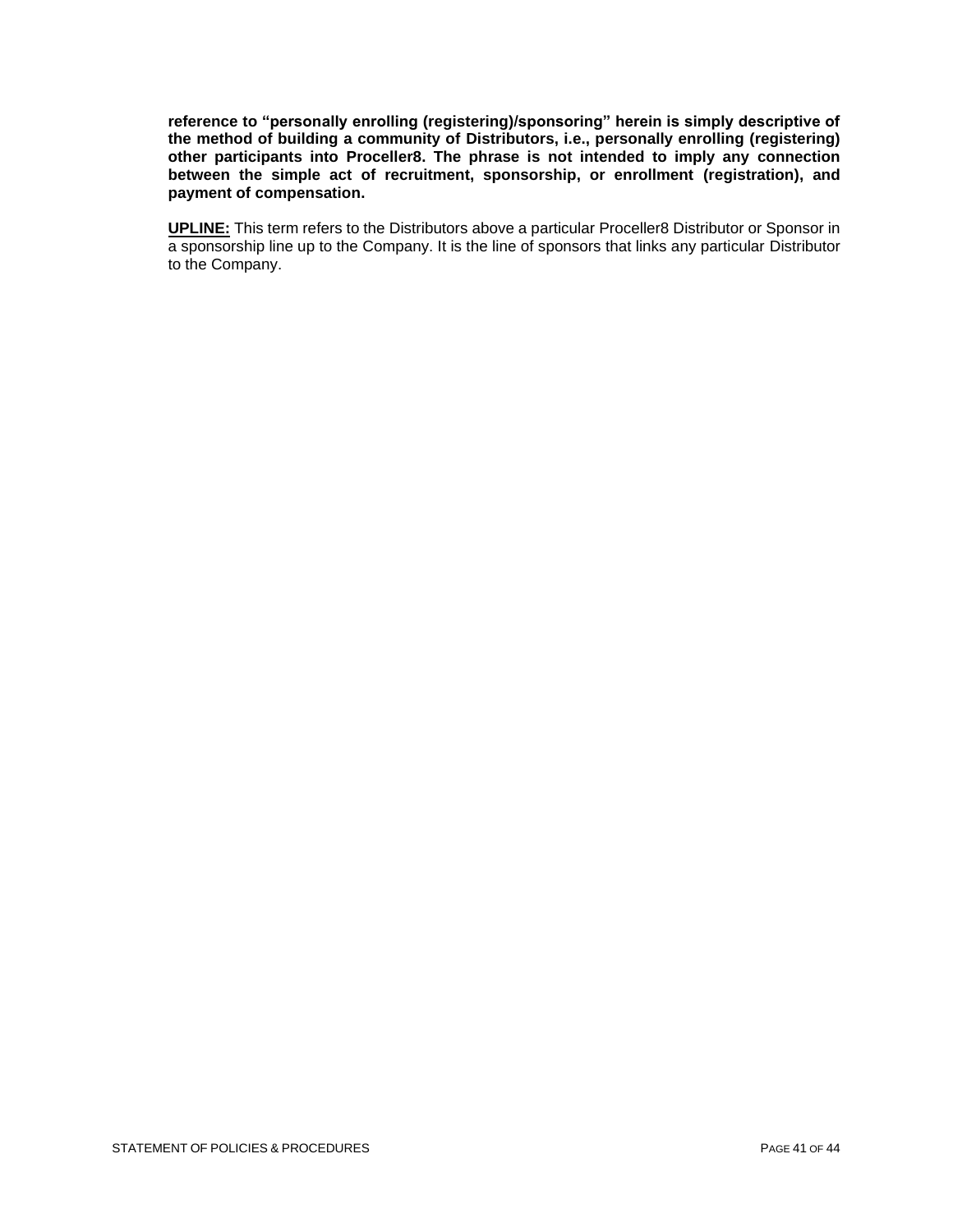## **ADDENDUM 1**

Proceller8 Compensation Plan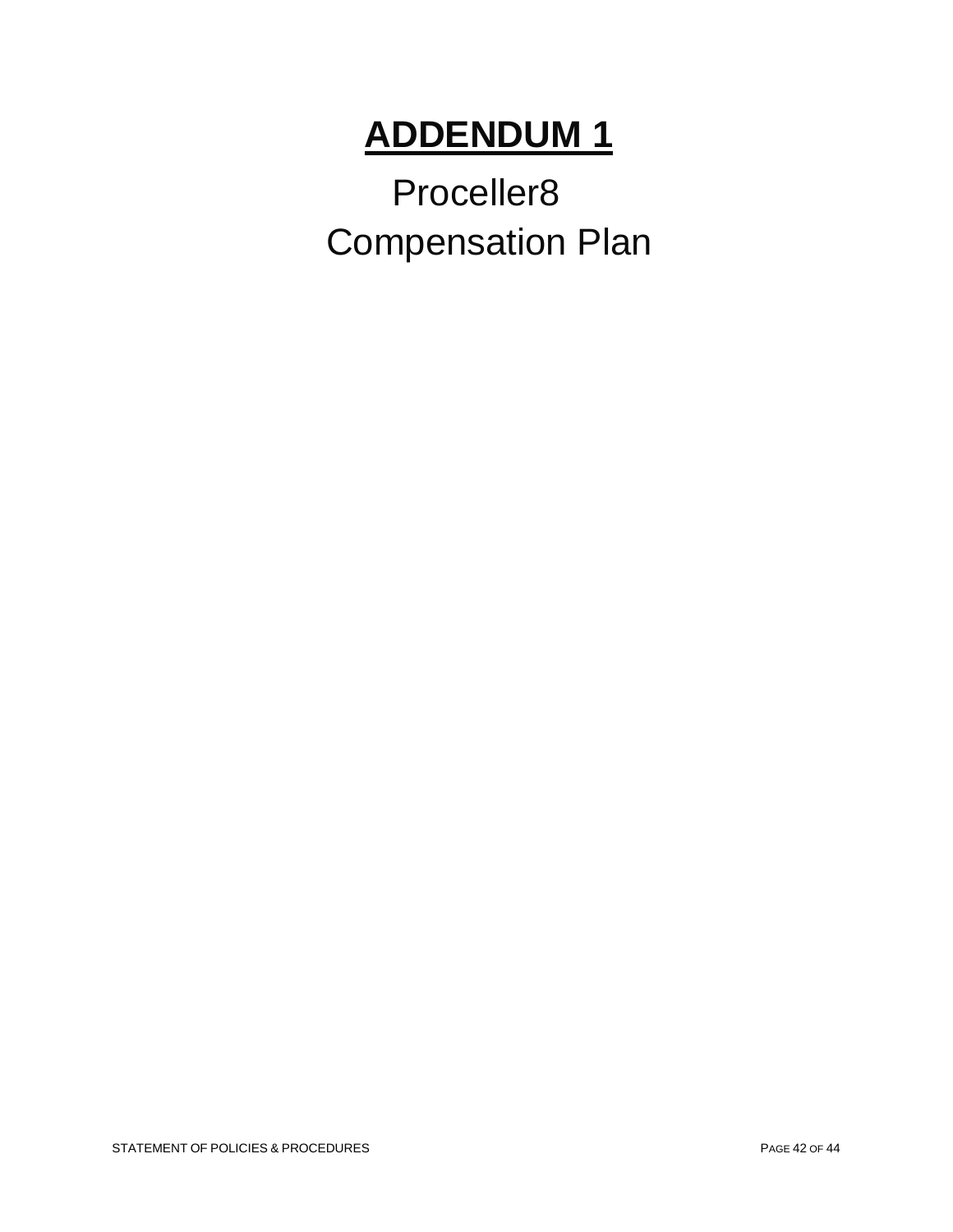### **ADDENDUM 2**

# Proceller8 Income Disclosure Statement